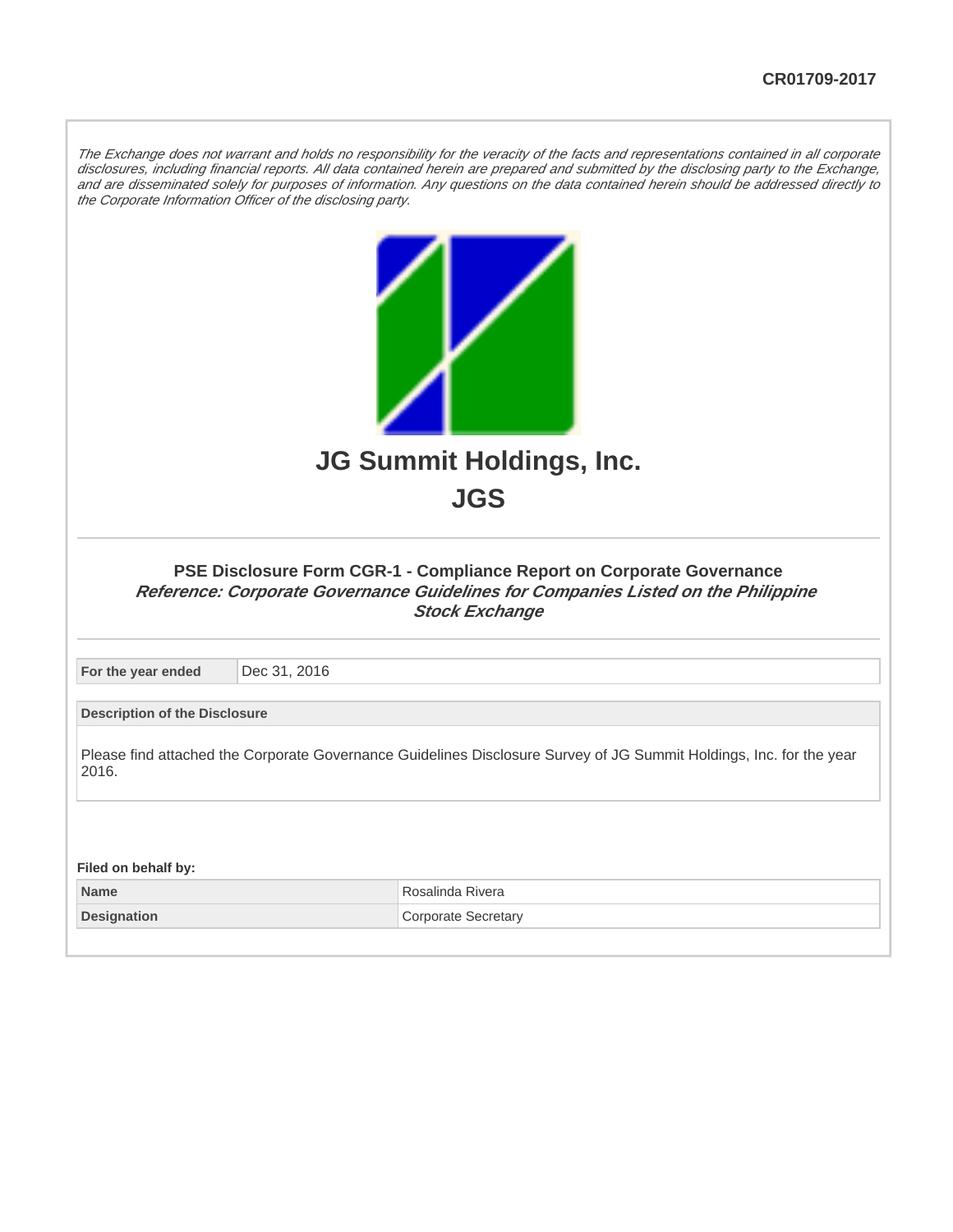

# **THE PHILIPPINE STOCK EXCHANGE, INC.**

**Corporate Governance Guidelines For Listed Companies**

**Disclosure Template for the Year 2016 JG Summit Holdings, Inc.**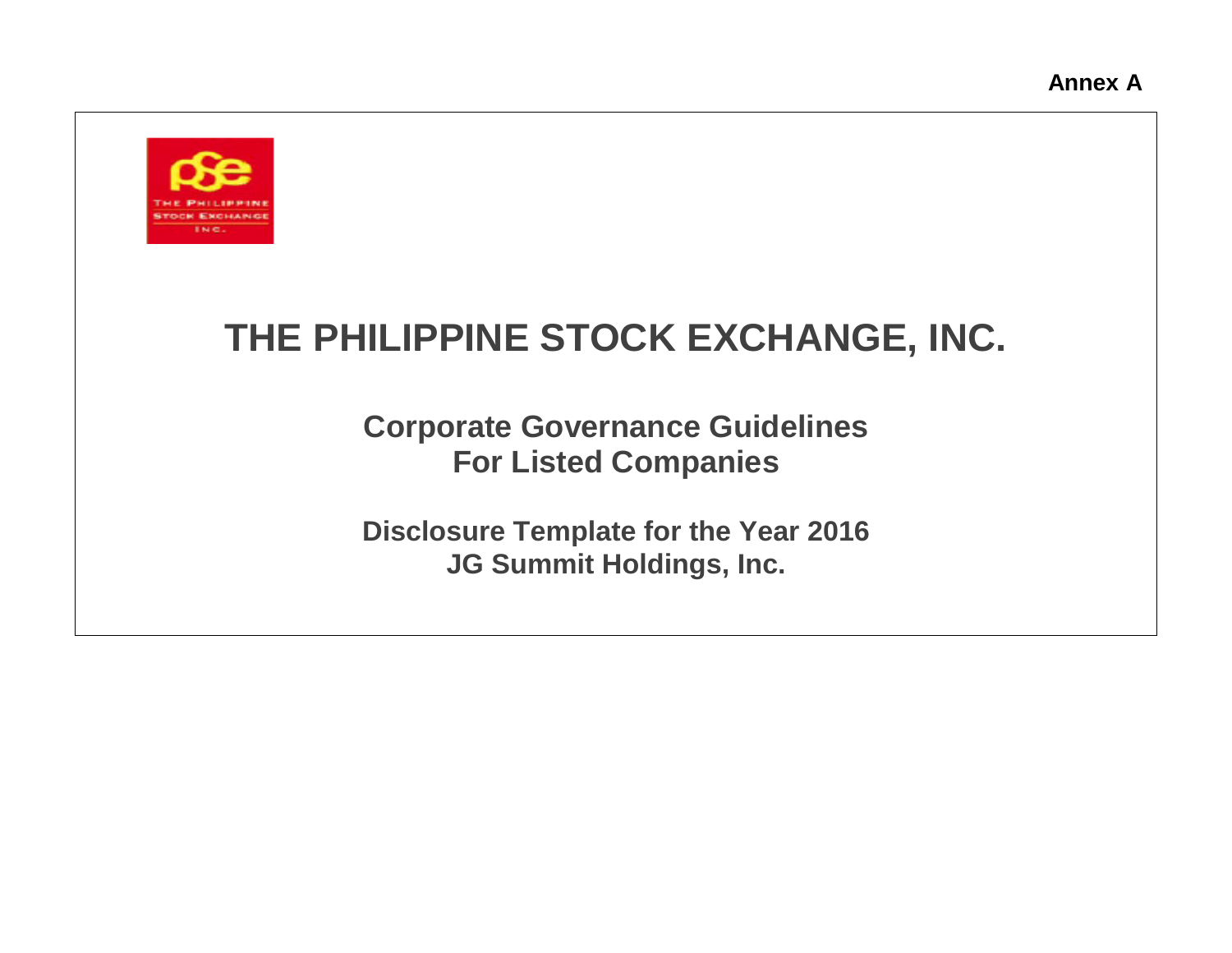|     |                                                                            | <b>APPLY</b> | <b>EXPLAIN</b>                                                                                                                                                                                                                                                                                                                                                                                    |
|-----|----------------------------------------------------------------------------|--------------|---------------------------------------------------------------------------------------------------------------------------------------------------------------------------------------------------------------------------------------------------------------------------------------------------------------------------------------------------------------------------------------------------|
|     | Guideline No. 1:<br><b>DEVELOPS AND EXECUTES A SOUND BUSINESS STRATEGY</b> |              |                                                                                                                                                                                                                                                                                                                                                                                                   |
| 1.1 | Have a clearly defined vision, mission and core values.                    | $\checkmark$ | The Company has a clearly defined vision, mission, and core<br>values reflected in the Company's website.                                                                                                                                                                                                                                                                                         |
|     |                                                                            |              | <b>Public Disclosure:</b>                                                                                                                                                                                                                                                                                                                                                                         |
|     |                                                                            |              | 1. JGSHI Website<br>http://www2.jgsummit.com.ph/company/mission-vision-and-<br>values/                                                                                                                                                                                                                                                                                                            |
| 1.2 | Have a well-developed business strategy.                                   |              | The Company has sound strategic policy and guidelines on major<br>capital expenditures. The Board establishes programs that can<br>sustain its long-term viability and strength. Periodically evaluates<br>and monitors the implementation of such policies and strategies<br>including the business plans, operating budgets, and<br>Management's performance.                                   |
|     |                                                                            |              | <b>Public Disclosures:</b>                                                                                                                                                                                                                                                                                                                                                                        |
|     |                                                                            |              | 1. Revised Corporate Governance Manual<br>Article III. Governance Structure, A. Board of Directors<br>3.2 Duties and Functions of the Boards, page 8<br>http://www2.jgsummit.com.ph/corporate-governance/manual-<br>on-corporate-governance/<br>2. 2015 Annual Report<br>Message from the Chairman and the President, pages 4-9<br>http://www2.jgsummit.com.ph/investor-relations/annual-reports/ |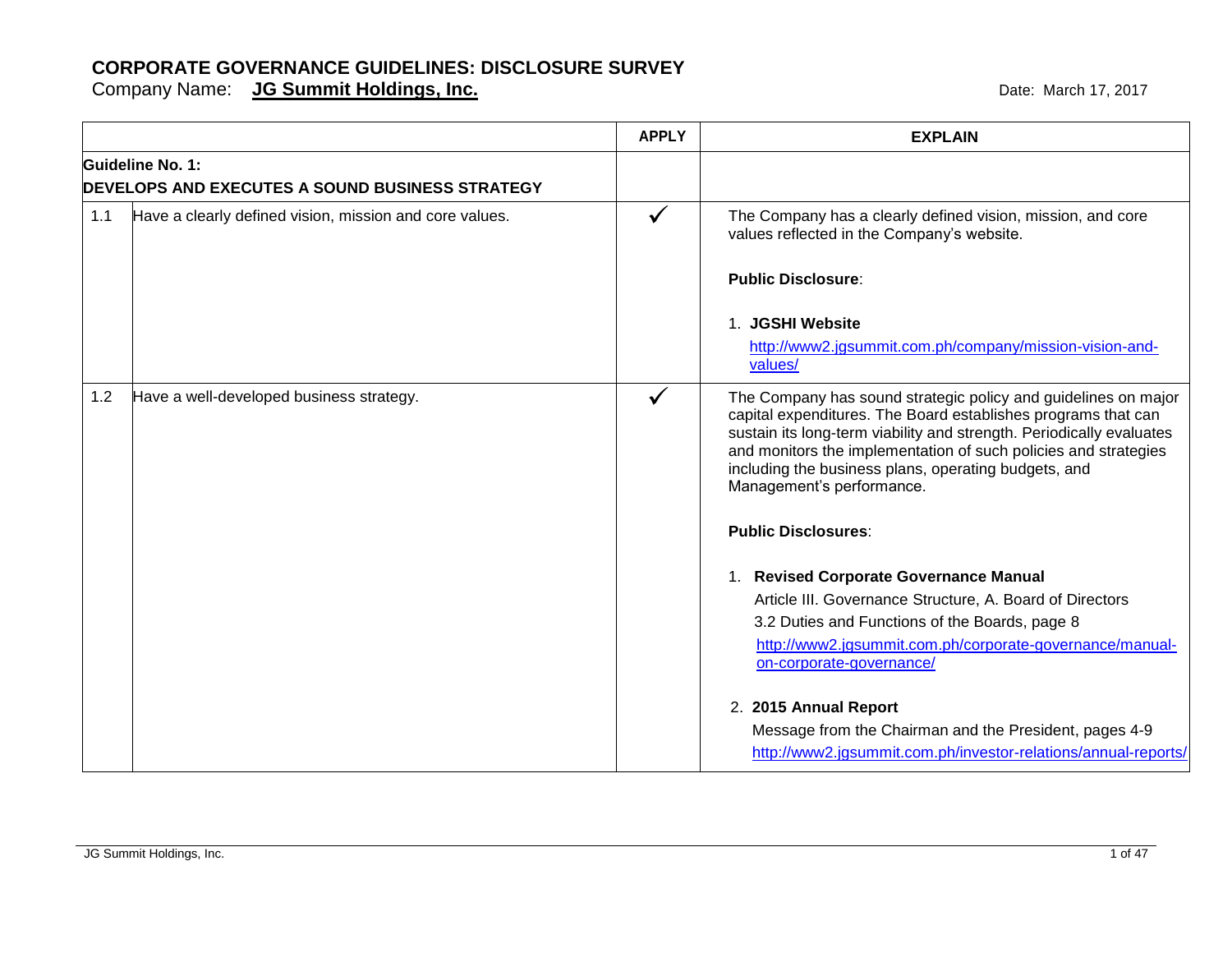|     |                                                                                                                                                                                 | <b>APPLY</b> | <b>EXPLAIN</b>                                                                                                                                                                                                                                                                                                                   |
|-----|---------------------------------------------------------------------------------------------------------------------------------------------------------------------------------|--------------|----------------------------------------------------------------------------------------------------------------------------------------------------------------------------------------------------------------------------------------------------------------------------------------------------------------------------------|
| 1.3 | Have a strategy execution process that facilitates effective<br>performance management, and is attuned to the company's business<br>environment, management style, and culture. | $\checkmark$ | The Company has a strategy execution process that facilitates<br>effective performance management, and is attuned to the<br>Company's business environment, management style, and culture.                                                                                                                                       |
|     |                                                                                                                                                                                 |              | <b>Awards and Recognitions</b>                                                                                                                                                                                                                                                                                                   |
|     |                                                                                                                                                                                 |              | In November 2013, JG Summit was included in the MSCI<br>Philippines index, joining Universal Robina Corporation (URC) in<br>the list. The index is often used as a guide by institutional clients in<br>managing investment portfolios. The inclusion in the index<br>confirms the continuing investor confidence in our company |
|     |                                                                                                                                                                                 |              | <b>Public Disclosures:</b>                                                                                                                                                                                                                                                                                                       |
|     |                                                                                                                                                                                 |              | 1. Revised Corporate Governance Manual                                                                                                                                                                                                                                                                                           |
|     |                                                                                                                                                                                 |              | Article III. Governance Structure, A. Board of Directors                                                                                                                                                                                                                                                                         |
|     |                                                                                                                                                                                 |              | 3.2 Duties and Functions of the Boards, page 8                                                                                                                                                                                                                                                                                   |
|     |                                                                                                                                                                                 |              | http://www2.jgsummit.com.ph/corporate-governance/manual-<br>on-corporate-governance/                                                                                                                                                                                                                                             |
|     |                                                                                                                                                                                 |              | 2. 2015 Annual Report                                                                                                                                                                                                                                                                                                            |
|     |                                                                                                                                                                                 |              | Message from the Chairman and the President, pages 4-9 and                                                                                                                                                                                                                                                                       |
|     |                                                                                                                                                                                 |              | Notes to Consolidated Financial Statements                                                                                                                                                                                                                                                                                       |
|     |                                                                                                                                                                                 |              | 4. Financial Risk Management Objectives and Policies,<br>pages 123-148                                                                                                                                                                                                                                                           |
|     |                                                                                                                                                                                 |              | http://www2.jgsummit.com.ph/investor-relations/annual-reports/                                                                                                                                                                                                                                                                   |
| 1.4 | Have its board continually engaged in discussions of strategic<br>business issues.                                                                                              |              | The Company's Board represents the shareholders' interests in its<br>objective to continuously improve the value of the corporation and<br>to achieve a successful and long term business.                                                                                                                                       |
|     |                                                                                                                                                                                 |              |                                                                                                                                                                                                                                                                                                                                  |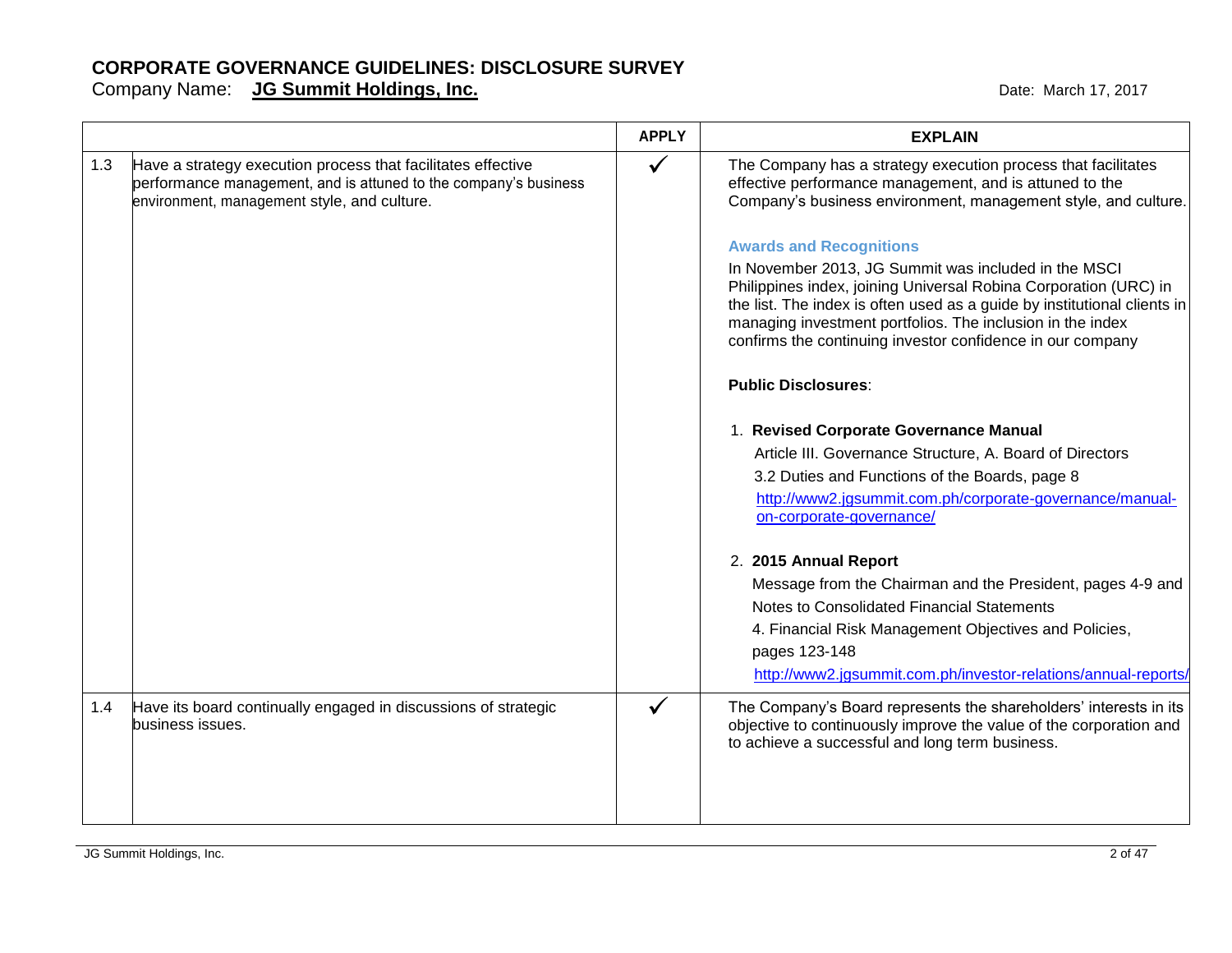|                         |                                                                                | <b>APPLY</b> | <b>EXPLAIN</b>                                                                                                                                                                                                                                                                                                                                                                                                                                                                                                                                                                                                                                                                                                                                           |
|-------------------------|--------------------------------------------------------------------------------|--------------|----------------------------------------------------------------------------------------------------------------------------------------------------------------------------------------------------------------------------------------------------------------------------------------------------------------------------------------------------------------------------------------------------------------------------------------------------------------------------------------------------------------------------------------------------------------------------------------------------------------------------------------------------------------------------------------------------------------------------------------------------------|
|                         |                                                                                |              | <b>Public Disclosures:</b><br>1. Revised Corporate Governance Manual<br>Article III. Governance Structure, A. Board of Directors<br>3.2 Duties and Functions of the Boards, page 8<br>http://www2.jgsummit.com.ph/corporate-governance/manual-<br>on-corporate-governance/<br>2. 2015 Annual Report<br>Message from the Chairman and the President, pages 4-9<br>http://www2.jgsummit.com.ph/investor-relations/annual-reports/                                                                                                                                                                                                                                                                                                                          |
| <b>Guideline No. 2:</b> | ESTABLISHES A WELL-STRUCTURED AND FUNCTIONING BOARD                            |              |                                                                                                                                                                                                                                                                                                                                                                                                                                                                                                                                                                                                                                                                                                                                                          |
|                         | 2.1. Have a board composed of directors of proven competence and<br>integrity. | $\checkmark$ | To ensure a high standard of best practices for the corporation and<br>for its stockholders, the board shall always conduct itself with<br>utmost honesty and integrity in the performance of duties and<br>functions. The Board implements a nomination and election<br>process to ensure a mix of knowledge, expertise, experience and<br>balance in board membership.<br><b>Public Disclosures:</b><br>1. Revised Corporate Governance Manual<br>Article III. Governance Structure, A. Board of Directors<br>1. Composition of the Board, page 5<br>2. Qualifications for / Disqualifications from Directorship,<br>page 5<br>3.2 Duties and Functions of the Boards, page 8<br>4. Specific Duties and Responsibilities of a Director,<br>Page 10 and |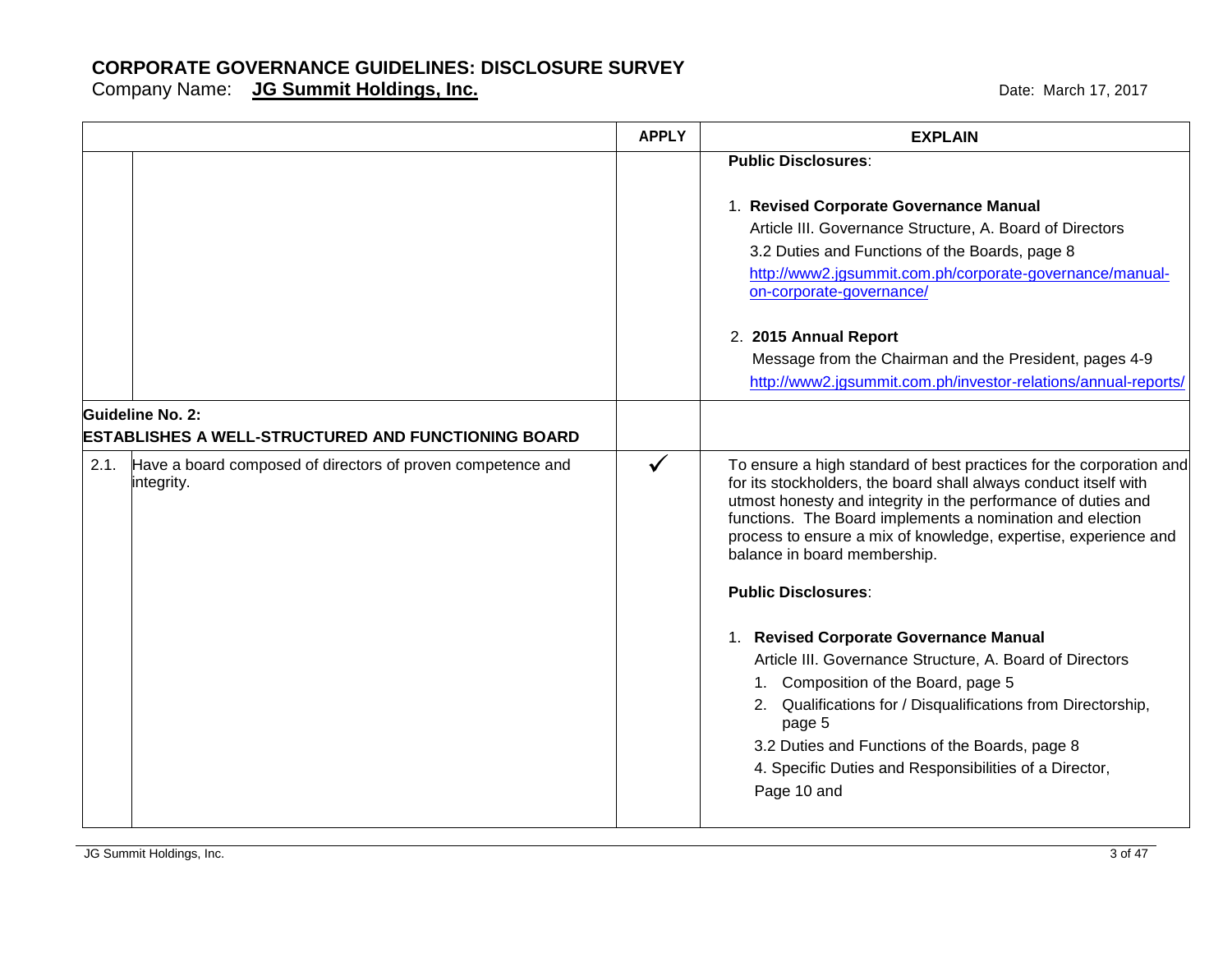|      |                                                                                                         | <b>APPLY</b> | <b>EXPLAIN</b>                                                                                                                                                                                                                                                                                                                                                                        |
|------|---------------------------------------------------------------------------------------------------------|--------------|---------------------------------------------------------------------------------------------------------------------------------------------------------------------------------------------------------------------------------------------------------------------------------------------------------------------------------------------------------------------------------------|
|      |                                                                                                         |              | 2.1 Qualifications of a Director, page 5<br>http://www2.jgsummit.com.ph/corporate-governance/manual-<br>on-corporate-governance/                                                                                                                                                                                                                                                      |
|      |                                                                                                         |              | 2. 2016 Annual Corporate Governance Report<br>A. Board Matters, 1. Board of Directors, (b) Directorship in<br>other companies, pages 5-8                                                                                                                                                                                                                                              |
| 2.2. | Be led by a chairman who shall ensure that the board functions in an<br>effective and collegial manner. | $\checkmark$ | <b>Definitive Information Statement</b><br>3.<br>Item 9. Board of Directors and Executive Officers of the<br>Registrant, pages 76-80<br>http://www2.jgsummit.com.ph/disclosures/sec-filings/sec-form-<br>20-is-information-statement/<br>The Company is led by a Chairman who ensures that the board<br>functions in an effective and collegial manner.<br><b>Public Disclosures:</b> |
|      |                                                                                                         |              | 1. Revised Corporate Governance Manual<br>Article III. Governance Structure,<br>C. The Chairman, page 21<br>http://www2.jgsummit.com.ph/corporate-governance/manual-<br>on-corporate-governance/<br>2. 2016 Annual Corporate Governance Report<br>A. Board Matters<br>1. Board of Directors, (b) Directorship in other companies,<br>pages 5-8 and 2 (a) Chairman and CEO, page 9     |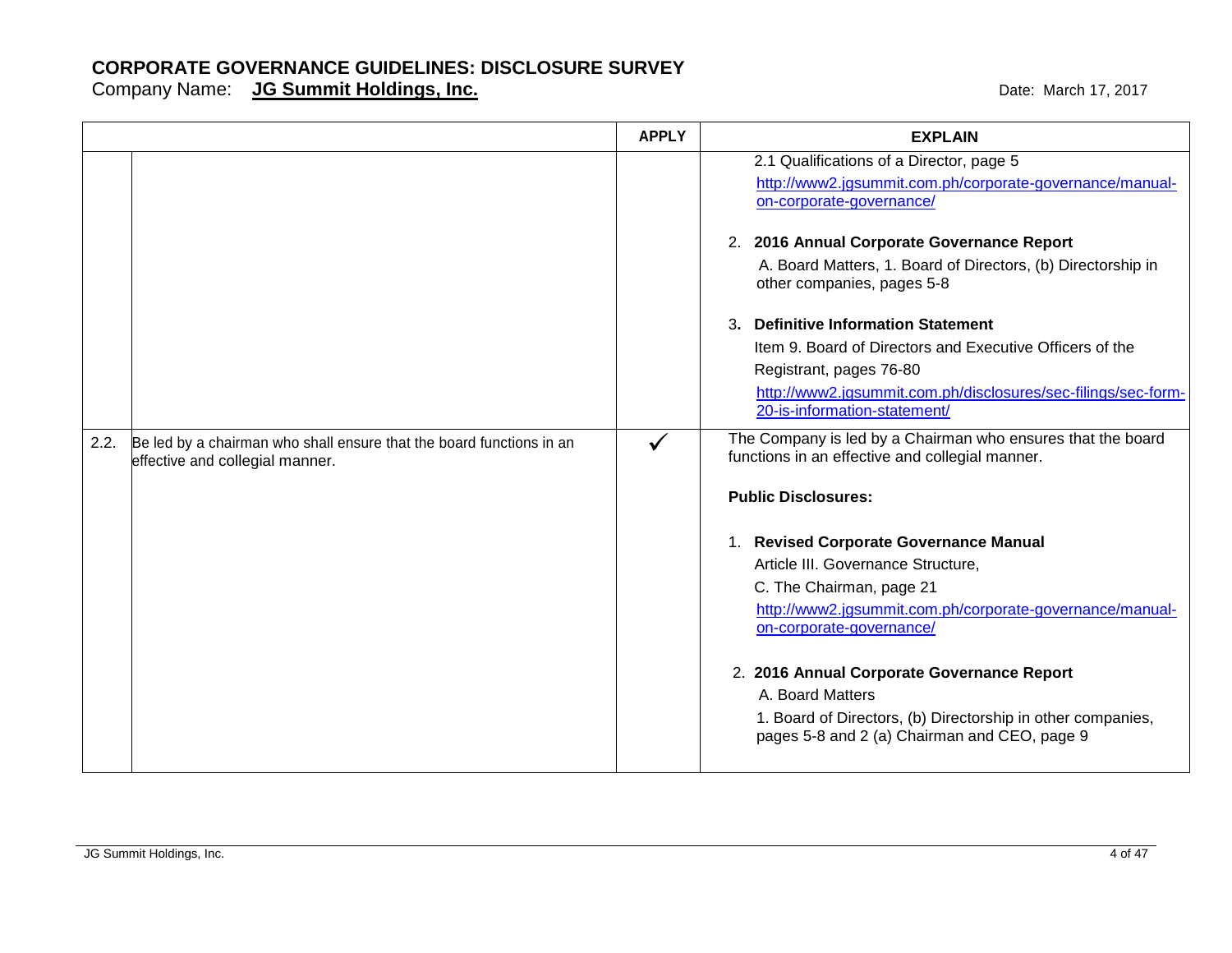|     |                                                                                               | <b>APPLY</b> | <b>EXPLAIN</b>                                                                                                                                                                                                                                                                                                                                                                                                                                  |
|-----|-----------------------------------------------------------------------------------------------|--------------|-------------------------------------------------------------------------------------------------------------------------------------------------------------------------------------------------------------------------------------------------------------------------------------------------------------------------------------------------------------------------------------------------------------------------------------------------|
| 2.3 | Have at least three (3) or thirty percent (30%) of its directors as<br>independent directors. | $\checkmark$ | The Company currently has three (3) Independent Directors (IDs),<br>representing 27% of the members of the board, beyond the 20%<br>requirement of the Commission, namely: Mr. Renato De Guzman,<br>Cornelio T. Peralta and Jose T. Pardo.                                                                                                                                                                                                      |
|     |                                                                                               |              | <b>Public Disclosures:</b>                                                                                                                                                                                                                                                                                                                                                                                                                      |
| 2.4 | Have in place written manuals, guidelines, and issuances that outline                         | $\checkmark$ | <b>Revised Corporate Governance Manual</b><br>$1_{\cdot}$<br>Article III. Governance Structure, A. Board of Directors<br>1. Composition of the Board, pages 4<br>http://www2.jgsummit.com.ph/corporate-governance/manual-<br>on-corporate-governance/<br>2. 2016 Annual Corporate Governance Report<br>A. Board Matters<br>1. Board of Directors, (a) Composition of the Board page 4<br>The Company has a Revised Corporate Governance Manual, |
|     | procedures and processes.                                                                     |              | written policies and procedures that guide its activities. It also has<br>in place a Code of Business Conduct and Ethics. The Revised<br>Corporate Governance Manual and Code of Business Conduct<br>and Ethics can be found in the company website.<br><b>Public Disclosures:</b><br><b>Revised Corporate Governance Manual</b><br>1.<br>http://www2.jgsummit.com.ph/corporate-governance/manual-<br>on-corporate-governance/                  |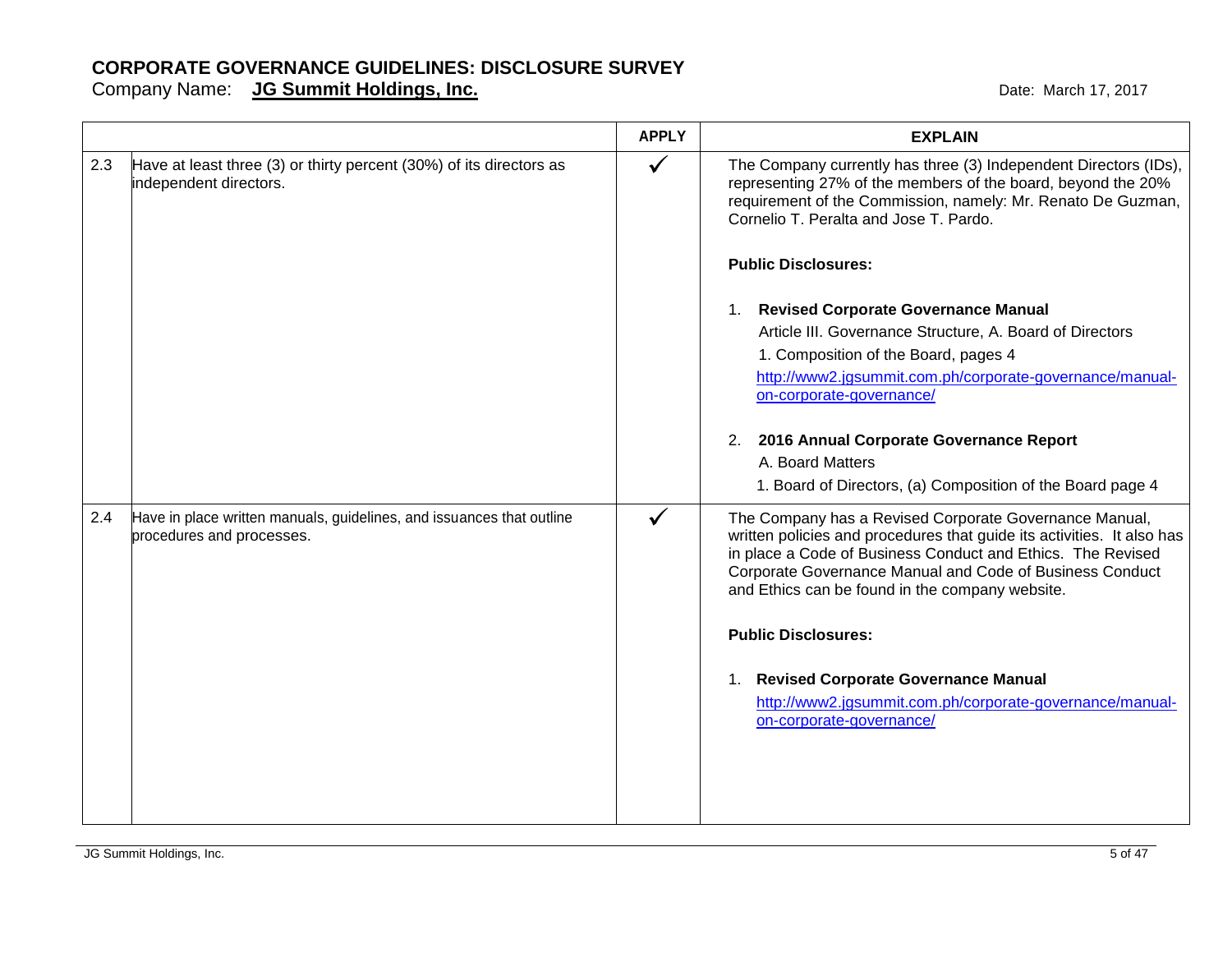|     |                                                                                     | <b>APPLY</b> | <b>EXPLAIN</b>                                                                                                                                                                                                                                                                                                                                                                                                                                                                                                                                                                                                                                                                                                                                                                                                                                                                                        |
|-----|-------------------------------------------------------------------------------------|--------------|-------------------------------------------------------------------------------------------------------------------------------------------------------------------------------------------------------------------------------------------------------------------------------------------------------------------------------------------------------------------------------------------------------------------------------------------------------------------------------------------------------------------------------------------------------------------------------------------------------------------------------------------------------------------------------------------------------------------------------------------------------------------------------------------------------------------------------------------------------------------------------------------------------|
|     |                                                                                     |              | 2. Code of Business Conduct Ethics<br>http://www2.jgsummit.com.ph/corporate-governance/company-<br>policies/code-of-business-conduct-and-ethics/                                                                                                                                                                                                                                                                                                                                                                                                                                                                                                                                                                                                                                                                                                                                                      |
| 2.5 | Have Audit, Risk, Governance, and Nomination & Election Committees of<br>the board. | $\checkmark$ | The Company has Audit and Risk Management, Governance,<br>Nomination and Election and Remuneration and Compensation<br>Committee to aid in complying with the principles of good<br>corporate governance. The Company established the necessary<br>Committees with specific responsibilities to assist in the<br>development and implementation of systems and practices to<br>promote good corporate governance.<br><b>Public Disclosures:</b><br>1. Revised Corporate Governance Manual<br>Article III. Governance Structure, B. Board Committees,<br>2. Audit and Risk Management Committees, 3. Governance,<br>Nomination and Election Committee pages 14-18.<br>http://www2.jgsummit.com.ph/corporate-governance/manual-<br>on-corporate-governance/<br>2. 2016 Annual Corporate Governance Report<br>E. Board Committees<br>1. Number of Members, Functions and Responsibilities pages<br>33-37 |
|     |                                                                                     |              | 3. JGSHI Website<br>http://www2.jgsummit.com.ph/corporate-governance/board-of-<br>directors-bod/bod-committees/                                                                                                                                                                                                                                                                                                                                                                                                                                                                                                                                                                                                                                                                                                                                                                                       |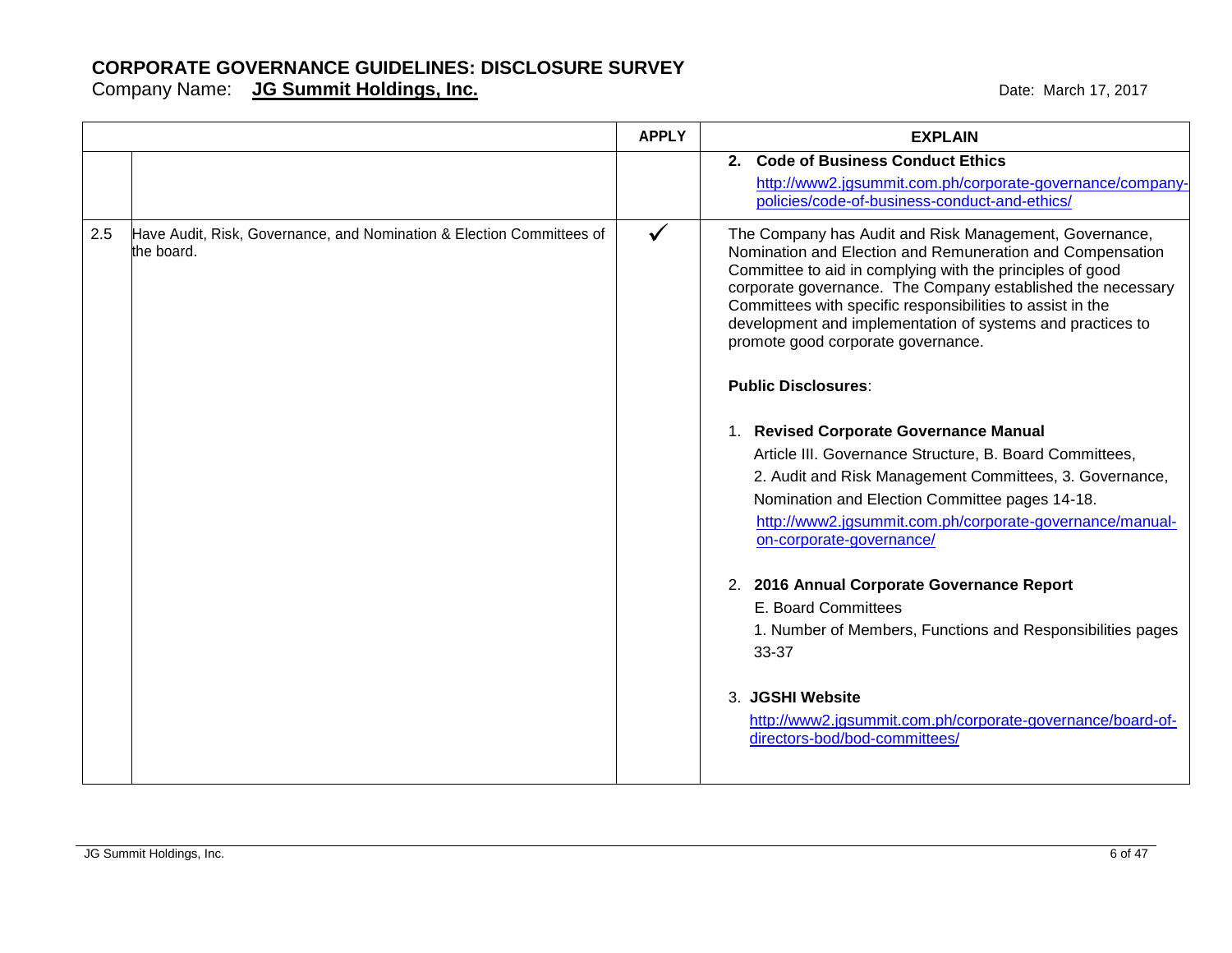|     |                                                                                                                                                                                                      | <b>APPLY</b> | <b>EXPLAIN</b>                                                                                                                                                                                                                                                                                                                                                           |
|-----|------------------------------------------------------------------------------------------------------------------------------------------------------------------------------------------------------|--------------|--------------------------------------------------------------------------------------------------------------------------------------------------------------------------------------------------------------------------------------------------------------------------------------------------------------------------------------------------------------------------|
| 2.6 | Have its Chairman and CEO positions held separately by individuals<br>who are not related to each other.                                                                                             | $\sf X$      | The roles of Chairman and CEO are unified. However, proper<br>checks and balances were laid down to ensure that the Board gets<br>the benefit of independent views and perspectives.                                                                                                                                                                                     |
|     |                                                                                                                                                                                                      |              | <b>Public Disclosures:</b>                                                                                                                                                                                                                                                                                                                                               |
|     |                                                                                                                                                                                                      |              | 1. Revised Corporate Governance Manual<br>Article III. Governance Structure, A. Board of Directors<br>C. The Chairman, page 21<br>http://www2.jgsummit.com.ph/corporate-governance/manual-<br>on-corporate-governance/                                                                                                                                                   |
|     |                                                                                                                                                                                                      |              | 2. 2016 Annual Corporate Governance Report<br>A. Board Matters<br>2(a) Chairman and CEO, page 9                                                                                                                                                                                                                                                                          |
|     |                                                                                                                                                                                                      |              | <b>Definitive Information Statement</b><br>$\mathcal{R}$<br>Item 9. Board of Directors and Executive Officers of the<br>Registrant, pages 76-80<br>http://www2.jgsummit.com.ph/disclosures/sec-filings/sec-form-<br>20-is-information-statement/                                                                                                                         |
| 2.7 | Have a director nomination and election process that ensures that all<br>shareholders are given the opportunity to nominate and elect directors<br>individually based on the number of shares voted. | $\checkmark$ | The Company has a nomination and election process stating that<br>stockholders may vote at all meetings based on the number of<br>shares registered in their respective names. The Notice of ASM<br>gives the shareholders opportunity to nominate directors.                                                                                                            |
|     |                                                                                                                                                                                                      |              | The Company, with the assistance of the Governance,<br>Nomination and Election Committee, a nomination and election<br>process to ensure that all shareholders are given the opportunity<br>to nominate and elect directors and to ensure a mix of<br>knowledge, expertise, experience and balance among<br>independent, non-executive and executive competent Directors |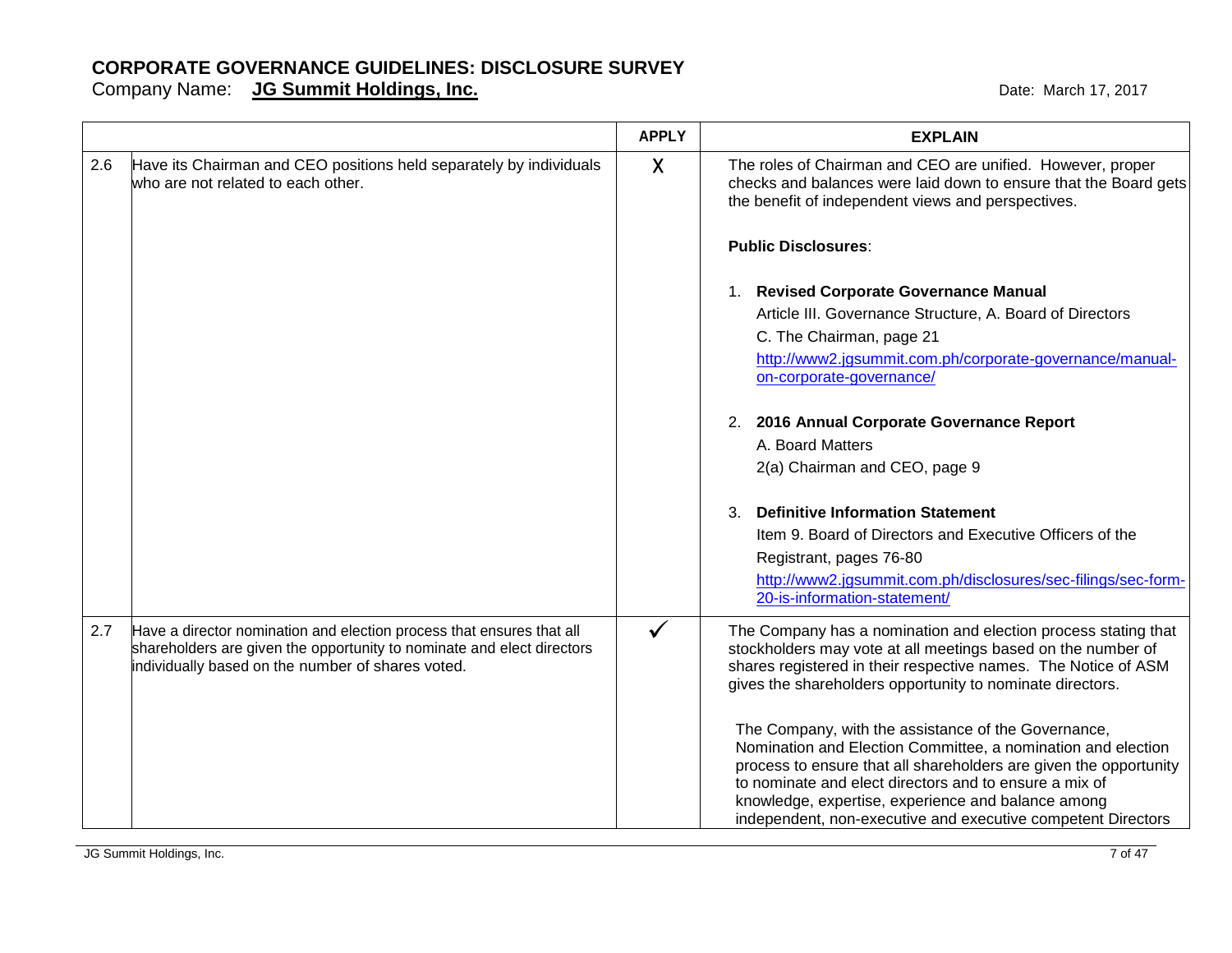|     |                                                                | <b>APPLY</b> | <b>EXPLAIN</b>                                                                                                                                                                                                               |
|-----|----------------------------------------------------------------|--------------|------------------------------------------------------------------------------------------------------------------------------------------------------------------------------------------------------------------------------|
|     |                                                                |              | who can add value and contribute independent judgment to the<br>formulation of sound corporate strategies and policies.                                                                                                      |
|     |                                                                |              | <b>Public Disclosures:</b>                                                                                                                                                                                                   |
|     |                                                                |              | <b>Revised Corporate Governance Manual</b><br>1.                                                                                                                                                                             |
|     |                                                                |              | Article III. Governance Structure, The Board of Directors,<br>Responsibilities, Duties and Functions of the Board 3.2.1.,<br>page 8                                                                                          |
|     |                                                                |              | http://www2.jgsummit.com.ph/corporate-governance/manual-<br>on-corporate-governance/                                                                                                                                         |
|     |                                                                |              | 2. By-Laws                                                                                                                                                                                                                   |
|     |                                                                |              | Article III. The Board of Directors, 1. Election of Directors,<br>pages 9-10. Guidelines on the Nomination and Election                                                                                                      |
|     |                                                                |              | of Independent Directors, pages 12-13<br>http://www2.jgsummit.com.ph/company/articles-of-<br>incorporation-and-by-laws/                                                                                                      |
|     |                                                                |              | 3. Definitive Information Statement                                                                                                                                                                                          |
|     |                                                                |              | Election of Directors, page 16                                                                                                                                                                                               |
|     |                                                                |              | Voting Procedures, page 16<br>http://www2.jgsummit.com.ph/disclosures/sec-filings/sec-form-                                                                                                                                  |
|     |                                                                |              | 20-is-information-statement/                                                                                                                                                                                                 |
|     |                                                                |              | 4. Notice of Annual Stockholders Meeting                                                                                                                                                                                     |
|     |                                                                |              | http://www2.jgsummit.com.ph/disclosures/notice-of-annual-or-<br>special-stockholders-meetings/                                                                                                                               |
| 2.8 | Have in place a formal board and director development program. | ✔            | Every director receives appropriate orientation upon first<br>appointment to the Board of Directors, in order to ensure that<br>incoming Directors are familiar with the Corporation's business and<br>governance processes. |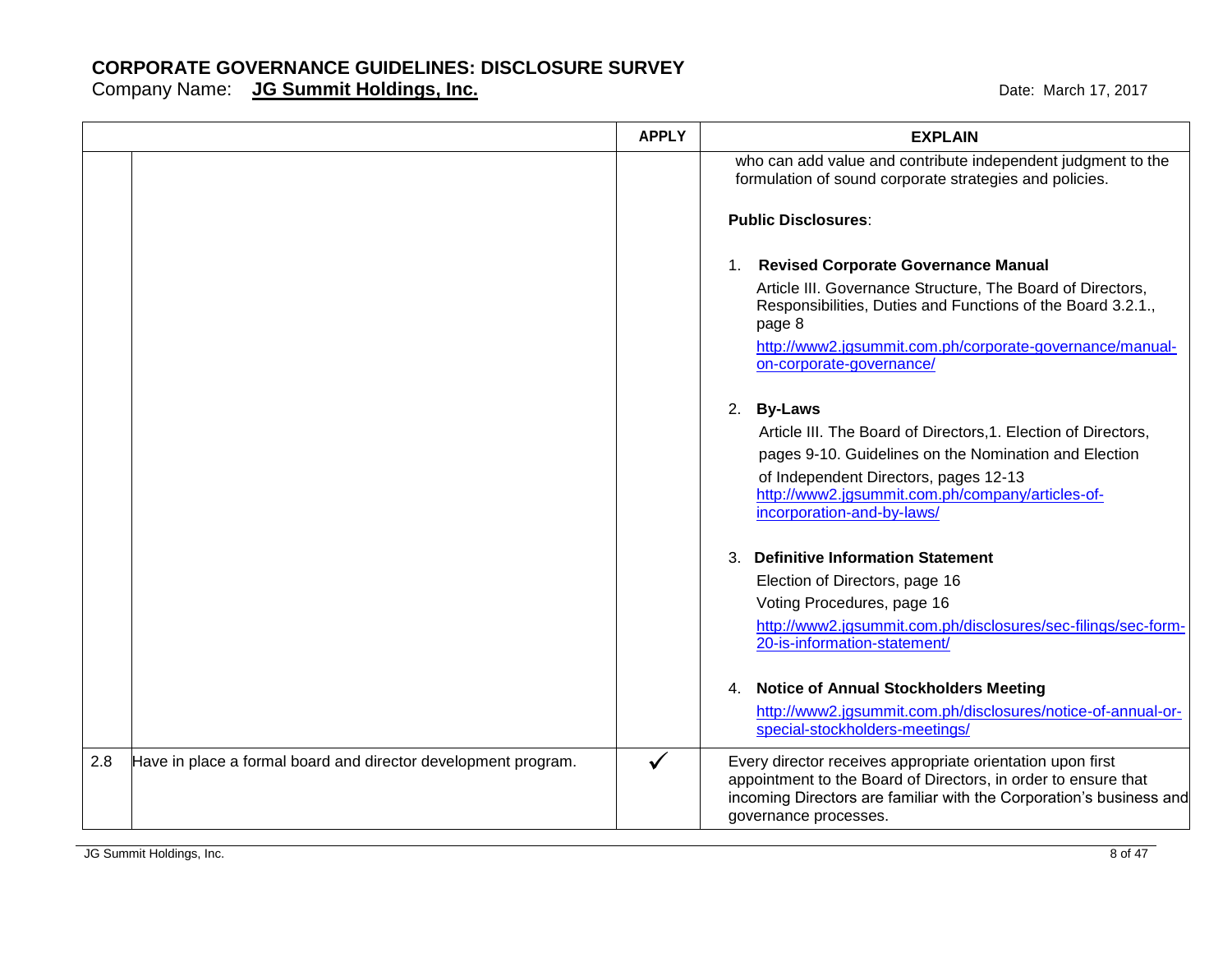|     |                             | <b>APPLY</b> | <b>EXPLAIN</b>                                                                                                                                                                                                                                                                                                                                                      |
|-----|-----------------------------|--------------|---------------------------------------------------------------------------------------------------------------------------------------------------------------------------------------------------------------------------------------------------------------------------------------------------------------------------------------------------------------------|
|     |                             |              | Likewise, Management Officers receive appropriate orientation on<br>his duties as a management executive and how to discharge these<br>duties upon appointment to the Corporation. This would ensure<br>that incoming Senior Management Officers are familiar with the<br>Corporation's business and governance processes.                                          |
|     |                             |              | Each director or key officer is required to attend a yearly corporate<br>governance training and continuous professional education<br>programmes in accordance with the rules and regulations of the<br>Commission. A director or key officer who was exempted from<br>attending the yearly corporate governance training shall present<br>proof of such exemption. |
|     |                             |              | <b>Public Disclosures:</b>                                                                                                                                                                                                                                                                                                                                          |
|     |                             |              | 1. Revised Corporate Governance Manual<br>Article IX. Communication, Education and Training<br>B. Education and Training, page 30<br>http://www2.jgsummit.com.ph/corporate-governance/manual-<br>on-corporate-governance/                                                                                                                                           |
|     |                             |              | 2. 2016 Annual Corporate Governance Report<br>A. Board Matter<br>6. Orientation and Education Program, pages 21-23                                                                                                                                                                                                                                                  |
| 2.9 | Have a corporate secretary. | $\checkmark$ | The Company has a Corporate Secretary. The Corporate<br>Secretary plays a very significant role in supporting the Board in<br>discharging its duties and responsibilities.                                                                                                                                                                                          |
|     |                             |              |                                                                                                                                                                                                                                                                                                                                                                     |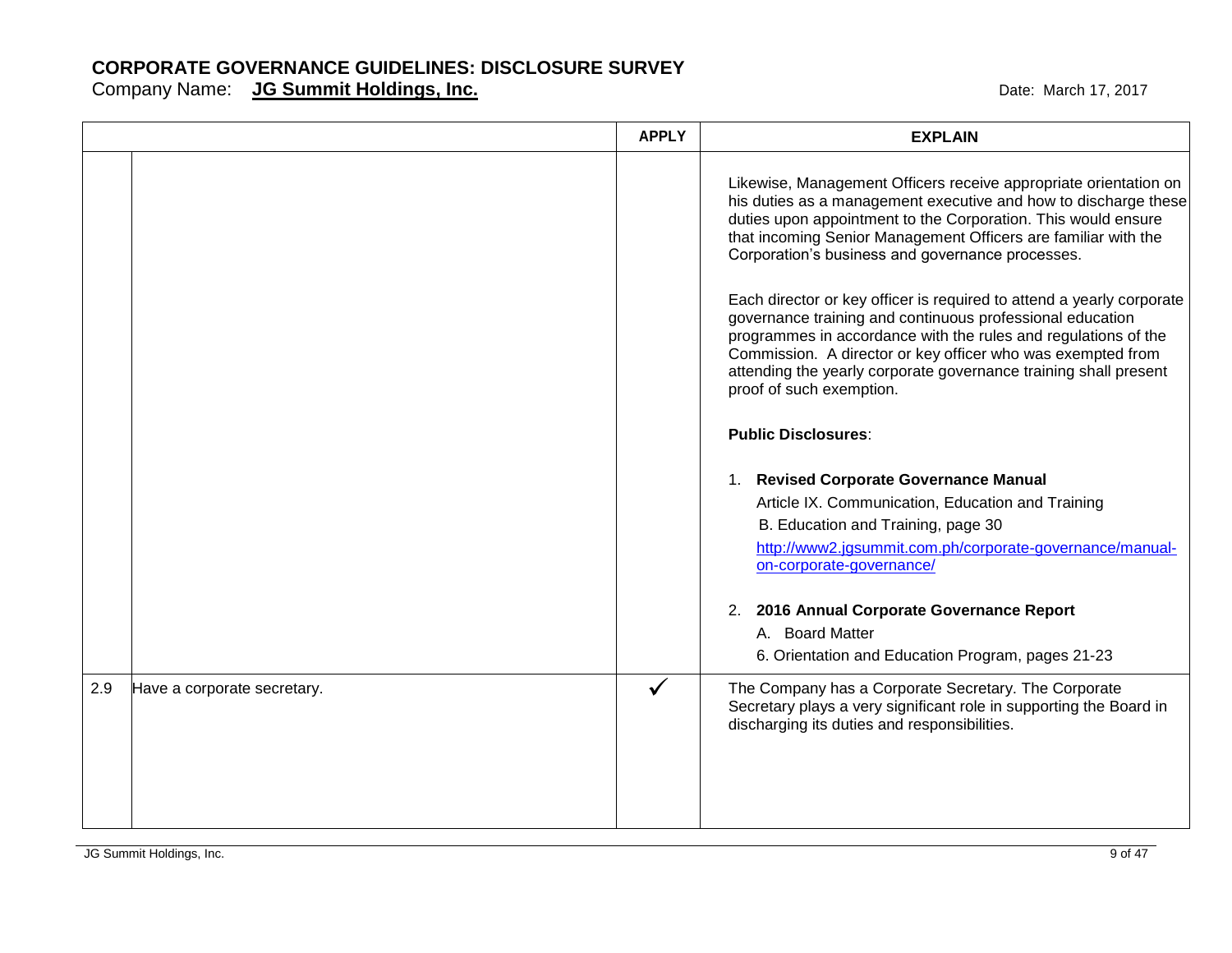|                                                                                                                                                    | <b>APPLY</b> | <b>EXPLAIN</b>                                                                                                                                                                                                                                                                     |
|----------------------------------------------------------------------------------------------------------------------------------------------------|--------------|------------------------------------------------------------------------------------------------------------------------------------------------------------------------------------------------------------------------------------------------------------------------------------|
|                                                                                                                                                    |              | <b>Public Disclosures:</b><br>1. Revised Corporate Governance Manual<br>Article III. Governance Structure,<br>E. The Corporate Secretary, page 22<br>http://www2.jgsummit.com.ph/corporate-governance/manual-<br>on-corporate-governance/                                          |
|                                                                                                                                                    |              | 2. By-Laws<br>Article IV. Officers, Section 9. Secretary, page 18<br>http://www2.jgsummit.com.ph/company/articles-of-<br>incorporation-and-by-laws/<br>3. 2016 Annual Corporate Governance Report<br>C. Board Meetings and Attendance<br>5. Access to Information (c), pages 28-29 |
|                                                                                                                                                    |              | <b>Definitive Information Statement</b><br>4<br>Item 9. Board of Directors and Executive Officers of the<br>Registrant, pages 76-80<br>http://www2.jgsummit.com.ph/disclosures/sec-filings/sec-form<br>20-is-information-statement/                                                |
| 2.10 Have no shareholder agreements, by-laws provisions, or other<br>arrangements that constrains the directors' ability to vote<br>independently. | $\checkmark$ | The Company's Revised Corporate Governance Manual states<br>that the Board ensures that there are no shareholder agreements,<br>by-laws provisions, or other arrangements that constraints the<br>director's ability to vote independently.                                        |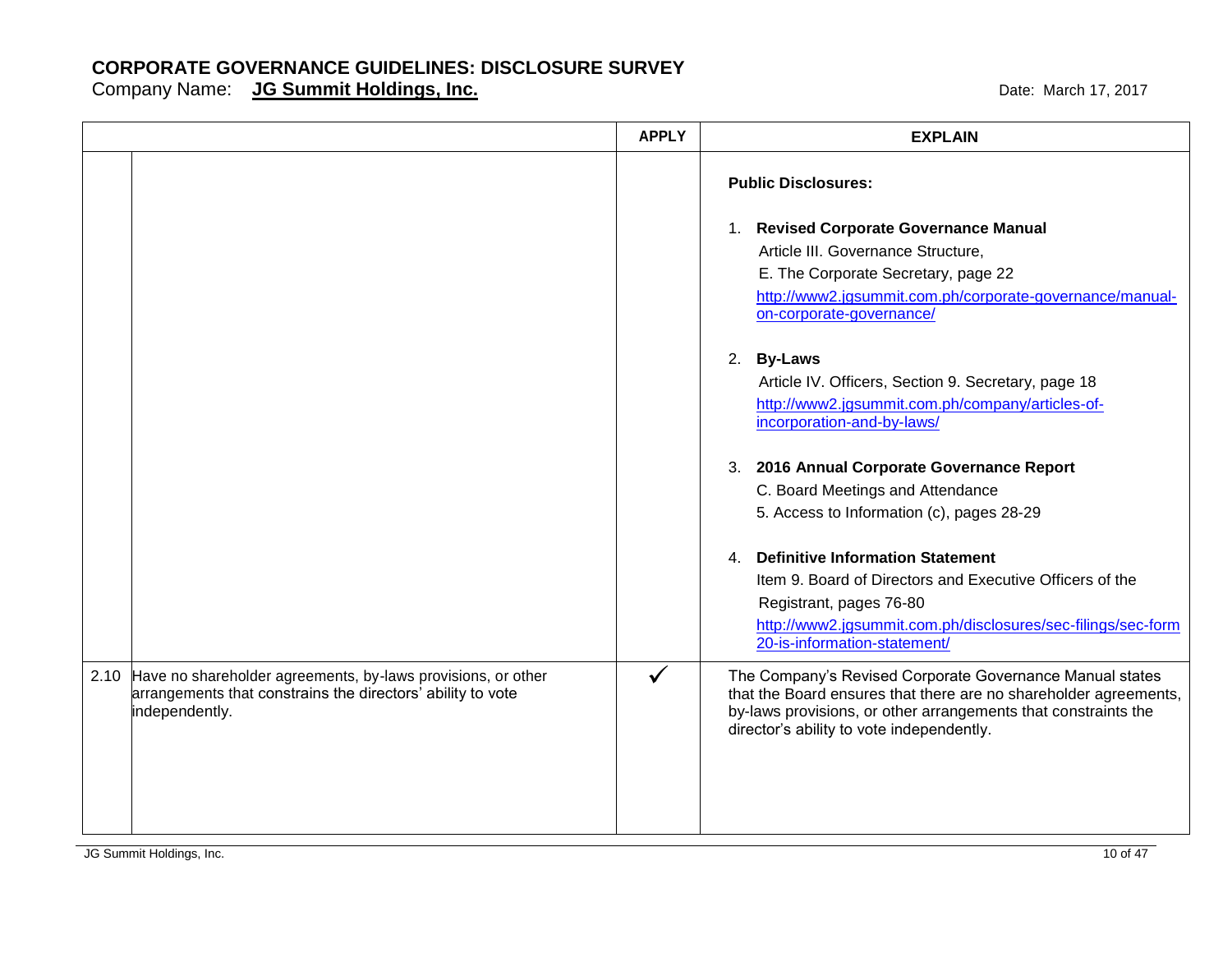|     |                                                                                                                        | <b>APPLY</b> | <b>EXPLAIN</b>                                                                                                                                                                                                                                                                                                                                                                                                                                                                                                                                                                                                                                                                                                                                                                                                           |
|-----|------------------------------------------------------------------------------------------------------------------------|--------------|--------------------------------------------------------------------------------------------------------------------------------------------------------------------------------------------------------------------------------------------------------------------------------------------------------------------------------------------------------------------------------------------------------------------------------------------------------------------------------------------------------------------------------------------------------------------------------------------------------------------------------------------------------------------------------------------------------------------------------------------------------------------------------------------------------------------------|
|     |                                                                                                                        |              | <b>Public Disclosures:</b>                                                                                                                                                                                                                                                                                                                                                                                                                                                                                                                                                                                                                                                                                                                                                                                               |
|     |                                                                                                                        |              | 1. Revised Corporate Governance Manual<br>Article III. Governance Structure, A. Board of Directors<br>3.2 Duties and Functions of the Boards, 3.2.13 page 9<br>Article VI. Stockholders' Rights and Protection of<br>Minority Stockholders' Interest, pages 28-29.<br>http://www2.jgsummit.com.ph/corporate-governance/manual-<br>on-corporate-governance/<br>2. By-Laws<br>http://www2.jgsummit.com.ph/company/articles-of-                                                                                                                                                                                                                                                                                                                                                                                             |
|     |                                                                                                                        |              | incorporation-and-by-laws/                                                                                                                                                                                                                                                                                                                                                                                                                                                                                                                                                                                                                                                                                                                                                                                               |
|     | Guideline No. 3:<br>MAINTAINS A ROBUST INTERNAL AUDIT AND CONTROL SYSTEM                                               |              |                                                                                                                                                                                                                                                                                                                                                                                                                                                                                                                                                                                                                                                                                                                                                                                                                          |
| 3.1 | Establish the internal audit function as a separate unit in the company<br>which would be overseen at the Board level. | $\checkmark$ | The Company has an Audit and Risk Management Committee<br>who assist the Board in its fiduciary responsibilities by providing an<br>independent and objective assurance to the Corporation's<br>stakeholders for the continuous improvement of internal control<br>systems.<br>The mission of Corporate Internal Audit is to provide independent<br>and objective assurance within the Corporation, designed to add<br>value and improve the Corporation's operations. It helps the<br>Corporation accomplish its objectives by bringing a systematic,<br>disciplined approach to evaluate and improve the effectiveness of<br>risk management, control and governance processes.<br>The Corporate Internal Auditor reports functionally to the Audit and<br>Risk Management Committee and administratively to the Chief |
|     |                                                                                                                        |              | <b>Executive Officer.</b>                                                                                                                                                                                                                                                                                                                                                                                                                                                                                                                                                                                                                                                                                                                                                                                                |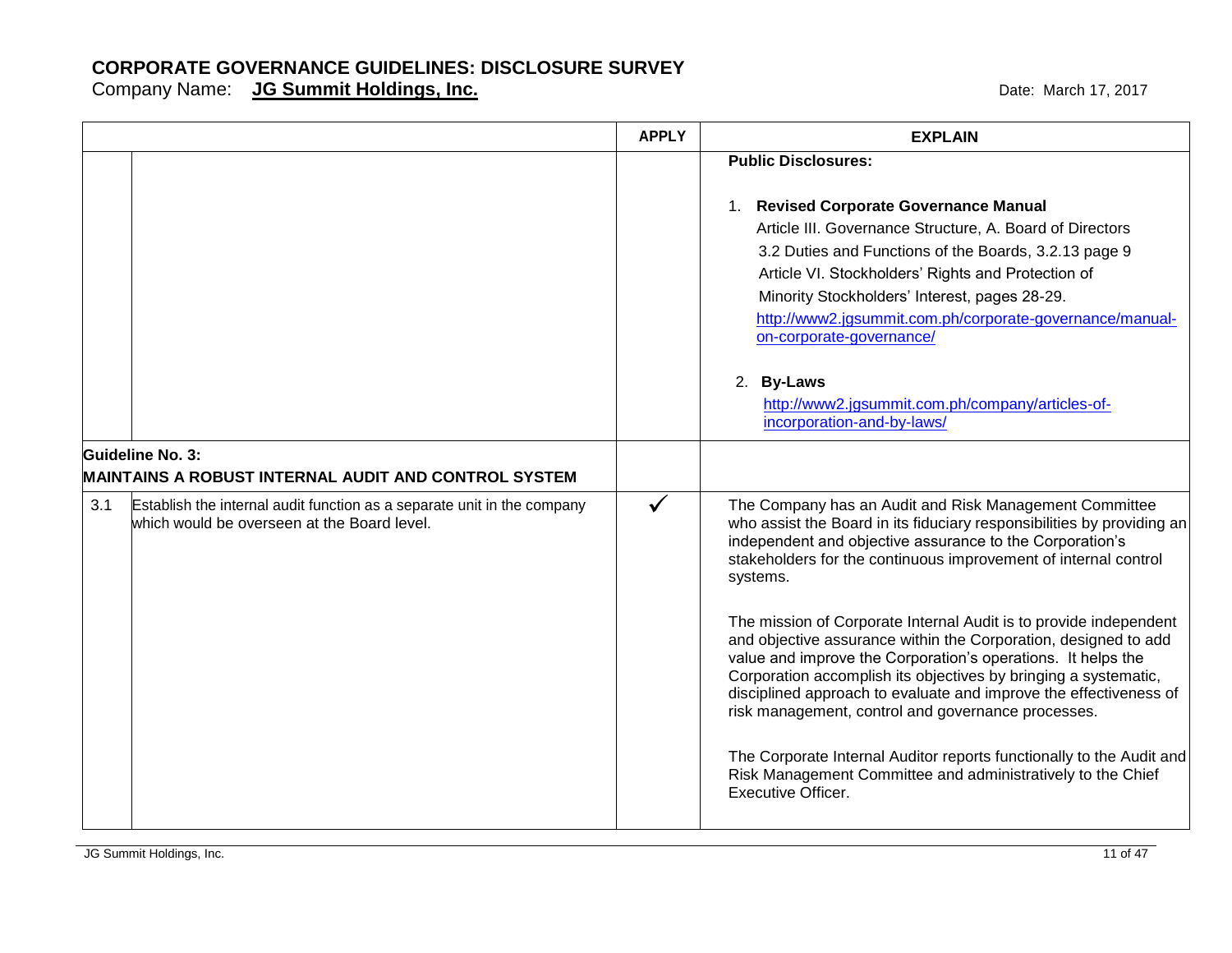|     |                                                                                       | <b>APPLY</b> | <b>EXPLAIN</b>                                                                                                                                                                                                                                                                                                                                                                                                                                                                                                                                                                                                                                                                                                                                                                                                                                                  |
|-----|---------------------------------------------------------------------------------------|--------------|-----------------------------------------------------------------------------------------------------------------------------------------------------------------------------------------------------------------------------------------------------------------------------------------------------------------------------------------------------------------------------------------------------------------------------------------------------------------------------------------------------------------------------------------------------------------------------------------------------------------------------------------------------------------------------------------------------------------------------------------------------------------------------------------------------------------------------------------------------------------|
|     |                                                                                       |              | Corporate Internal Audit is independent and not involved in the<br>day-to-day internal checking systems of the business units and<br>corporate centers of the Corporation. It is the responsibility of<br>Management to plan, organize, and direct activities to provide<br>reasonable assurance that established goals will be achieved.<br>Corporate Internal Audit examines and evaluates the planning,<br>organizing, and directing processes established and maintained by<br>Management.<br><b>Public Disclosures:</b><br>1. Revised Corporate Governance Manual<br>Article III. Governance Structure,<br>F. Corporate Internal Audit, pages 23-25<br>http://www2.jgsummit.com.ph/corporate-governance/manual-<br>on-corporate-governance/<br>2. 2016 Annual Corporate Governance Report<br>G. Internal Audit and Control, 2. Internal Audit, pages 50-53 |
| 3.2 | Have a comprehensive enterprise-wide compliance program that is<br>annually reviewed. | ✓            | The mission of the Audit and Risk Management Committee is to<br>assist the Board in its fiduciary responsibilities by providing an<br>independent and objective assurance to the Corporation's<br>stakeholders for the continuous improvement of risk management<br>systems, internal control systems, governance processes,<br>business operations, and proper safeguarding and use of the<br>Corporation's resources and assets.                                                                                                                                                                                                                                                                                                                                                                                                                              |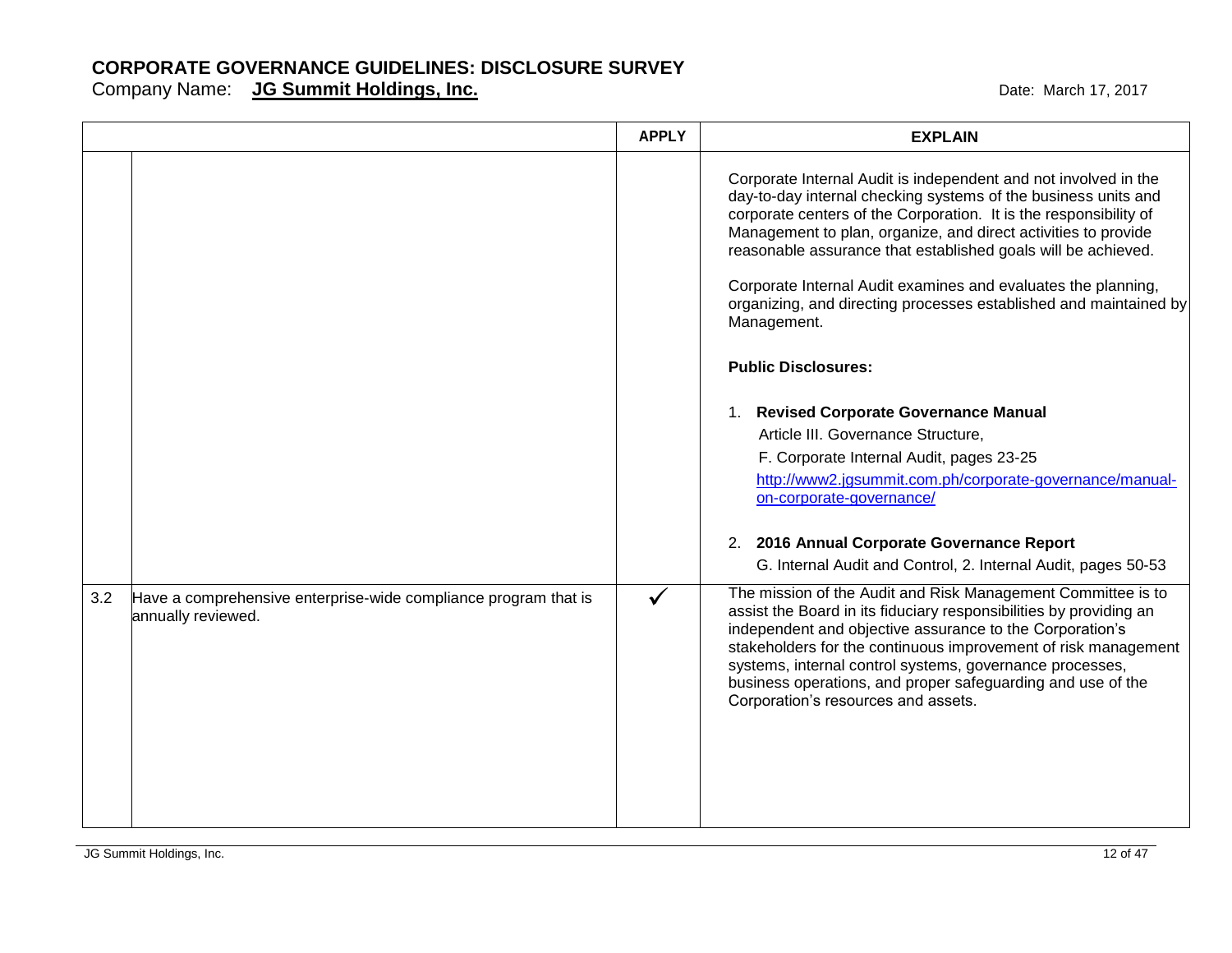|     |                                                                            | <b>APPLY</b> | <b>EXPLAIN</b>                                                                                                                                                                                                                                                                                                                   |
|-----|----------------------------------------------------------------------------|--------------|----------------------------------------------------------------------------------------------------------------------------------------------------------------------------------------------------------------------------------------------------------------------------------------------------------------------------------|
|     |                                                                            |              | <b>Public Disclosures:</b><br>1. Revised Corporate Governance Manual<br>Article III. Governance Structure, F. Corporate Internal Audit,<br>2. Audit and Risk Management Committee, page 18<br>http://www2.jgsummit.com.ph/corporate-governance/manual-<br>on-corporate-governance/<br>2. 2016 Annual Corporate Governance Report |
|     |                                                                            |              | G. Internal Audit and Control<br>2. Internal Audit, pages 50-53                                                                                                                                                                                                                                                                  |
|     |                                                                            |              | 2015 Annual Report<br>3.<br>Notes to Consolidated Financial Statements<br>4. Financial Risk Management Objectives and Policies,<br>Pages 123-148<br>http://www2.jgsummit.com.ph/investor-relations/annual-<br>reports/                                                                                                           |
| 3.3 | Institutionalize quality service programs for the internal audit function. | $\checkmark$ | The Company established an Internal Audit System that can<br>reasonably assure the board, management, and stockholders that<br>its key organizational and operational controls are faithfully<br>complied with.                                                                                                                  |
|     |                                                                            |              | <b>Public Disclosures:</b><br>1. Revised Corporate Governance Manual<br>Article III. Governance Structure<br>F. Corporate Internal Audit, pages 23-25<br>http://www2.jgsummit.com.ph/corporate-governance/manual-<br>on-corporate-governance/                                                                                    |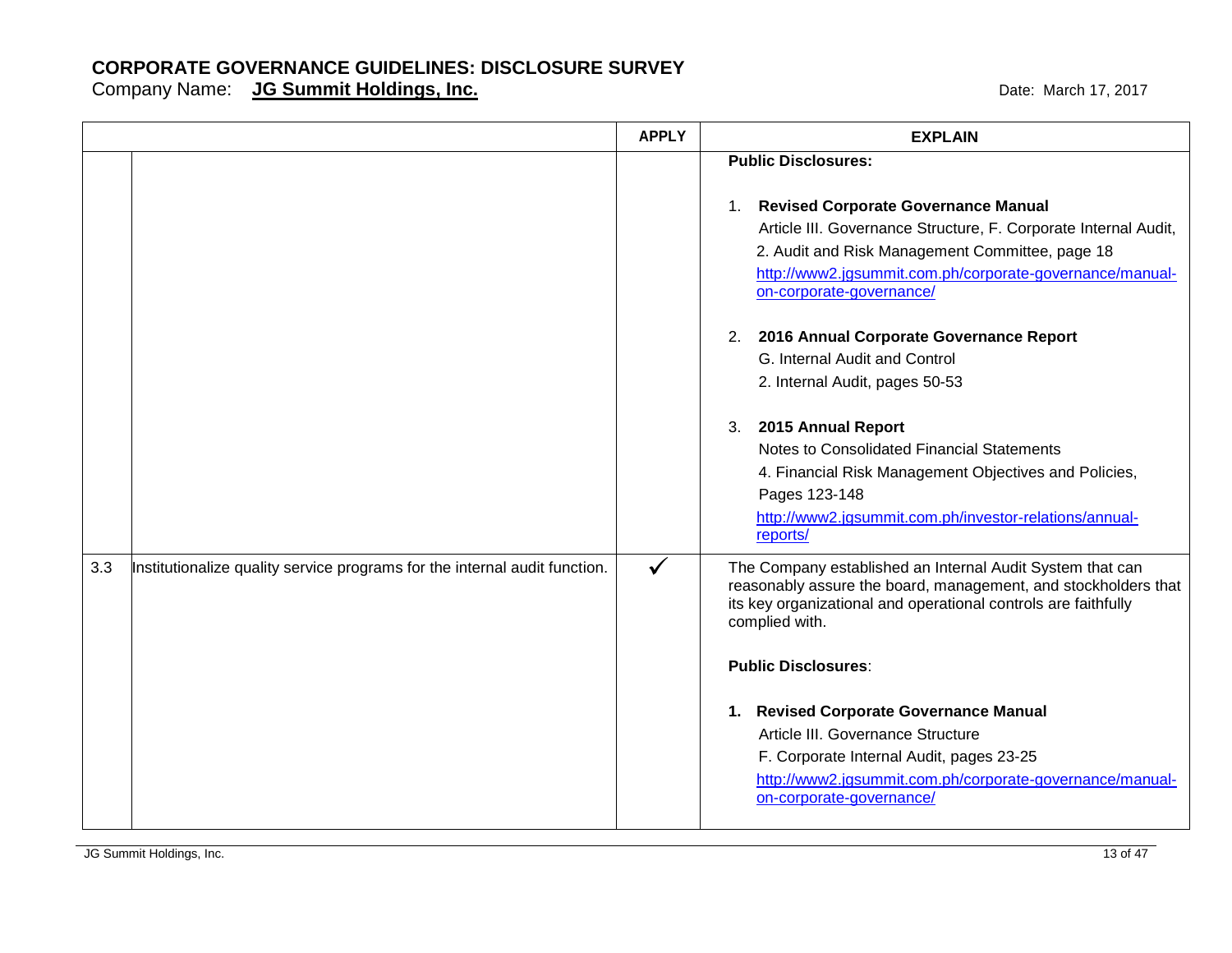|     |                                                                                                                                                                                                         | <b>APPLY</b> | <b>EXPLAIN</b>                                                                                                                                                                                                                                                                                                            |
|-----|---------------------------------------------------------------------------------------------------------------------------------------------------------------------------------------------------------|--------------|---------------------------------------------------------------------------------------------------------------------------------------------------------------------------------------------------------------------------------------------------------------------------------------------------------------------------|
|     |                                                                                                                                                                                                         |              | 2. 2016 Annual Corporate Governance Report<br>G. Internal Audit and Control, pages 49-53                                                                                                                                                                                                                                  |
| 3.4 | Have in place a mechanism that allows employees, suppliers and<br>other stakeholders to raise valid issues.                                                                                             | $\checkmark$ | The Company has a mechanism that allows employees, suppliers<br>and other stakeholders to raise valid issues such as the Conflict of<br>Interest Committee and the Company's official contact details<br>posted in the company website.                                                                                   |
|     |                                                                                                                                                                                                         |              | Email address: CICOM@jgsummit.com.ph                                                                                                                                                                                                                                                                                      |
|     |                                                                                                                                                                                                         |              | Fax Number: 395-3888                                                                                                                                                                                                                                                                                                      |
|     |                                                                                                                                                                                                         |              | Mailing Address: CICOM, JG Summit Holdings Inc. 44th floor,<br>Robinsons Equitable Tower, ADB Ave. Cor. Poveda Road, Pasig<br>City.                                                                                                                                                                                       |
|     |                                                                                                                                                                                                         |              | <b>Public Disclosures:</b>                                                                                                                                                                                                                                                                                                |
|     |                                                                                                                                                                                                         |              | 1. JGSHI Website                                                                                                                                                                                                                                                                                                          |
|     |                                                                                                                                                                                                         |              | http://www2.jgsummit.com.ph/contact-us/                                                                                                                                                                                                                                                                                   |
|     |                                                                                                                                                                                                         |              | 2. 2015 Annual Report                                                                                                                                                                                                                                                                                                     |
|     |                                                                                                                                                                                                         |              | Directory, page 252                                                                                                                                                                                                                                                                                                       |
|     |                                                                                                                                                                                                         |              | http://www2.jgsummit.com.ph/investor-relations/annual-<br>reports/                                                                                                                                                                                                                                                        |
| 3.5 | Have the Chief Executive Officer and Chief Audit Executive attest in<br>writing, at least annually, that a sound internal audit, control, and<br>compliance system is in place and working effectively. | $\checkmark$ | The Chief Executive Officer and Chief Audit Executive executes<br>annually written attestation that a sound internal audit, control and<br>compliance system is in place and working effectively. The<br>attestation is presented by the Chief Audit Executive during the<br>Audit and Risk Management Committee meeting. |
|     |                                                                                                                                                                                                         |              |                                                                                                                                                                                                                                                                                                                           |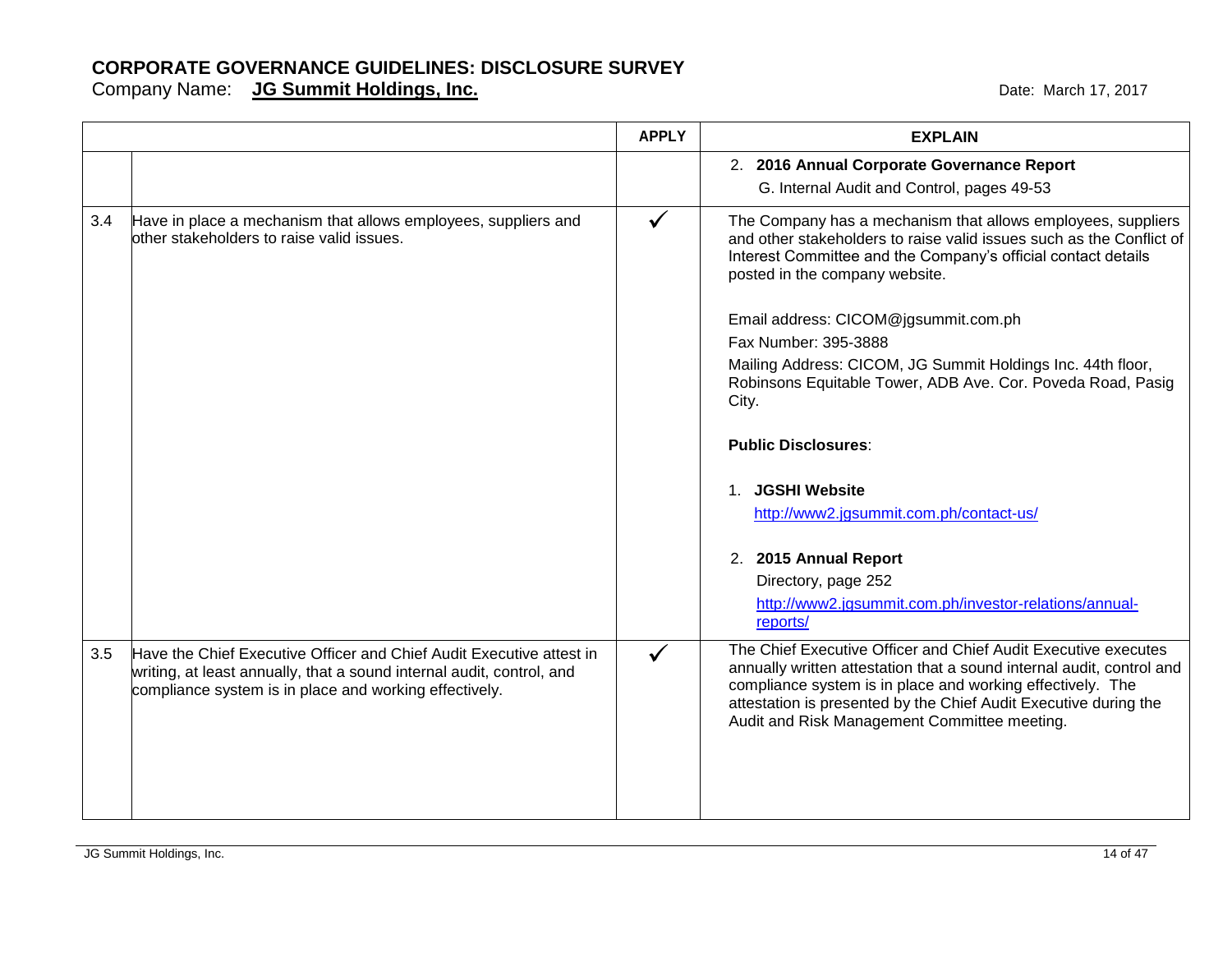|     |                                                                | <b>APPLY</b> | <b>EXPLAIN</b>                                                                                                                                                                                                                                                                                                                                      |
|-----|----------------------------------------------------------------|--------------|-----------------------------------------------------------------------------------------------------------------------------------------------------------------------------------------------------------------------------------------------------------------------------------------------------------------------------------------------------|
|     | Guideline No. 4:                                               |              |                                                                                                                                                                                                                                                                                                                                                     |
|     | <b>RECOGNIZES AND MANAGES ITS ENTERPRISE RISKS</b>             |              |                                                                                                                                                                                                                                                                                                                                                     |
| 4.1 | Have its board oversee the company's risk management function. | $\checkmark$ | The Audit and Risk Management Committee provides an<br>independent and objective assurance to the Corporation's<br>stakeholders for the continuous improvement of risk management<br>systems, internal control systems, governance processes,<br>business operations, and proper safeguarding and use of the<br>Corporation's resources and assets. |
|     |                                                                |              | <b>Public Disclosures:</b>                                                                                                                                                                                                                                                                                                                          |
|     |                                                                |              | 1. Revised Corporate Governance Manual                                                                                                                                                                                                                                                                                                              |
|     |                                                                |              | Article III. Governance Structure, A. Board of Directors                                                                                                                                                                                                                                                                                            |
|     |                                                                |              | 3.2 Duties and Functions of the Boards, pages 8-10 and                                                                                                                                                                                                                                                                                              |
|     |                                                                |              | <b>B. Board Committees</b>                                                                                                                                                                                                                                                                                                                          |
|     |                                                                |              | 2. Audit and Risk Management Committee                                                                                                                                                                                                                                                                                                              |
|     |                                                                |              | 2.1 Mission of the Audit and Risk Management Committee,                                                                                                                                                                                                                                                                                             |
|     |                                                                |              | page 14                                                                                                                                                                                                                                                                                                                                             |
|     |                                                                |              | http://www2.jgsummit.com.ph/corporate-governance/manual-<br>on-corporate-governance/                                                                                                                                                                                                                                                                |
|     |                                                                |              | 2. 2016 Annual Corporate Governance Report                                                                                                                                                                                                                                                                                                          |
|     |                                                                |              | F. Risk Management System, pages 41-49                                                                                                                                                                                                                                                                                                              |
|     |                                                                |              | 2015 Annual Report<br>3.                                                                                                                                                                                                                                                                                                                            |
|     |                                                                |              | Notes to Consolidated Financial Statements                                                                                                                                                                                                                                                                                                          |
|     |                                                                |              | 4. Financial Risk Management Objectives and Policies,                                                                                                                                                                                                                                                                                               |
|     |                                                                |              | pages 123-148                                                                                                                                                                                                                                                                                                                                       |
|     |                                                                |              | http://www2.jgsummit.com.ph/investor-relations/annual-<br>reports/                                                                                                                                                                                                                                                                                  |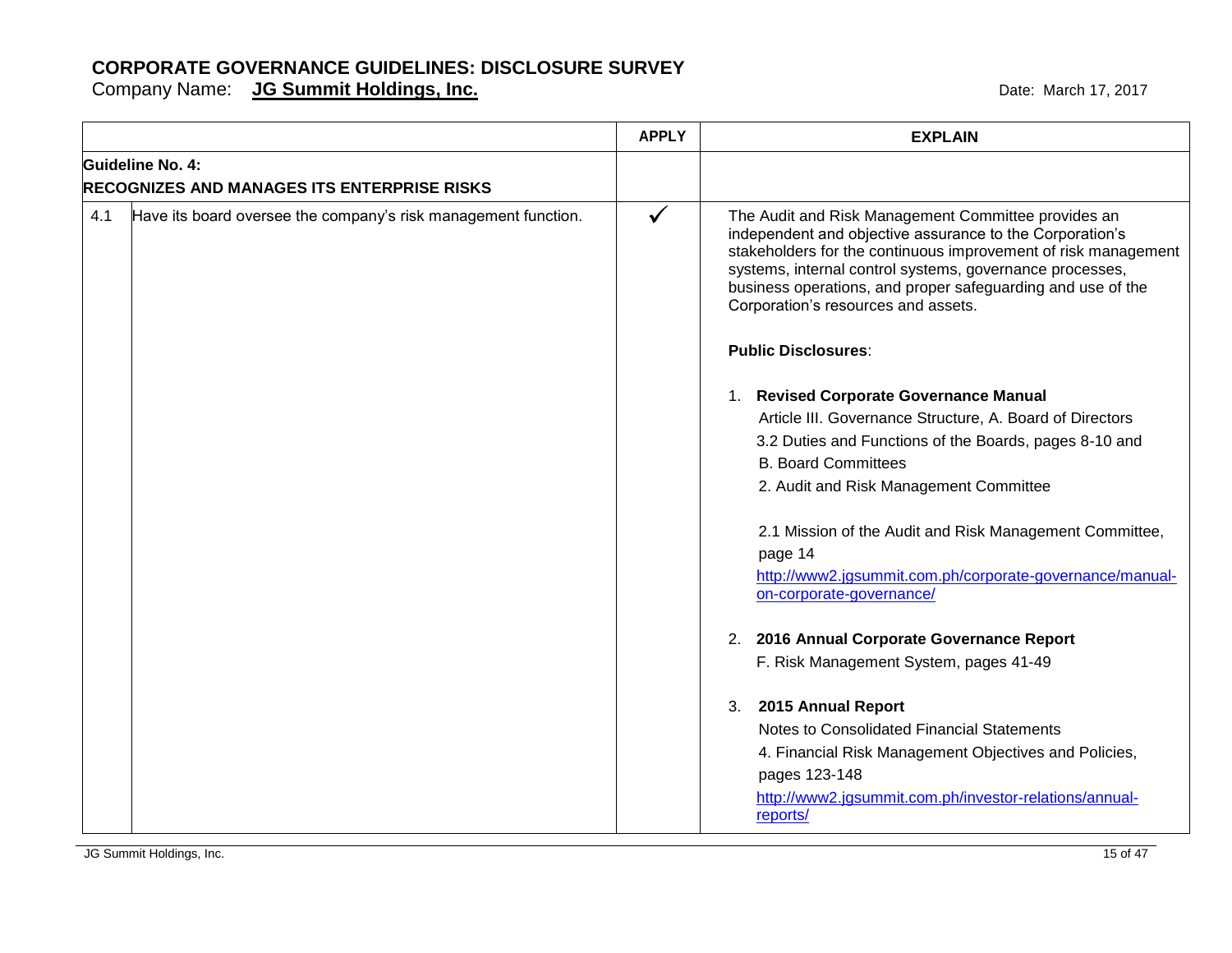|     |                                                                                                                                                                                                                                                                                   | <b>APPLY</b> | <b>EXPLAIN</b>                                                                                                                                                                                                                                                                                                                                                                                                                                                                                                                                                                                                                                                                                                                                                                                                                                                                                                                                                                                                                                                                                     |
|-----|-----------------------------------------------------------------------------------------------------------------------------------------------------------------------------------------------------------------------------------------------------------------------------------|--------------|----------------------------------------------------------------------------------------------------------------------------------------------------------------------------------------------------------------------------------------------------------------------------------------------------------------------------------------------------------------------------------------------------------------------------------------------------------------------------------------------------------------------------------------------------------------------------------------------------------------------------------------------------------------------------------------------------------------------------------------------------------------------------------------------------------------------------------------------------------------------------------------------------------------------------------------------------------------------------------------------------------------------------------------------------------------------------------------------------|
| 4.2 | Have a formal risk management policy that guides the company's risk<br>management and compliance processes and procedures.                                                                                                                                                        | $\checkmark$ | The Company has a formal risk management policy that guides<br>the Company's risk management and compliance processes and<br>procedures.<br><b>Public Disclosures:</b><br>1. 2016 Annual Corporate Governance Report<br>F. Risk Management System 2. Risk Policy, pages 42-45                                                                                                                                                                                                                                                                                                                                                                                                                                                                                                                                                                                                                                                                                                                                                                                                                      |
| 4.3 | Design and undertake its Enterprise Risk Management (ERM)<br>activities on the basis of, or in accordance with, internationally<br>recognized frameworks such as but not limited to, COSO, (The<br>Committee of Sponsoring Organizations of the Treadway<br>Commission) I and II. | $\checkmark$ | The Board of Directors (BOD) oversees Management's adoption and<br>implementation of a sound risk management framework for identifying,<br>monitoring and managing key risk areas. The BOD review<br>Management reports with due diligence to enable the company to<br>anticipate, minimize, control and manage risks or possible threats to its<br>operational and financial viability.<br>The BOD also constituted the Audit and Risk Management Committee<br>to assist the Board in its fiduciary responsibilities by providing an<br>independent and objective assurance to the company's stakeholders<br>on the continuous improvement of risk management systems, internal<br>control systems, governance processes, business operations, and<br>proper safeguarding and use of the company's resources.<br><b>Public Disclosure:</b><br>1. Revised Corporate Governance Manual<br>Article III. Governance Structure, B. Board Committees<br>2. Audit and Risk Management Committee, 2.3.12, page 15<br>http://www2.jgsummit.com.ph/corporate-governance/manual-<br>on-corporate-governance/ |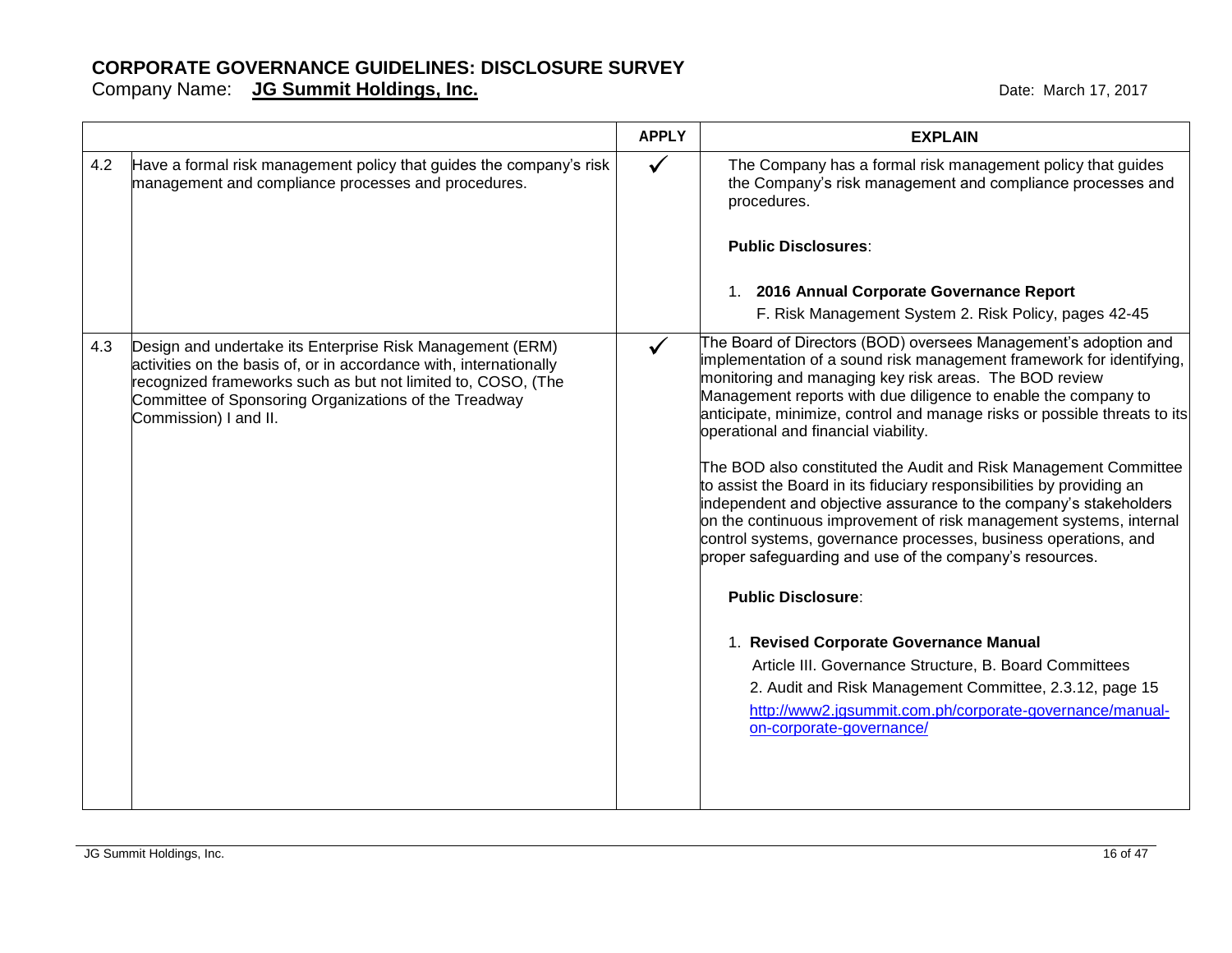|     |                                                                                                                                                                                          | <b>APPLY</b> | <b>EXPLAIN</b>                                                                                                                                                                                                                                                                                                                                                                                                                                                                                                                                                                                                                                                                                                                                                                                                                                                                                                                                                                                                                                                                                     |
|-----|------------------------------------------------------------------------------------------------------------------------------------------------------------------------------------------|--------------|----------------------------------------------------------------------------------------------------------------------------------------------------------------------------------------------------------------------------------------------------------------------------------------------------------------------------------------------------------------------------------------------------------------------------------------------------------------------------------------------------------------------------------------------------------------------------------------------------------------------------------------------------------------------------------------------------------------------------------------------------------------------------------------------------------------------------------------------------------------------------------------------------------------------------------------------------------------------------------------------------------------------------------------------------------------------------------------------------|
| 4.4 | Have a unit at the management level, headed by a Risk Management<br>Officer (RMO).                                                                                                       | $\checkmark$ | The Board of Directors (BOD) oversees Management's adoption and<br>implementation of a sound risk management framework for identifying,<br>monitoring and managing key risk areas. The BOD review<br>Management reports with due diligence to enable the company to<br>anticipate, minimize, control and manage risks or possible threats to its<br>operational and financial viability.<br>The BOD also constituted the Audit and Risk Management Committee<br>to assist the Board in its fiduciary responsibilities by providing an<br>independent and objective assurance to the company's stakeholders<br>on the continuous improvement of risk management systems, internal<br>control systems, governance processes, business operations, and<br>proper safeguarding and use of the company's resources.<br><b>Public Disclosure:</b><br>1. Revised Corporate Governance Manual<br>Article III. Governance Structure, B. Board Committees<br>2. Audit and Risk Management Committee, 2.3.12, page 15<br>http://www2.jgsummit.com.ph/corporate-governance/manual-on-<br>corporate-governance/ |
| 4.5 | Disclose sufficient information about its risk management procedures<br>and processes as well as the key risks the company is currently facing<br>including how these are being managed. |              | The Company has a formal risk management policy that guides<br>the Company's risk management and compliance processes and<br>procedures.<br><b>Public Disclosures:</b><br>1. 2016 Annual Corporate Governance Report<br>F. Risk Management System<br>3. Control System Set Up, pages 45-49                                                                                                                                                                                                                                                                                                                                                                                                                                                                                                                                                                                                                                                                                                                                                                                                         |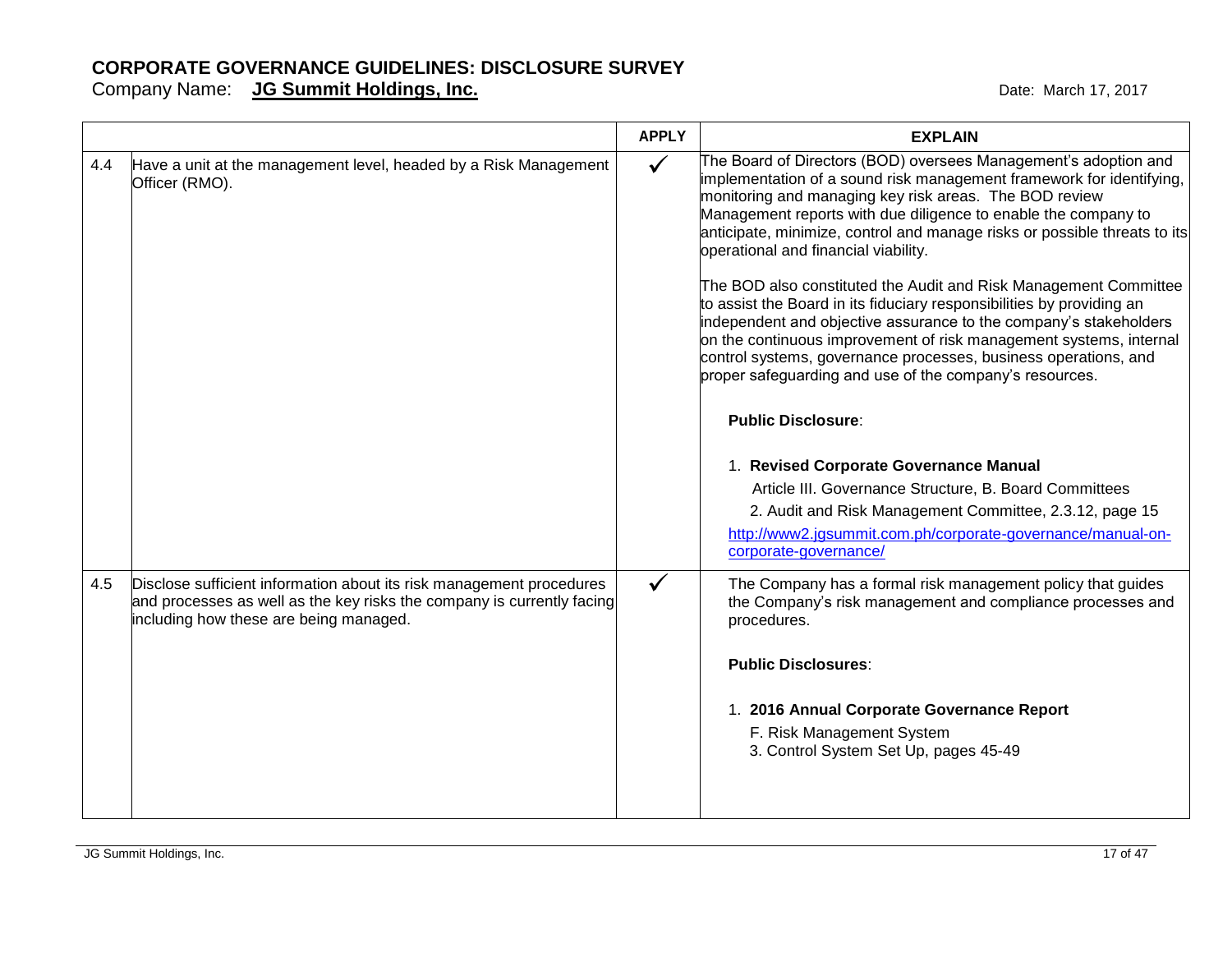|     |                                                                                                                                                                                                                        | <b>APPLY</b> | <b>EXPLAIN</b>                                                                                                                                                                                                                                                                                                                                                                                                                                                                                                                                     |
|-----|------------------------------------------------------------------------------------------------------------------------------------------------------------------------------------------------------------------------|--------------|----------------------------------------------------------------------------------------------------------------------------------------------------------------------------------------------------------------------------------------------------------------------------------------------------------------------------------------------------------------------------------------------------------------------------------------------------------------------------------------------------------------------------------------------------|
|     |                                                                                                                                                                                                                        |              | 2. 2015 Annual Report<br>Notes to Consolidated Financial Statements<br>4. Financial Risk Management Objectives and Policies,<br>pages 123-148<br>http://www2.jgsummit.com.ph/investor-relations/annual-reports/                                                                                                                                                                                                                                                                                                                                    |
| 4.6 | Seek external technical support in risk management when such<br>competence is not available internally.                                                                                                                |              | The Company will seek external technical support in risk<br>management when such competence is not available internally.                                                                                                                                                                                                                                                                                                                                                                                                                           |
|     | <b>Guideline No. 5</b><br><b>ENSURES THE INTEGRITY OF FINANCIAL REPORTS AS WELL AS ITS</b><br><b>EXTERNAL AUDITING FUNCTION</b>                                                                                        |              |                                                                                                                                                                                                                                                                                                                                                                                                                                                                                                                                                    |
| 5.1 | Have the board Audit Committee approve all non-audit services<br>conducted by the external auditor. The Committee should ensure that<br>the non-audit fees do not outweigh the fees earned from the external<br>audit. | $\checkmark$ | The Company's Audit and Risk Management Committee evaluates<br>and determines the non-audit work, review periodically the non-<br>audit fees paid to the External Auditor in relation to their<br>significance to the Company's overall consultancy expenses.<br><b>Public Disclosures:</b><br>1. Revised Corporate Governance Manual<br>Article III. Governance Structure, B. Board Committees<br>2. Audit and Risk Management Committee, 2.3.12, page 15<br>http://www2.jgsummit.com.ph/corporate-governance/manual-<br>on-corporate-governance/ |
|     |                                                                                                                                                                                                                        |              | 2. 2016 Annual Corporate Governance Report<br>E. Board Committees, 1. Number of Members, Functions and<br>Responsibilities, Audit and Risk Management Committee,<br>pages 34-35 and I. Disclosure and Transparency, page 58<br>3 External Auditor's Fee. page 59                                                                                                                                                                                                                                                                                   |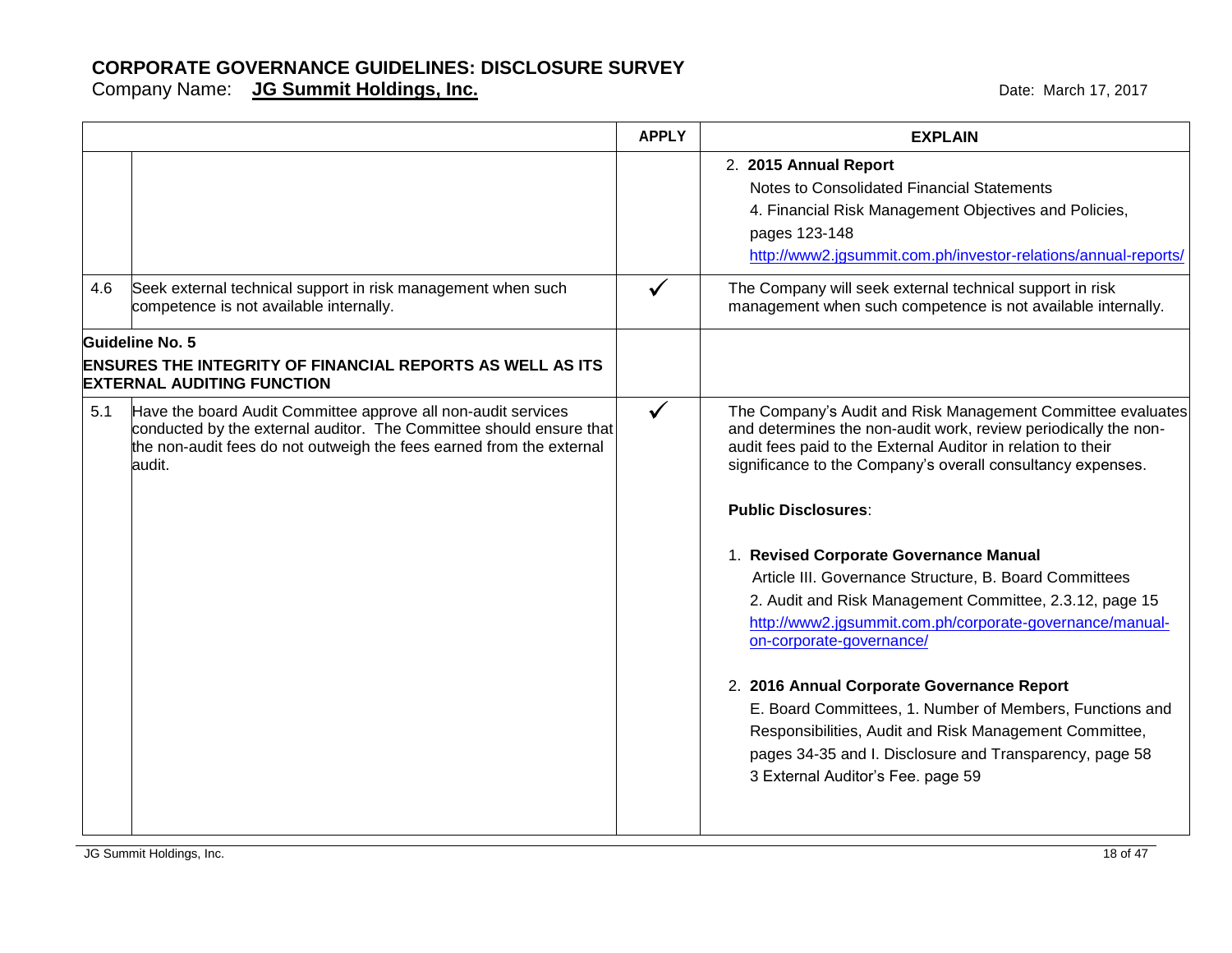|     |                                                                                                                                                                                                       | <b>APPLY</b> | <b>EXPLAIN</b>                                                                                                                                                                                                                                                                                                                                                                                                                                                                                                                                                                                                                                                                                                                                                                                                                                                                                                                                                                                                                                                                                                                                                  |
|-----|-------------------------------------------------------------------------------------------------------------------------------------------------------------------------------------------------------|--------------|-----------------------------------------------------------------------------------------------------------------------------------------------------------------------------------------------------------------------------------------------------------------------------------------------------------------------------------------------------------------------------------------------------------------------------------------------------------------------------------------------------------------------------------------------------------------------------------------------------------------------------------------------------------------------------------------------------------------------------------------------------------------------------------------------------------------------------------------------------------------------------------------------------------------------------------------------------------------------------------------------------------------------------------------------------------------------------------------------------------------------------------------------------------------|
| 5.2 | Ensure that the external auditor is credible, competent, and should<br>have the ability to understand complex related party transactions, its<br>counterparties, and valuations of such transactions. | $\checkmark$ | The Company ensures that the External Auditor is credible and<br>competent, and has the ability to understand complex related party<br>transactions, its counterparties, and valuations of such<br>transactions.<br>Prior to the commencement of the audit, External Auditor the<br>nature, scope, and expenses of the audit are discussed with the<br>External Auditor and proper coordination is ensured.<br><b>Public Disclosures:</b><br>1. Revised Corporate Governance Manual<br>Article III. Governance Structure, B. Board Committees<br>2. Audit and Risk Management Committee, 2.2.3, 2.3.6 pg. 14<br>Article V. Accountability and Audit, pages 27-28<br>http://www2.jgsummit.com.ph/corporate-governance/manual-<br>on-corporate-governance/<br>2. 2015 Annual Report<br>Independent Auditor's Report, "Management's Responsibility<br>for the Consolidated Financial Statements" pages 67-68<br>http://www2.jgsummit.com.ph/investor-relations/annual-reports/<br>3. Definitive Information Statement<br>Independent Public Accountants, page 15.<br>http://www2.jgsummit.com.ph/disclosures/sec-filings/sec-form-<br>20-is-information-statement/ |
| 5.3 | Ensure that the external auditor has adequate quality control<br>procedures.                                                                                                                          | $\checkmark$ | The Company ensures that the External Auditor is credible and<br>competent, and has the ability to understand complex related party<br>transactions, its counterparties, and valuations of such<br>transactions.                                                                                                                                                                                                                                                                                                                                                                                                                                                                                                                                                                                                                                                                                                                                                                                                                                                                                                                                                |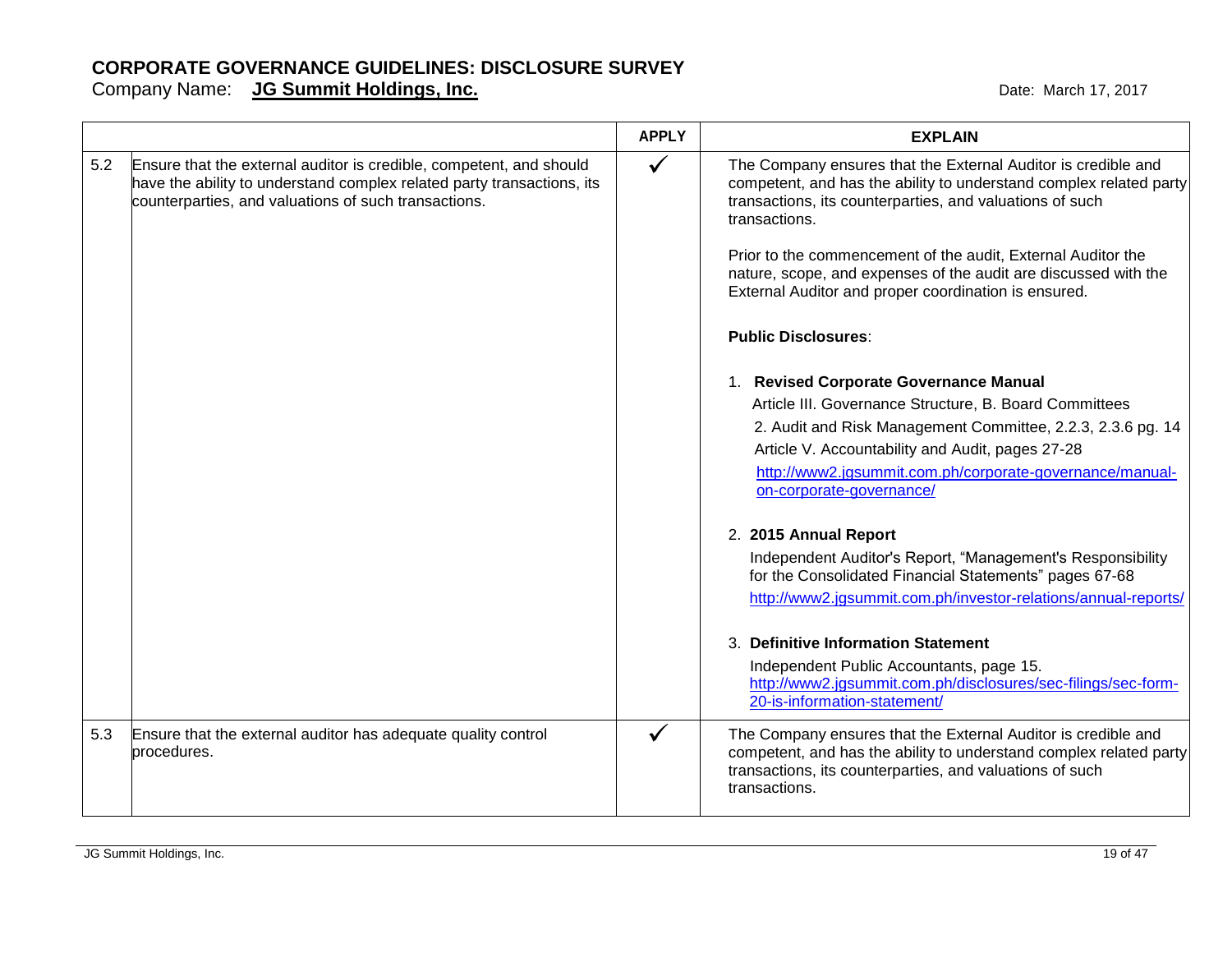|     |                                                         | <b>APPLY</b> | <b>EXPLAIN</b>                                                                                                                                                                                                                                                                                                      |
|-----|---------------------------------------------------------|--------------|---------------------------------------------------------------------------------------------------------------------------------------------------------------------------------------------------------------------------------------------------------------------------------------------------------------------|
|     |                                                         |              | Prior to the commencement of the audit, External Auditor the<br>nature, scope, and expenses of the audit are discussed with the<br>External Auditor and proper coordination is ensured.<br><b>Public Disclosures:</b>                                                                                               |
|     |                                                         |              | 1. Revised Corporate Governance Manual<br>Article III. Governance Structure, B. Board Committees<br>2. Audit and Risk Management Committee, 2.3.3, 2.3.6<br>pages 14-15<br>Article V. Accountability and Audit, pages 27-28<br>http://www2.jgsummit.com.ph/corporate-governance/manual-<br>on-corporate-governance/ |
|     |                                                         |              | 2. 2015 Annual Report<br>Independent Auditors' Report, "Management's<br>Responsibility for the Consolidated Financial<br>Statements" pages 67-68<br>http://www2.jgsummit.com.ph/investor-relations/annual-reports/                                                                                                  |
|     |                                                         |              | 3. Definitive Information Statement<br>Independent Public Accountants, page 15<br>http://www2.jgsummit.com.ph/disclosures/sec-filings/sec-form-<br>20-is-information-statement/                                                                                                                                     |
| 5.4 | Disclose relevant information on the external auditors. | $\checkmark$ | The Company's Audit and Risk Management Committee ensures<br>that the External Auditors are given reasonable access to all<br>material records, properties and personnel to enable them to<br>perform their respective audit functions.                                                                             |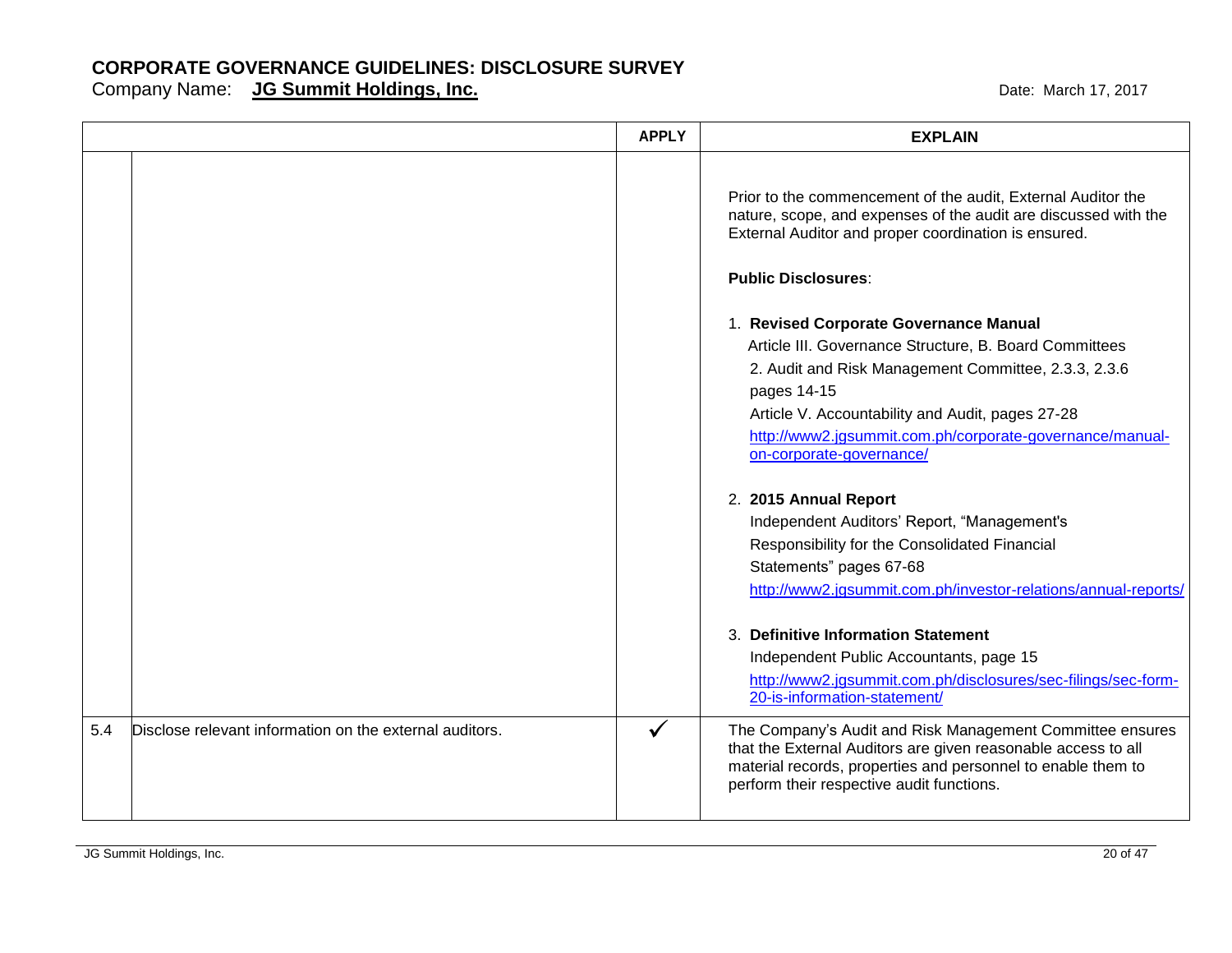|     |                                                                                                                                         | <b>APPLY</b> | <b>EXPLAIN</b>                                                                                                                                                                                                                                                                                                                                                                                 |
|-----|-----------------------------------------------------------------------------------------------------------------------------------------|--------------|------------------------------------------------------------------------------------------------------------------------------------------------------------------------------------------------------------------------------------------------------------------------------------------------------------------------------------------------------------------------------------------------|
|     |                                                                                                                                         |              | <b>Public Disclosures:</b>                                                                                                                                                                                                                                                                                                                                                                     |
|     |                                                                                                                                         |              | 1. Revised Corporate Governance Manual<br>Article III. Governance Structure, B. Board Committees<br>2. Audit and Risk Management Committee, 2.3.6, page 15 and<br>Article V. Accountability and Audit, pages 27-28<br>http://www2.jgsummit.com.ph/corporate-governance/manual-<br>on-corporate-governance/                                                                                     |
|     |                                                                                                                                         |              | 2. 2016 Annual Corporate Governance Report<br>E. Board Committees<br>1. Audit and Risk Management, pages 38-39                                                                                                                                                                                                                                                                                 |
| 5.5 | Ensures that the external audit firm is selected on the basis of a fair<br>and transparent tender process.                              |              | The Board after consultations with the Audit and Risk<br>Management Committee recommends to the stockholders an<br>External Auditor duly accredited by the Commissioner who shall<br>undertake an independent audit of the Corporation, and shall<br>provide an objective assurance on the matter by which the<br>financial statements shall be prepared and presented to the<br>stockholders. |
|     |                                                                                                                                         |              | <b>Public Disclosure:</b>                                                                                                                                                                                                                                                                                                                                                                      |
|     |                                                                                                                                         |              | 1. Revised Corporate Governance Manual<br>Article V. Accountability and Audit, pages 27-28<br>http://www2.jgsummit.com.ph/corporate-governance/manual-<br>on-corporate-governance/                                                                                                                                                                                                             |
| 5.6 | Have its audit committee conduct regular meetings and dialogues with<br>the external audit team without anyone from management present. | ✓            | The Company's Audit and Risk Management Committee conducts<br>regular meetings and dialogues with the External Audit Team<br>without anyone from management present.                                                                                                                                                                                                                           |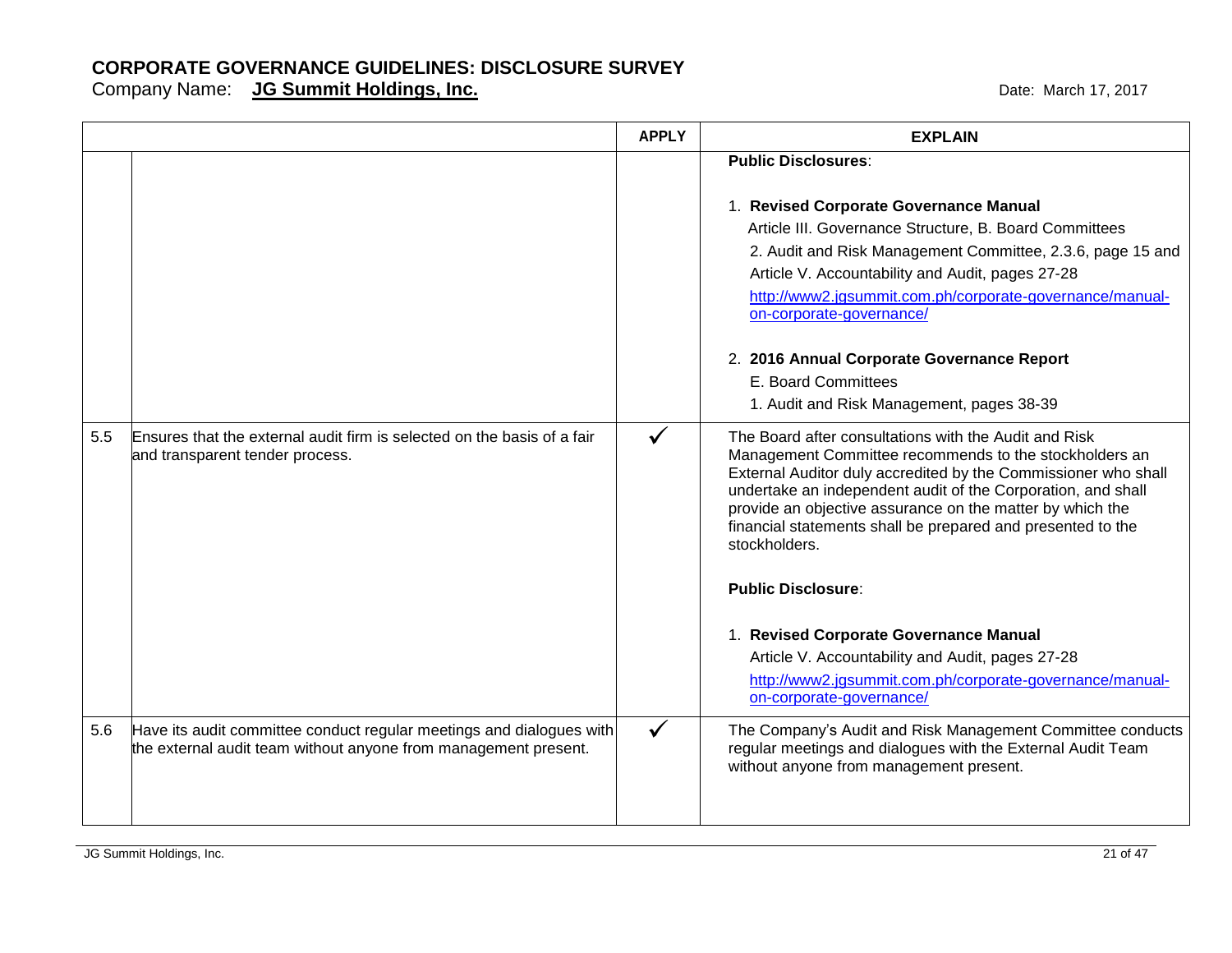Company Name: **JG Summit Holdings, Inc. Company Name: 17, 2017** Date: March 17, 2017

|     |                                                                                                       | <b>APPLY</b> | <b>EXPLAIN</b>                                                                                                                                                                                                                                                                                                                                                                                                                                    |
|-----|-------------------------------------------------------------------------------------------------------|--------------|---------------------------------------------------------------------------------------------------------------------------------------------------------------------------------------------------------------------------------------------------------------------------------------------------------------------------------------------------------------------------------------------------------------------------------------------------|
|     |                                                                                                       |              | <b>Public Disclosures:</b><br>1. Revised Corporate Governance Manual<br>Article III. Governance Structure, B. Board Committees<br>2. Audit and Risk Management Committee, 2.3.6, 2.4.3 pages<br>15-16 and F. Corporate Internal Audit, 4. 24-25<br>http://www2.jgsummit.com.ph/corporate-governance/manual-<br>on-corporate-governance/<br>2. 2016 Annual Corporate Governance Report<br>F. Risk Management System<br>3(c) Committees, page 48-49 |
| 5.7 | Have the financial reports attested to by the Chief Executive Officer<br>and Chief Financial Officer. | $\checkmark$ | The annual report includes the financial reports that is attested by<br>the Chief Executive Officer and Chief Financial Officer.<br><b>Public Disclosure:</b><br>1. 2015 Annual Report<br>Message from the Chairman and the President, pages 4-9<br>and Statement of Management's Responsibility for Financial<br>Statements, page 67-68<br>http://www2.jgsummit.com.ph/investor-relations/annual-<br>reports/                                    |
| 5.8 | Have a policy of rotating the lead audit partner every five years.                                    | $\checkmark$ | The Company follows the policy of rotating or changing the signing<br>audit partner of the external auditing firm every five years.<br><b>Public Disclosure:</b><br>1. Revised Corporate Governance Manual<br>Article V. Accountability and Audit, pages 27-28<br>http://www2.jgsummit.com.ph/corporate-governance/manual-<br>on-corporate-governance/                                                                                            |

JG Summit Holdings, Inc. 22 of 47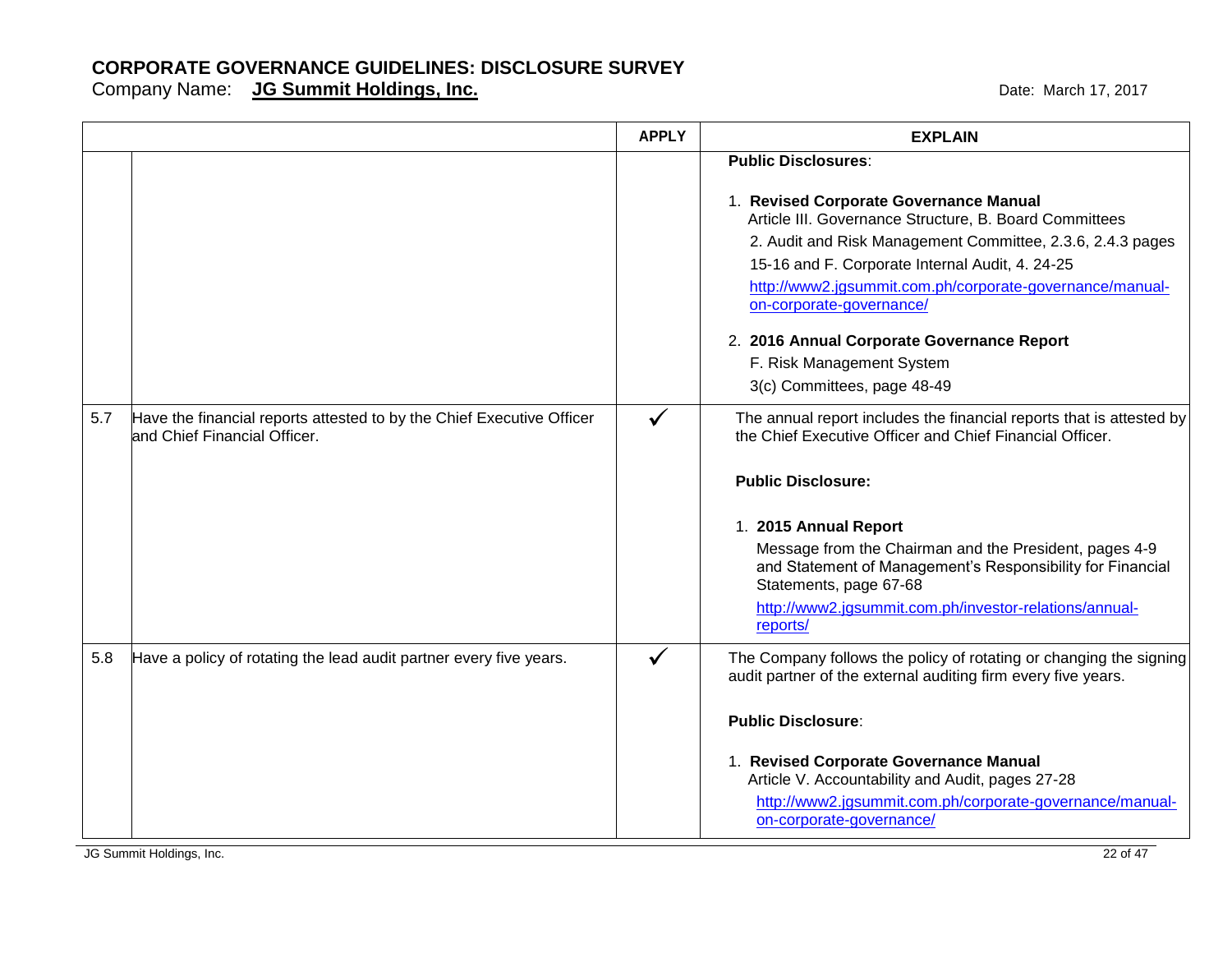|     |                                                                                                                                                                        | <b>APPLY</b> | <b>EXPLAIN</b>                                                                                                                                                                                                                                                                                                                                                                                                                                                                                                                                                         |
|-----|------------------------------------------------------------------------------------------------------------------------------------------------------------------------|--------------|------------------------------------------------------------------------------------------------------------------------------------------------------------------------------------------------------------------------------------------------------------------------------------------------------------------------------------------------------------------------------------------------------------------------------------------------------------------------------------------------------------------------------------------------------------------------|
|     |                                                                                                                                                                        |              | 1. Definitive Information Statement<br>Independent Public Accountant, page 15<br>http://www2.jgsummit.com.ph/disclosures/sec-filings/sec-form-<br>20-is-information-statement/                                                                                                                                                                                                                                                                                                                                                                                         |
|     | Guideline No. 6:<br><b>RESPECTS AND PROTECTS THE RIGHTS OF ITS SHAREHOLDERS,</b><br>PARTICULARLY THOSE THAT BELONG TO THE MINORITY OR NON-<br><b>CONTROLLING GROUP</b> |              |                                                                                                                                                                                                                                                                                                                                                                                                                                                                                                                                                                        |
| 6.1 | Adopt the principle of "one share, one vote."                                                                                                                          | $\checkmark$ | Common shares carry one vote per share.<br><b>Public Disclosures:</b><br>1. By-Laws<br>Article II. Meetings of Stockholders, Section 7, page 6<br>http://www2.jgsummit.com.ph/company/articles-of-<br>incorporation-and-by-laws/<br>2. 2016 Annual Corporate Governance Report<br>J. Rights of Stockholders 1f (iii), page 63<br>3. Definitive Information Statement<br>Voting Securities and Principal Holders Thereof (c),<br>page 6 and Voting Procedures, page 16<br>http://www2.jgsummit.com.ph/disclosures/sec-filings/sec-form-<br>20-is-information-statement/ |
| 6.2 | Ensure that all shareholders of the same class are treated equally<br>with respect to voting rights, subscription rights and transfer rights.                          | $\checkmark$ | The Company ensures that all shareholders of the same class are<br>treated equally with respect to voting, subscription and transfer<br>rights.                                                                                                                                                                                                                                                                                                                                                                                                                        |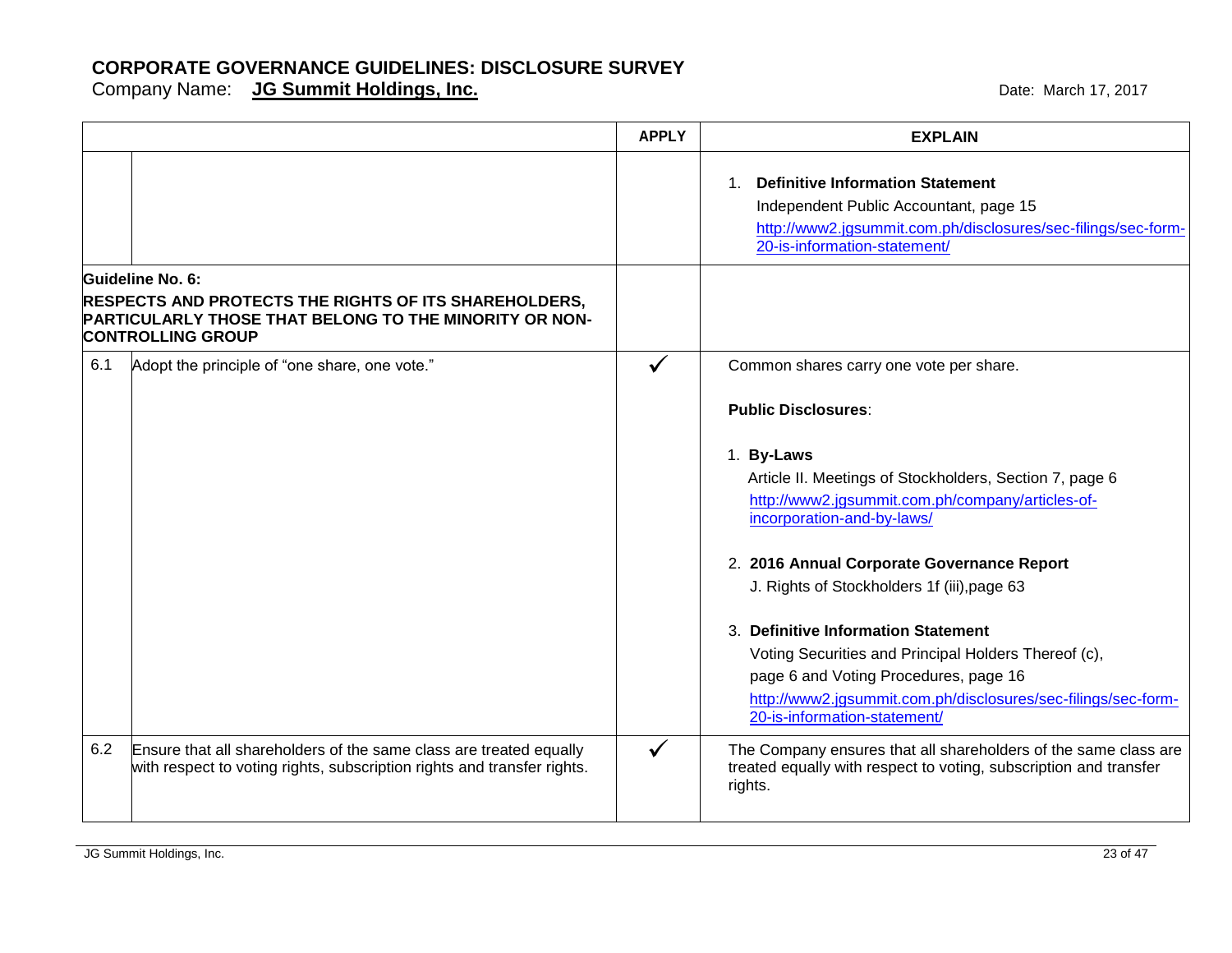|     |                                                                                                                                                                                               | <b>APPLY</b> | <b>EXPLAIN</b>                                                                                                                                                                                                                                                                                                                                                                                                                                                                                               |
|-----|-----------------------------------------------------------------------------------------------------------------------------------------------------------------------------------------------|--------------|--------------------------------------------------------------------------------------------------------------------------------------------------------------------------------------------------------------------------------------------------------------------------------------------------------------------------------------------------------------------------------------------------------------------------------------------------------------------------------------------------------------|
|     |                                                                                                                                                                                               |              | <b>Public Disclosure:</b><br>1. By-Laws<br>Article II. Meetings of Stockholders, Section 7, page 6<br>http://www2.jgsummit.com.ph/company/articles-of-<br>incorporation-and-by-laws/                                                                                                                                                                                                                                                                                                                         |
| 6.3 | Have an effective, secure, and efficient voting system.                                                                                                                                       |              | Every stockholder is entitled to vote for each share of stock held<br>through "viva voce" or show of hands.<br><b>Public Disclosures:</b><br>1. By-Laws<br>Article VI. Meetings of Stockholders, Section 7, page 6<br>http://www2.jgsummit.com.ph/company/articles-of-<br>incorporation-and-by-laws/<br>2. Definitive Information Statement<br>Election of Directors, page 16<br>Voting Procedures, page 16<br>http://www2.jgsummit.com.ph/disclosures/sec-filings/sec-form-<br>20-is-information-statement/ |
| 6.4 | Have effective shareholder voting mechanisms such as supermajority<br>or "majority of minority" requirements to protect minority shareholders<br>against actions of controlling shareholders. | $\checkmark$ | The Company is compliant with the provision of the Corporation<br>Code with regards to protection of minority shareholders where the<br>vote by the shareholders representing at least two-thirds of the<br>Company's outstanding capital stock is required. The Corporation<br>Code also grants shareholders an appraisal right allowing a<br>dissenting shareholder to require a corporation to purchase his<br>shares in certain instances.                                                               |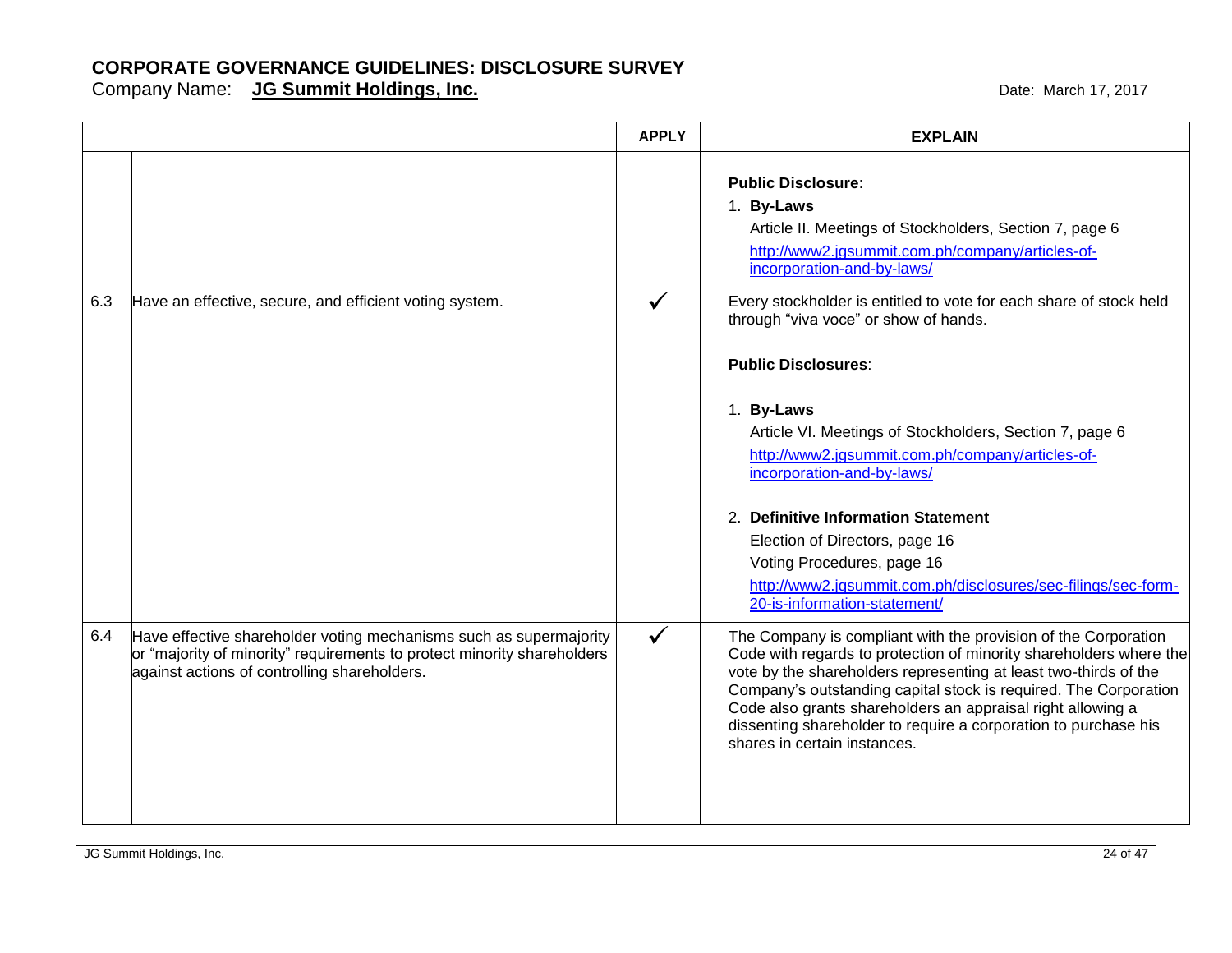|     |                                                                                                                                                                                                                                                                                | <b>APPLY</b> | <b>EXPLAIN</b>                                                                                                                                                                                                                                                                                                                                                                                                                                                                                                                |
|-----|--------------------------------------------------------------------------------------------------------------------------------------------------------------------------------------------------------------------------------------------------------------------------------|--------------|-------------------------------------------------------------------------------------------------------------------------------------------------------------------------------------------------------------------------------------------------------------------------------------------------------------------------------------------------------------------------------------------------------------------------------------------------------------------------------------------------------------------------------|
|     |                                                                                                                                                                                                                                                                                |              | <b>Public Disclosure:</b><br>1. 2016 Annual Corporate Governance Report<br>F. Risk Management System<br>2(c) Minority Shareholders, pages 45                                                                                                                                                                                                                                                                                                                                                                                  |
| 6.5 | Provide all shareholders with the notice and agenda of the annual<br>general meeting (AGM) at least thirty (30) days before a regular<br>meeting and twenty (20) days before a special meeting.                                                                                | $\checkmark$ | The Company discloses to the Commission and Exchange the<br>Notice of Stockholders' Meeting, 41 calendar days before the<br>actual meeting. This was also posted immediately in the<br>Company's website available for the stockholders' information.<br><b>Public Disclosure:</b><br>1. Notice of the Stockholders Meeting<br>http://www.jgsummit.com.ph/notice-of-annual-or-special-<br>stockholders-meetings<br>2. 2016 Annual Corporate Governance Report<br>J. Rights of Stockholders<br>(h) Sending of Notices, page 64 |
| 6.6 | Allow shareholders to call a special shareholders meeting, submit a<br>proposal for consideration at the AGM or the special meeting, and<br>lensure the attendance of the external auditor and other relevant<br>individuals to answer shareholder questions in such meetings. |              | The stockholders' rights concerning Annual/Special Stockholders'<br>Meeting are consistent with those laid down in the Corporation<br>Code.<br><b>Public Disclosures:</b><br>1. 2016 Annual Corporate Governance Report<br>J. Rights of Stockholders<br>1(c) Stockholders' Rights and (d) Stockholders'<br>Participation, page 60-62                                                                                                                                                                                          |
| 6.7 | Ensure that all relevant questions during the AGM are answered.                                                                                                                                                                                                                |              | Stockholders are given the opportunity to ask questions during the<br>stockholders' meeting. The Company ensures that the questions<br>raised are answered properly.                                                                                                                                                                                                                                                                                                                                                          |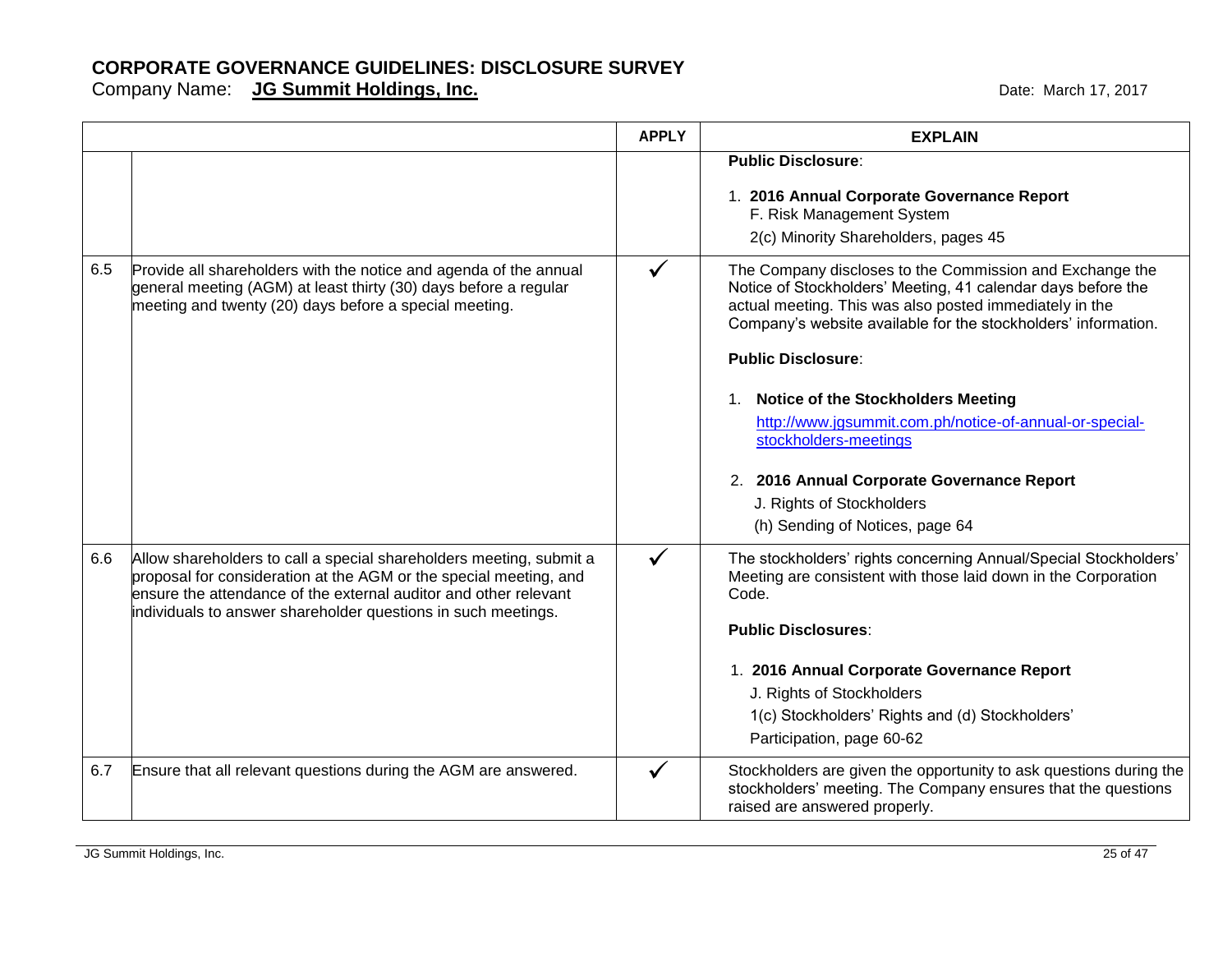Company Name: **JG Summit Holdings, Inc. Company Name: 17, 2017** Date: March 17, 2017

|     |                                                                                                                                            | <b>APPLY</b> | <b>EXPLAIN</b>                                                                                                                                                                                                                                                                                                                                                                                                                                                                                                                                                                                                                                                                                                                                                                                                                                                                                                                   |
|-----|--------------------------------------------------------------------------------------------------------------------------------------------|--------------|----------------------------------------------------------------------------------------------------------------------------------------------------------------------------------------------------------------------------------------------------------------------------------------------------------------------------------------------------------------------------------------------------------------------------------------------------------------------------------------------------------------------------------------------------------------------------------------------------------------------------------------------------------------------------------------------------------------------------------------------------------------------------------------------------------------------------------------------------------------------------------------------------------------------------------|
|     |                                                                                                                                            |              | <b>Public Disclosure:</b><br>1. 2016 Annual Corporate Governance Report<br>J. Rights of Stockholders<br>1(d.4) Stockholders' Participation, page 62                                                                                                                                                                                                                                                                                                                                                                                                                                                                                                                                                                                                                                                                                                                                                                              |
| 6.8 | Have clearly articulated and enforceable policies with respect to<br>treatment of minority shareholders.                                   |              | The Company is compliant with the provision of the Corporation<br>Code with regards to protection of minority shareholders where the<br>vote by the shareholders representing at least two-thirds of the<br>Company's outstanding capital stock is required. The Corporation<br>Code also grants shareholders an appraisal right allowing a<br>dissenting shareholder to require a corporation to purchase his<br>shares in certain instances.<br><b>Public Disclosures:</b><br>1. Revised Corporate Governance Manual<br>Article VI. Stockholders' Rights and Protection of<br>Minority Stockholders' Interest, pages 28-29.<br>http://www2.jgsummit.com.ph/corporate-governance/manual-<br>on-corporate-governance/<br>2. 2016 Annual Corporate Governance Report<br>F. Risk Management System<br>2(c) Minority Shareholders, page 45 and<br>J. Rights of Stockholders<br>2(a) Treatment of Minority Stockholders, pages 65-66 |
| 6.9 | Avoid anti-takeover measures or similar devices that may entrench<br>ineffective management or the existing controlling shareholder group. | $\checkmark$ | The Company is compliant with the provision of the Corporation<br>Code with regards to protection of minority shareholders where the<br>vote by the shareholders representing at least two-thirds of the<br>Company's outstanding capital stock is required. The Corporation<br>Code also grants shareholders an appraisal right allowing a                                                                                                                                                                                                                                                                                                                                                                                                                                                                                                                                                                                      |

JG Summit Holdings, Inc. 26 of 47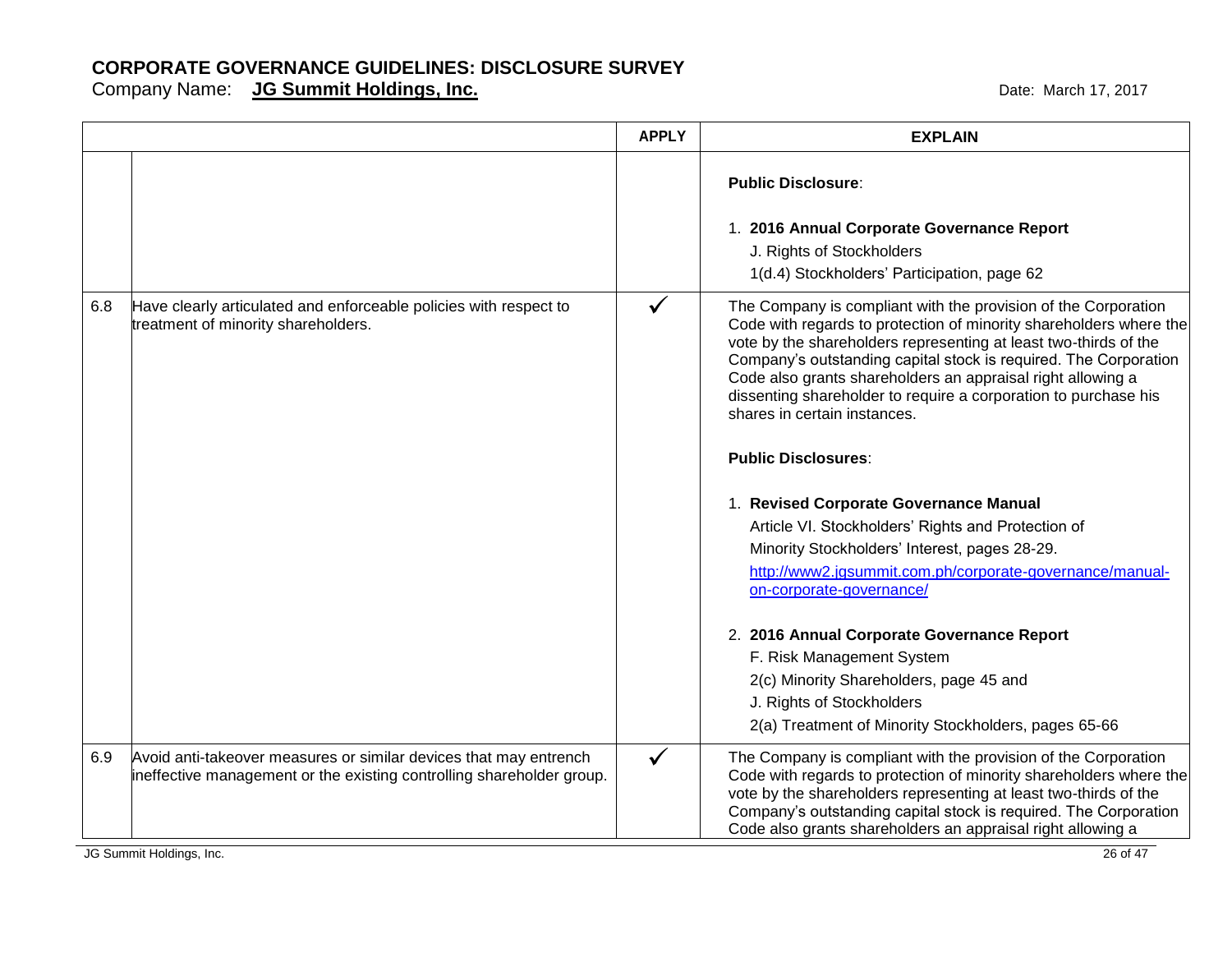|                                                                                                                                                                               | <b>APPLY</b> | <b>EXPLAIN</b>                                                                                                                                                                                                                                                                                                                                                                                                      |
|-------------------------------------------------------------------------------------------------------------------------------------------------------------------------------|--------------|---------------------------------------------------------------------------------------------------------------------------------------------------------------------------------------------------------------------------------------------------------------------------------------------------------------------------------------------------------------------------------------------------------------------|
|                                                                                                                                                                               |              | dissenting shareholder to require a corporation to purchase his<br>shares in certain instances.                                                                                                                                                                                                                                                                                                                     |
|                                                                                                                                                                               |              | <b>Public Disclosure:</b>                                                                                                                                                                                                                                                                                                                                                                                           |
|                                                                                                                                                                               |              | 1. 2016 Annual Corporate Governance Report                                                                                                                                                                                                                                                                                                                                                                          |
|                                                                                                                                                                               |              | F. Risk Management System                                                                                                                                                                                                                                                                                                                                                                                           |
|                                                                                                                                                                               |              | 2(c) Minority Shareholders, page 45                                                                                                                                                                                                                                                                                                                                                                                 |
| 6.10 Provide all shareholders with accurate and timely information<br>regarding the number of shares of all classes held by controlling<br>shareholders and their affiliates. | $\checkmark$ | The Board takes appropriate steps to remove excessive or<br>unnecessary costs and other administrative impediments to the<br>stockholders' meaningful participation in meetings, whether in<br>person or by proxy. Accurate and timely information are made<br>available to the stockholders to enable them to make a sound<br>judgment on all matters brought to their attention for consideration<br>or approval. |
|                                                                                                                                                                               |              | The Company discloses the List of Top 100 Stockholders quarterly<br>to the Securities and Exchange Commission and to the Philippine<br>Stock Exchange (via PSE Edge website). This is also disclosed in<br>the company website.                                                                                                                                                                                     |
|                                                                                                                                                                               |              | <b>Public Disclosures:</b>                                                                                                                                                                                                                                                                                                                                                                                          |
|                                                                                                                                                                               |              | 1. Revised Corporate Governance Manual<br>Article VI. Stockholders' Rights and Protection of<br>Minority Stockholders' Interest, B.3 page 29<br>http://www2.jgsummit.com.ph/corporate-governance/manual-<br>on-corporate-governance/<br>2. 2016 Annual Corporate Governance Report<br>I. Disclosure and Transparency, Ownership Structure, page 58                                                                  |
|                                                                                                                                                                               |              |                                                                                                                                                                                                                                                                                                                                                                                                                     |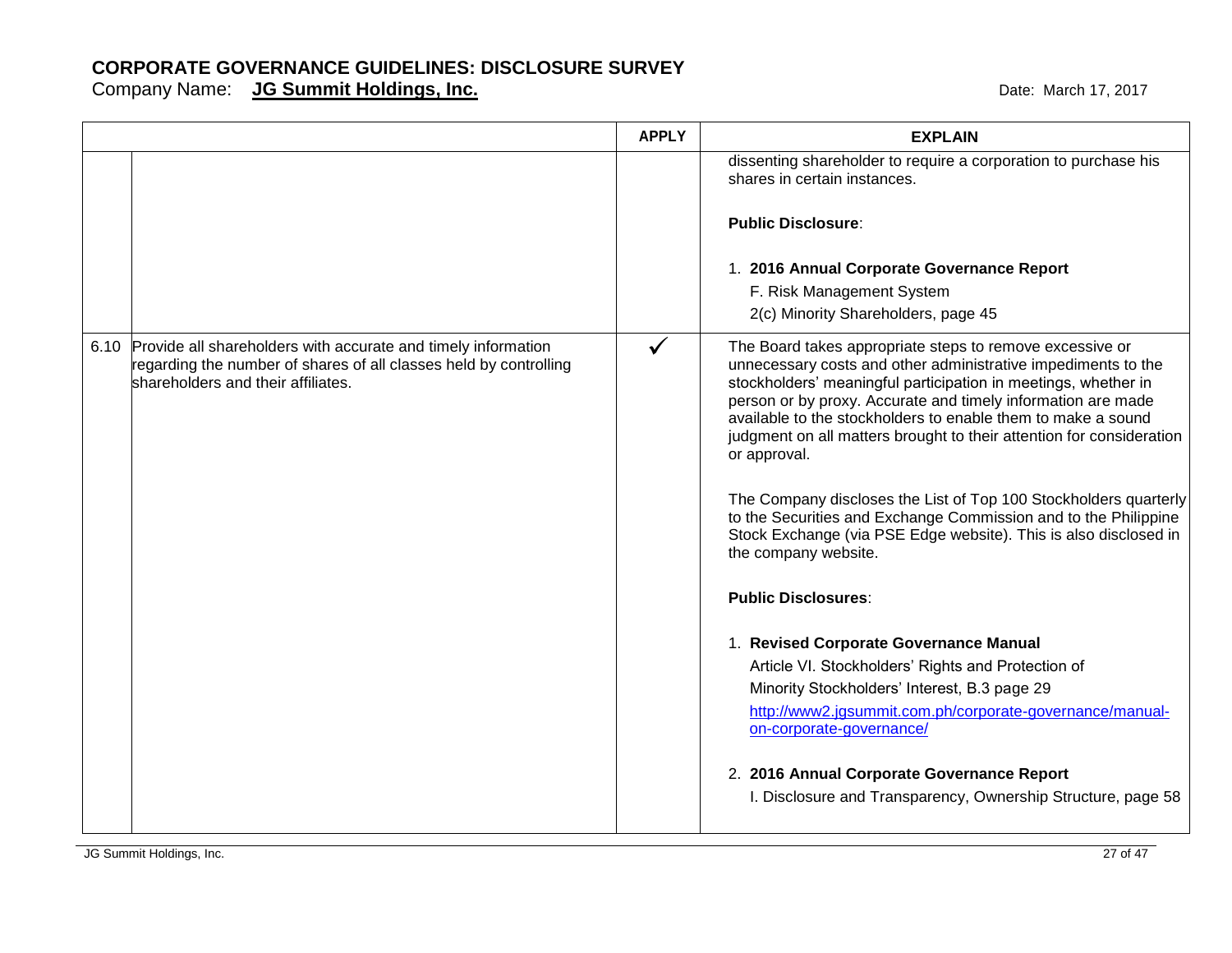|      |                                                                                         | <b>APPLY</b> | <b>EXPLAIN</b>                                                                                                                                                                                                                                 |
|------|-----------------------------------------------------------------------------------------|--------------|------------------------------------------------------------------------------------------------------------------------------------------------------------------------------------------------------------------------------------------------|
|      |                                                                                         |              | 3. Definitive Information Statement<br>Part II. Operational and Financial Information, pages 50-67<br>http://www2.jgsummit.com.ph/disclosures/sec-filings/sec-form-<br>20-is-information-statement/                                            |
|      |                                                                                         |              | 4. Public Ownership Report<br>http://www.jgsummit.com.ph/other-disclosures-to-sec-se-and-<br>other-pertinent-agencies                                                                                                                          |
| 6.11 | Have a communications strategy to promote effective communication<br>with shareholders. | $\checkmark$ | The Company has communications strategy to promote effective<br>communication with shareholders. The company's website is<br>regularly updated to ensure timely and relevant information are<br>readily available for interested shareholders. |
|      |                                                                                         |              | <b>Public Disclosures:</b>                                                                                                                                                                                                                     |
|      |                                                                                         |              | 1. 2016 Annual Corporate Governance Report<br>K. Investors Relations Program 1 and 2, pages 66-67                                                                                                                                              |
|      |                                                                                         |              | 2. JGSHI Website<br>http://www2.jgsummit.com.ph/                                                                                                                                                                                               |
| 6.12 | Have at least thirty percent (30%) public float to increase liquidity in<br>the market. | $\checkmark$ | The Company has a public float of 40.99% as reflected in the<br>Public Ownership Report as of December 31, 2016 filed with the<br>PSE.                                                                                                         |
|      |                                                                                         |              | <b>Public Disclosure:</b>                                                                                                                                                                                                                      |
|      |                                                                                         |              | 1. Public Ownership Report<br>http://www.jgsummit.com.ph/other-disclosures-to-sec-se-and-<br>other-pertinent-agencies                                                                                                                          |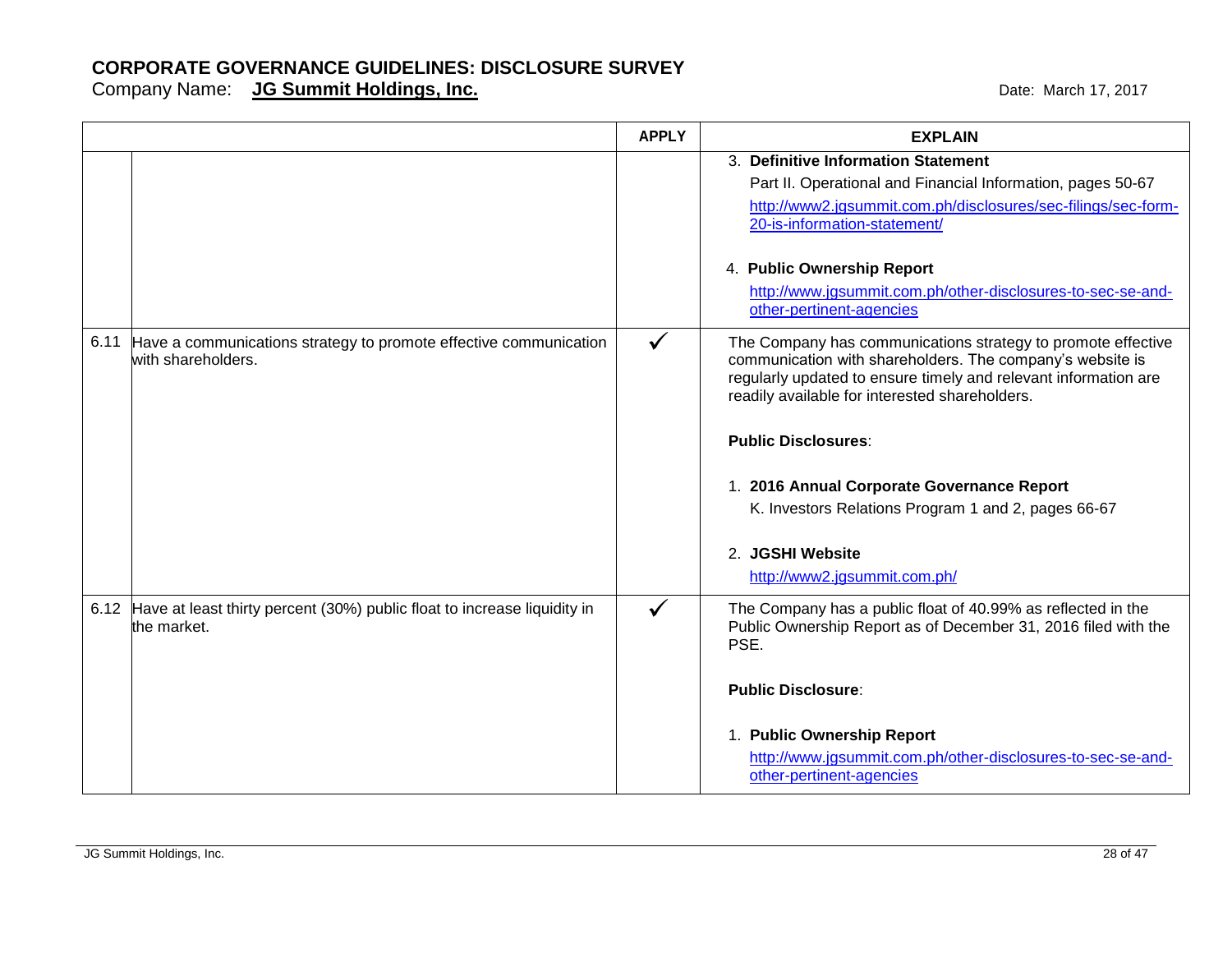|     |                                                                                                                                                                                               | <b>APPLY</b> | <b>EXPLAIN</b>                                                                                                                                                                                                                                                                                                                                                                                                                                                                                            |
|-----|-----------------------------------------------------------------------------------------------------------------------------------------------------------------------------------------------|--------------|-----------------------------------------------------------------------------------------------------------------------------------------------------------------------------------------------------------------------------------------------------------------------------------------------------------------------------------------------------------------------------------------------------------------------------------------------------------------------------------------------------------|
|     | 6.13 Have a transparent dividend policy.                                                                                                                                                      | $\checkmark$ | Dividends are declared from the surplus profits of the Corporation<br>and are payable at such time and in such percentage or amount<br>as the Board of Directors may deem proper. Stock dividends shall<br>be declared in accordance with law.                                                                                                                                                                                                                                                            |
|     |                                                                                                                                                                                               |              | <b>Public Disclosures:</b>                                                                                                                                                                                                                                                                                                                                                                                                                                                                                |
|     |                                                                                                                                                                                               |              | 1. By-Laws<br>Article VI. Dividends and Finances, Section 3. Dividends, page<br>19.<br>http://www.jgsummit.com.ph/articles-of-incorporation-and-by-<br>laws                                                                                                                                                                                                                                                                                                                                               |
|     | Guideline No. 7:<br><b>ADOPTS AND IMPLEMENTS AN INTERNATIONALLY-ACCEPTED</b><br><b>DISCLOSURE AND TRANSPARENCY REGIME</b>                                                                     |              |                                                                                                                                                                                                                                                                                                                                                                                                                                                                                                           |
| 7.1 | Have written policies and procedures designed to ensure compliance<br>with the PSE and SEC disclosure rules, as well as other disclosure<br>requirements under existing laws and regulations. | $\checkmark$ | The Company complies with disclosure requirements under<br>applicable law, rules and regulations. The Company designated a<br>Compliance Officer for this purpose.                                                                                                                                                                                                                                                                                                                                        |
|     |                                                                                                                                                                                               |              | The Compliance Officer monitors the actual compliance by the<br>Corporation with the provisions and requirements of this Corporate<br>Governance Manual and the rules and regulations of regulatory<br>agencies and, if any violations are found, report the matter to the<br>Chairman of the Board and recommend the imposition of<br>appropriate disciplinary action on the responsible parties and the<br>adoption of measures to prevent a repetition of the violation.<br><b>Public Disclosures:</b> |
|     |                                                                                                                                                                                               |              | 1. Revised Corporate Governance Manual<br>Article VIII. Disclosure and Transparency, pages 29-30<br>http://www2.jgsummit.com.ph/corporate-governance/manual-<br>on-corporate-governance/                                                                                                                                                                                                                                                                                                                  |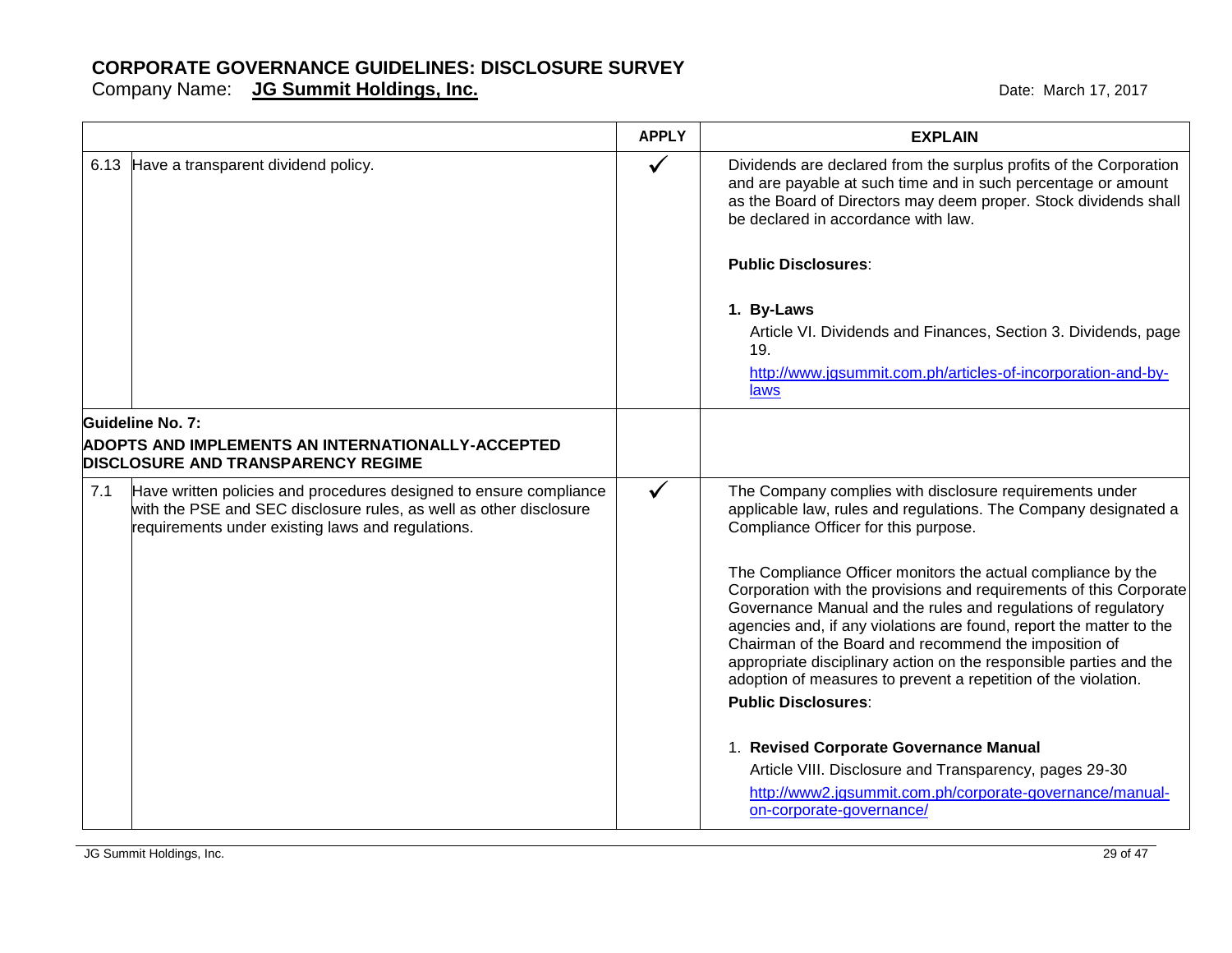|     |                                                                                                                                                                                                                                                           | <b>APPLY</b> | <b>EXPLAIN</b>                                                                                                                                                                                                                                                                                                                        |
|-----|-----------------------------------------------------------------------------------------------------------------------------------------------------------------------------------------------------------------------------------------------------------|--------------|---------------------------------------------------------------------------------------------------------------------------------------------------------------------------------------------------------------------------------------------------------------------------------------------------------------------------------------|
|     |                                                                                                                                                                                                                                                           |              | 2. 2016 Annual Corporate Governance Report<br>F. Risk Management System 3(c) Compliance Officer, page 49                                                                                                                                                                                                                              |
| 7.2 | Disclose the existence, justification, and details on shareholders<br>agreements, voting trust agreements, confidentiality agreements, and<br>such other agreements that may impact on the control, ownership,<br>and strategic direction of the company. | $\checkmark$ | The Company discloses the existence, justification, and details of<br>shareholders agreements, voting trust agreements, confidentiality<br>agreements, and such other agreements that may impact on the<br>control, ownership, and strategic direction of the Company.                                                                |
|     |                                                                                                                                                                                                                                                           |              | <b>Public Disclosure:</b>                                                                                                                                                                                                                                                                                                             |
|     |                                                                                                                                                                                                                                                           |              | 1. Revised Corporate Governance Manual                                                                                                                                                                                                                                                                                                |
|     |                                                                                                                                                                                                                                                           |              | Article VI. Stockholders' Rights and Protection of Minority<br>Stockholders' interests, pages 28-29 and<br>Article VIII. Disclosure and Transparency, pages 29-30                                                                                                                                                                     |
|     |                                                                                                                                                                                                                                                           |              | http://www2.jgsummit.com.ph/corporate-governance/manual-<br>on-corporate-governance/                                                                                                                                                                                                                                                  |
| 7.3 | Disclose its director and executive compensation policy.                                                                                                                                                                                                  |              | Formal and transparent procedures of the development of a policy<br>on executive remuneration or determination of remuneration levels<br>for individual directors and officers are established for the<br>Corporation depending on the particular needs of the Corporation.<br>No Director participates in deciding his remuneration. |
|     |                                                                                                                                                                                                                                                           |              | <b>Public Disclosures:</b>                                                                                                                                                                                                                                                                                                            |
|     |                                                                                                                                                                                                                                                           |              | 1. Revised Corporate Governance Manual                                                                                                                                                                                                                                                                                                |
|     |                                                                                                                                                                                                                                                           |              | Article III. Governance Structure, A. Board of Directors                                                                                                                                                                                                                                                                              |
|     |                                                                                                                                                                                                                                                           |              | 7. Remuneration of Directors and Officers, page 12                                                                                                                                                                                                                                                                                    |
|     |                                                                                                                                                                                                                                                           |              | http://www2.jgsummit.com.ph/corporate-governance/manual-<br>on-corporate-governance/                                                                                                                                                                                                                                                  |
|     |                                                                                                                                                                                                                                                           |              |                                                                                                                                                                                                                                                                                                                                       |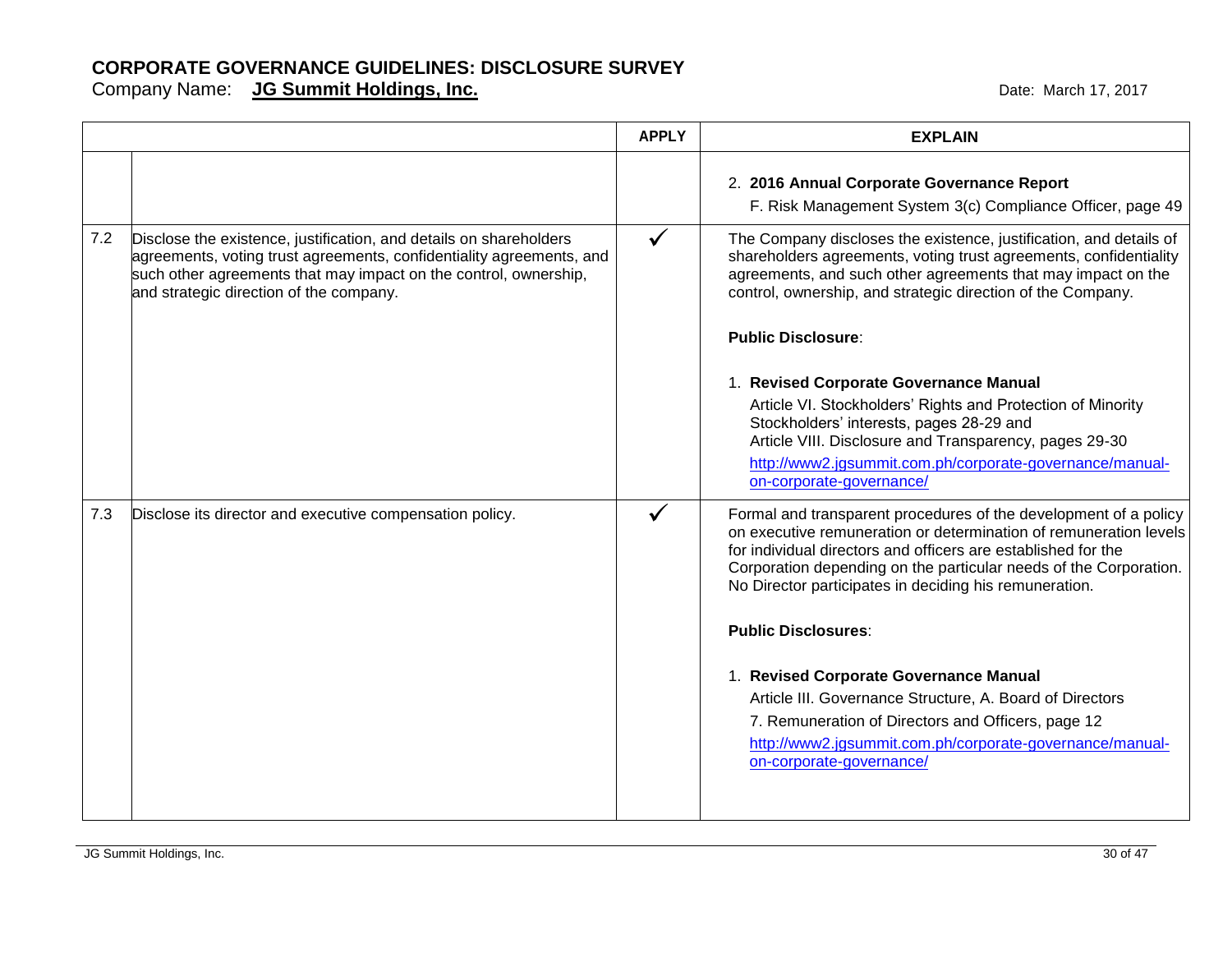|     |                                                                                                                                                                                                                                                                                                                          | <b>APPLY</b> | <b>EXPLAIN</b>                                                                                                                                                                                                                                                                                                                   |
|-----|--------------------------------------------------------------------------------------------------------------------------------------------------------------------------------------------------------------------------------------------------------------------------------------------------------------------------|--------------|----------------------------------------------------------------------------------------------------------------------------------------------------------------------------------------------------------------------------------------------------------------------------------------------------------------------------------|
|     |                                                                                                                                                                                                                                                                                                                          |              | 2. 2016 Annual Corporate Governance Report<br>D. Remuneration Matters<br>2 Remuneration Policy and Structure for Executive<br>and Non-Executive Directors, pages 31                                                                                                                                                              |
| 7.4 | Disclose names of groups or individuals who hold 5% or more<br>ownership interest in the company, significant cross-shareholding<br>relationship and cross guarantees, as well as the nature of the<br>company's other companies if it belongs to a corporate group.                                                     |              | The Company discloses shareholdings and reveal the identity of<br>beneficial owners.<br><b>Public Disclosures:</b>                                                                                                                                                                                                               |
|     |                                                                                                                                                                                                                                                                                                                          |              | 1. Revised Corporate Governance Manual<br>Article III. Governance Structure, A. Board of Directors<br>7. Remuneration of Directors and Officers, page 12<br>http://www2.jgsummit.com.ph/corporate-governance/manual-<br>on-corporate-governance/<br>2. 2016 Annual Corporate Governance Report<br>I. Disclosure and Transparency |
|     |                                                                                                                                                                                                                                                                                                                          |              | 1(a) Ownership Structure, page 58<br>3. Public Ownership Report<br>http://www.jgsummit.com.ph/other-disclosures-to-sec-se-and-<br>other-pertinent-agencies                                                                                                                                                                       |
| 7.5 | Disclose annual and quarterly consolidated reports, cash flow<br>statements, and special audit revisions. Consolidated financial<br>statements shall be published within 90 days from the end of the<br>financial year, while interim reports shall be published within 45 days<br>from the end of the reporting period. |              | The Company uploads in the website disclosures of the annual and<br>quarterly consolidated reports, cash flow statements, and special<br>audit revisions compliant with the regulatory requirements.                                                                                                                             |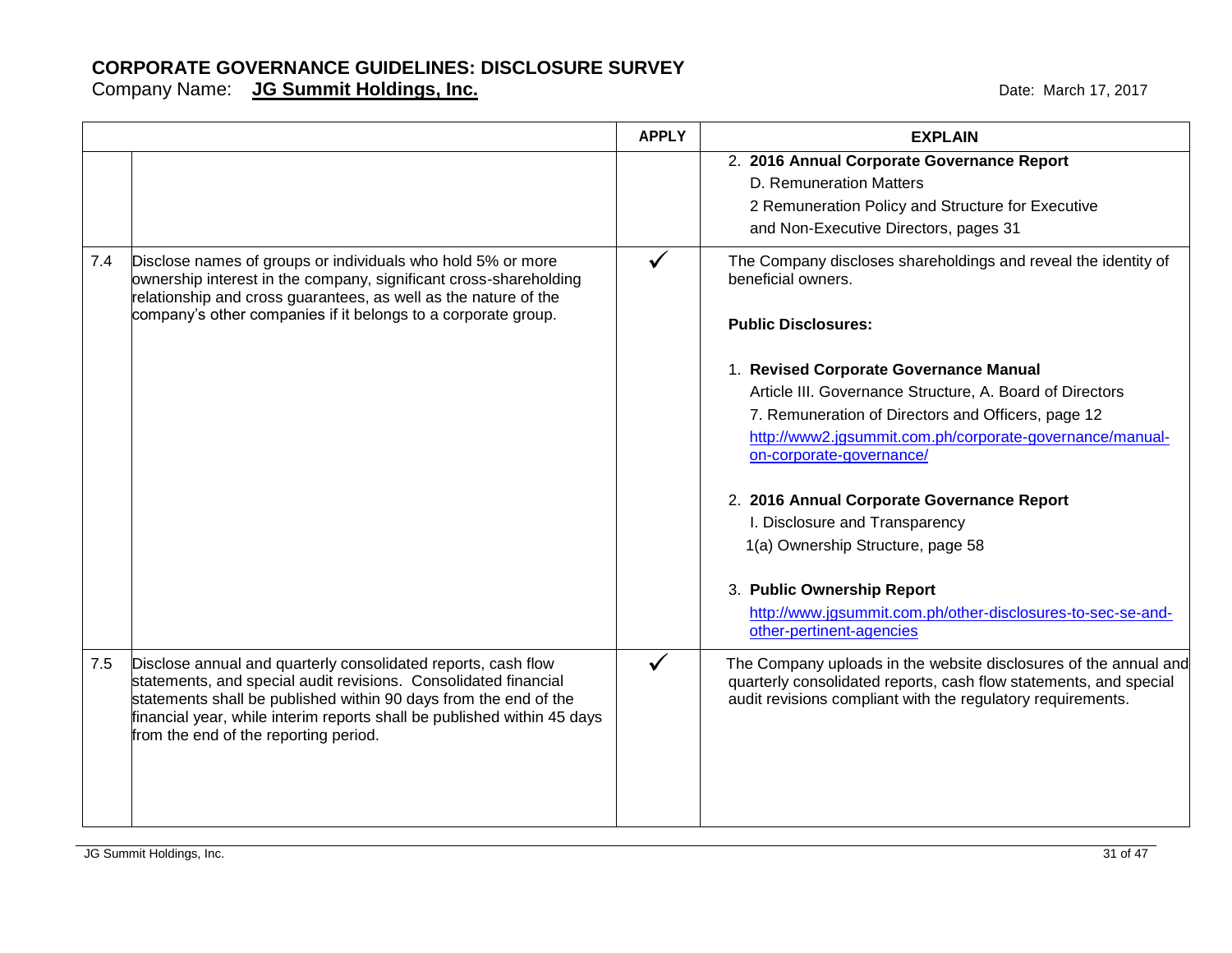|     |                                                                                                                                                                                                        | <b>APPLY</b> | <b>EXPLAIN</b>                                                                                                                                                                                                                                                                                                                                                                                                                                                                                                                                                                                                                                                                                                                                                                                                                                                                                                                         |
|-----|--------------------------------------------------------------------------------------------------------------------------------------------------------------------------------------------------------|--------------|----------------------------------------------------------------------------------------------------------------------------------------------------------------------------------------------------------------------------------------------------------------------------------------------------------------------------------------------------------------------------------------------------------------------------------------------------------------------------------------------------------------------------------------------------------------------------------------------------------------------------------------------------------------------------------------------------------------------------------------------------------------------------------------------------------------------------------------------------------------------------------------------------------------------------------------|
|     |                                                                                                                                                                                                        |              | <b>Public Disclosures:</b><br>1. 2015 Annual Report<br>Consolidated Statements of Financial Position page 69<br>http://www2.jgsummit.com.ph/investor-relations/annual-reports/<br>2. SEC 17-Q<br>http://www2.jgsummit.com.ph/disclosures/sec-filings/sec-form-<br>17-q-quarterly-report/                                                                                                                                                                                                                                                                                                                                                                                                                                                                                                                                                                                                                                               |
| 7.6 | Disclose to shareholders and the Exchange any changes to its<br>Revised Corporate Governance Manual and practices, and the extent<br>to which such practices conform to the SEC and PSE CG Guidelines. | $\checkmark$ | The Company discloses to shareholders and the Exchange any<br>changes to its Corporate Governance Manual and practices, and<br>the extent to which such practices conform to the SEC and PSE<br>CG Guidelines.<br>The Board is committed at all times to full disclosure of material<br>information dealings. It shall cause the filing of all required<br>information through the appropriate Exchange mechanisms for<br>listed companies and submissions to the Commission for the<br>interest of its stockholders and other stakeholders.<br>All material information requiring disclosure under the Revised<br>Disclosure Rules and the Securities Regulation Code are publicly<br>and timely disclosed.<br><b>Public Disclosures:</b><br>1. Revised Corporate Governance Manual<br>Article VIII. Disclosure and Transparency, pages 29-30<br>http://www2.jgsummit.com.ph/corporate-governance/manual-<br>on-corporate-governance/ |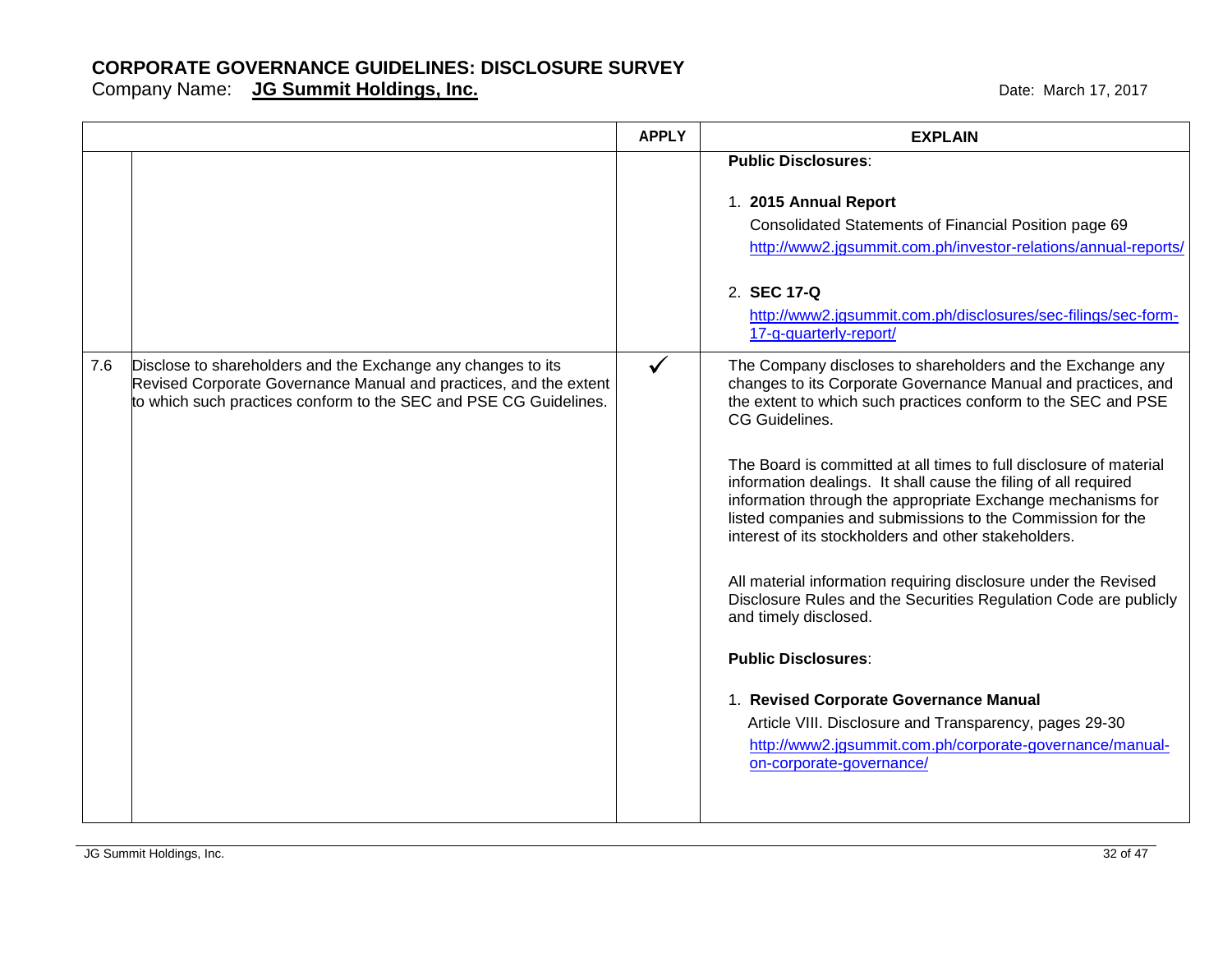|     |                                                                                                                                                                                                                                                                                         | <b>APPLY</b> | <b>EXPLAIN</b>                                                                                                                                                                                                                                                         |
|-----|-----------------------------------------------------------------------------------------------------------------------------------------------------------------------------------------------------------------------------------------------------------------------------------------|--------------|------------------------------------------------------------------------------------------------------------------------------------------------------------------------------------------------------------------------------------------------------------------------|
|     |                                                                                                                                                                                                                                                                                         |              | 2. 2016 Annual Corporate Governance Report<br>I. Disclosure and Transparency, pages 58-60                                                                                                                                                                              |
|     |                                                                                                                                                                                                                                                                                         |              | 3. JGSHI Website<br>http://www2.jgsummit.com.ph/                                                                                                                                                                                                                       |
| 7.7 | Publish and/or deliver to its shareholders in a timely fashion all<br>information and materials relevant to corporate actions that require<br>shareholder approval.                                                                                                                     | $\checkmark$ | All information and materials relevant to corporate actions that<br>require shareholder approval are published to its shareholders in a<br>timely fashion.                                                                                                             |
|     |                                                                                                                                                                                                                                                                                         |              | <b>Public Disclosures:</b>                                                                                                                                                                                                                                             |
|     |                                                                                                                                                                                                                                                                                         |              | 1. Revised Corporate Governance Manual<br>Article IV. Adequate and Timely Information, page 26<br>http://www2.jgsummit.com.ph/corporate-governance/manual-<br>on-corporate-governance/                                                                                 |
|     |                                                                                                                                                                                                                                                                                         |              | 2. 2016 Annual Corporate Governance Report<br>J. Rights of Stockholders<br>2(a) Treatment of Minority Stockholders, pages 65-66                                                                                                                                        |
|     |                                                                                                                                                                                                                                                                                         |              | 3. SEC 17-C<br>http://www.jgsummit.com.ph/sec-form-17-c-current-report                                                                                                                                                                                                 |
|     |                                                                                                                                                                                                                                                                                         |              | 4. Notice of the Stockholders Meeting, page 17<br>http://www.jgsummit.com.ph/notice-of-annual-or-special-<br>stockholders-meetings                                                                                                                                     |
| 7.8 | Disclose the trading of the corporation's shares by directors, officers<br>(or persons performing similar functions), and controlling<br>shareholders. This shall also include the disclosure of the company's<br>purchase of its shares from the market (e.g. share buy-back program). | $\checkmark$ | The Company discloses the trading of the corporation's shares by<br>directors, officers (or persons performing similar functions), and<br>controlling shareholders. This shall also include the disclosure of<br>the Company's purchase of its shares from the market. |
|     | JG Summit Holdings, Inc.                                                                                                                                                                                                                                                                |              | 33 of 47                                                                                                                                                                                                                                                               |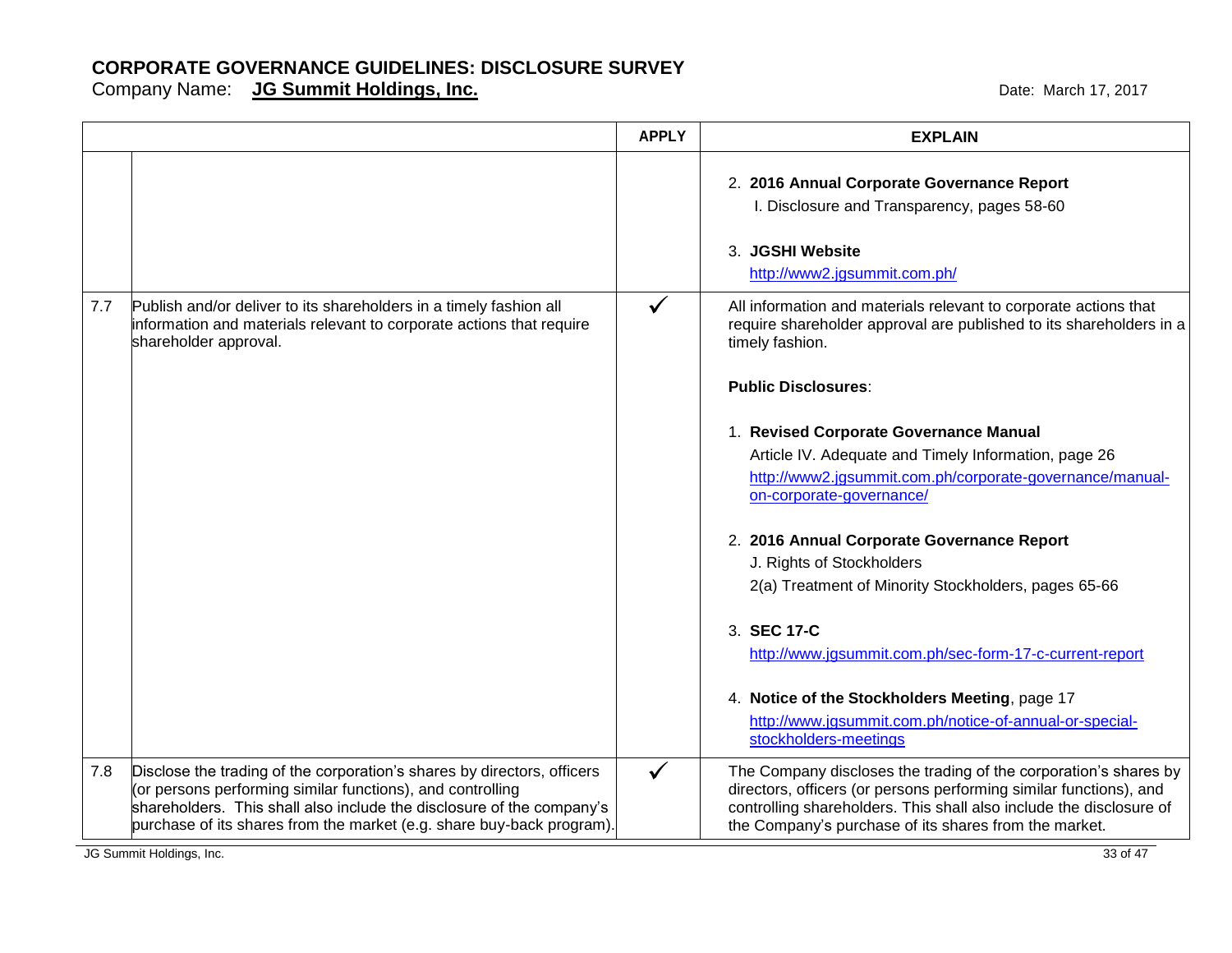|     |                                                                                                                                                                                                                                                                                                                                                                     | <b>APPLY</b> | <b>EXPLAIN</b>                                                                                                                                                                                                                                                                                                                                                                                                                                                                                                                                                                                                                                    |
|-----|---------------------------------------------------------------------------------------------------------------------------------------------------------------------------------------------------------------------------------------------------------------------------------------------------------------------------------------------------------------------|--------------|---------------------------------------------------------------------------------------------------------------------------------------------------------------------------------------------------------------------------------------------------------------------------------------------------------------------------------------------------------------------------------------------------------------------------------------------------------------------------------------------------------------------------------------------------------------------------------------------------------------------------------------------------|
|     |                                                                                                                                                                                                                                                                                                                                                                     |              | <b>Public Disclosures:</b><br>1. Revised Corporate Governance Manual<br>Article III. Governance Structure<br>4. Specific Duties and Responsibilities of a Director 4.8 page 11<br>http://www2.jgsummit.com.ph/corporate-governance/manual-<br>on-corporate-governance/                                                                                                                                                                                                                                                                                                                                                                            |
| 7.9 | Disclose in its annual report the principal risks to minority<br>shareholders associated with the identity of the company's controlling<br>shareholders; the degree of ownership concentration; cross-holdings<br>among company affiliates; and any imbalances between the<br>controlling shareholders' voting power and overall equity position in<br>the company. | $\checkmark$ | The Company discloses its ownership structure. The Company is<br>compliant with the provision of the Corporation Code with regards<br>to protection of minority shareholders wherein the vote by the<br>shareholders representing at least two-thirds of the Company's<br>outstanding capital stock is required. The Corporation Code also<br>grants shareholders an appraisal right allowing a dissenting<br>shareholder to require a corporation to purchase his shares in<br>certain instances.<br><b>Public Disclosure:</b><br>1. 2016 Annual Corporate Governance Report<br>F. Risk Management System<br>2(c) Minority Shareholders, page 45 |
|     | Guideline No. 8:                                                                                                                                                                                                                                                                                                                                                    |              |                                                                                                                                                                                                                                                                                                                                                                                                                                                                                                                                                                                                                                                   |
|     | <b>RESPECTS AND PROTECTS THE RIGHTS AND INTERESTS OF</b><br>EMPLOYEES, COMMUNITY, ENVIRONMENT, AND OTHER<br><b>STAKEHOLDERS</b>                                                                                                                                                                                                                                     |              |                                                                                                                                                                                                                                                                                                                                                                                                                                                                                                                                                                                                                                                   |
| 8.1 | Establish and disclose a clear policy statement that articulates the<br>company's recognition and protection of the rights and interests of key<br>stakeholders specifically its employees, suppliers & customers,<br>creditors, as well the community, environment, and other key<br>stakeholder groups.                                                           | $\checkmark$ | The Company identifies the corporation's stakeholders in the<br>community in which it operates or are directly affected by its<br>operations and has clear policy that is accurately and timely<br>communicated.                                                                                                                                                                                                                                                                                                                                                                                                                                  |
|     | JG Summit Holdings, Inc.                                                                                                                                                                                                                                                                                                                                            |              | 34 of 47                                                                                                                                                                                                                                                                                                                                                                                                                                                                                                                                                                                                                                          |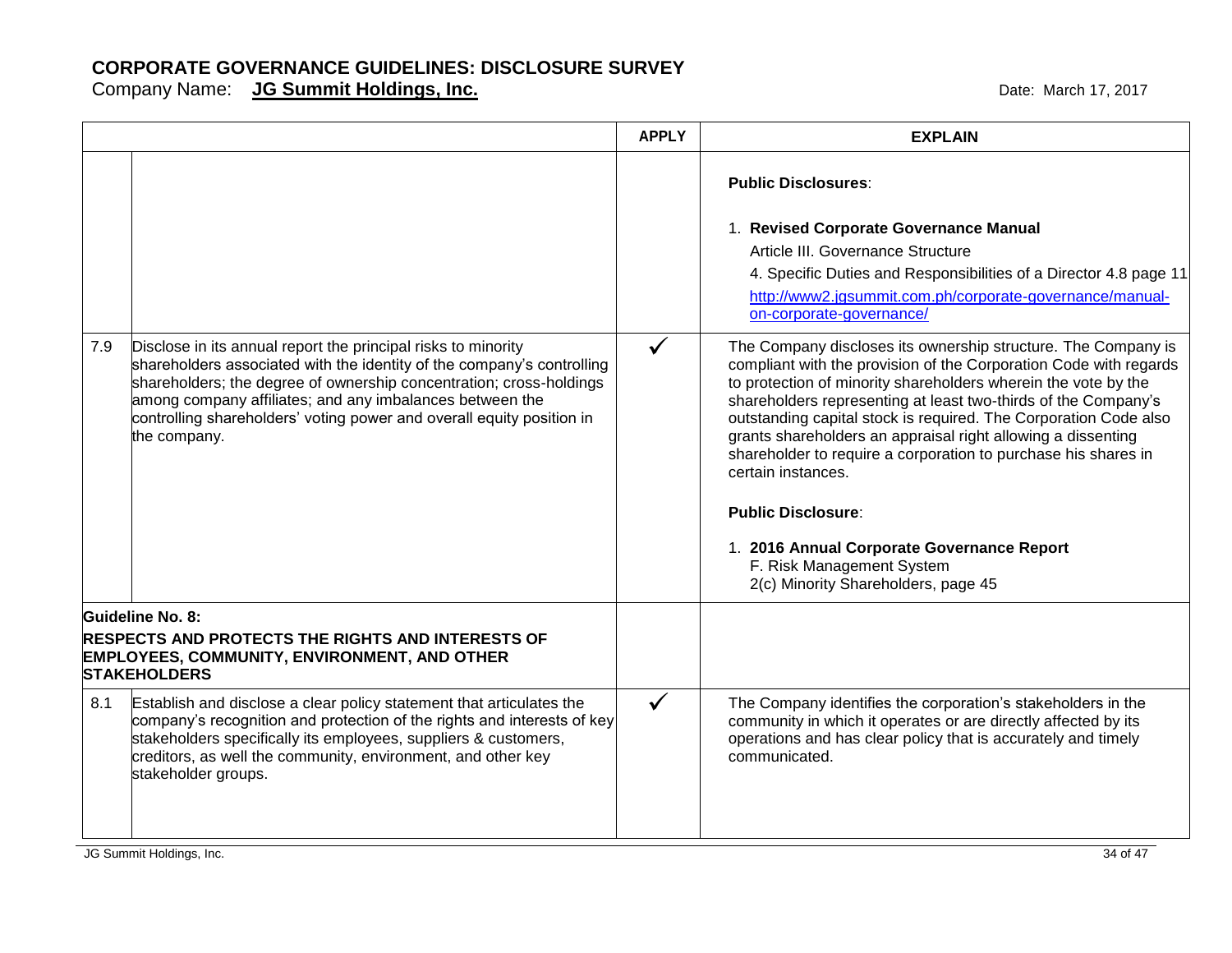|     |                                                                                                                                                                                                                                                      | <b>APPLY</b> | <b>EXPLAIN</b>                                                                                                                                                                                                                                                                                                                                                                                                           |
|-----|------------------------------------------------------------------------------------------------------------------------------------------------------------------------------------------------------------------------------------------------------|--------------|--------------------------------------------------------------------------------------------------------------------------------------------------------------------------------------------------------------------------------------------------------------------------------------------------------------------------------------------------------------------------------------------------------------------------|
|     |                                                                                                                                                                                                                                                      |              | <b>Public Disclosures:</b><br>1. Revised Corporate Governance Manual<br>Article III. Governance Structure, A. Board of Directors<br>3.2 Duties and Functions of the Board, 3.2.6 page 9<br>http://www2.jgsummit.com.ph/corporate-governance/manual-<br>on-corporate-governance/<br>2. 2016 Annual Corporate Governance Report<br>H. Role of Stakeholders<br>1. Disclose the company's policy and activities, pages 53-54 |
| 8.2 | Have in place a workplace development program.                                                                                                                                                                                                       |              | The Company continuously provides learning and development<br>opportunities for its employees through the John Gokongwei<br>Institute for Leadership and Enterprise Development (JG-ILED).<br><b>Public Disclosure:</b><br>1. 2016 Annual Corporate Governance Report<br>H. Role of Stakeholders<br>3(c) State the company's training and development<br>programs for its employees, page 55-57                          |
| 8.3 | Have in place a merit-based performance incentive mechanism such<br>as an employee stock option plan (ESOP) or any such scheme that<br>awards and incentivizes employees, at the same time aligns their<br>interests with those of the shareholders. | $\checkmark$ | The Company has policies on annual merit increase and salary<br>adjustments that are tied-up to the employees' performance<br>assessments.                                                                                                                                                                                                                                                                               |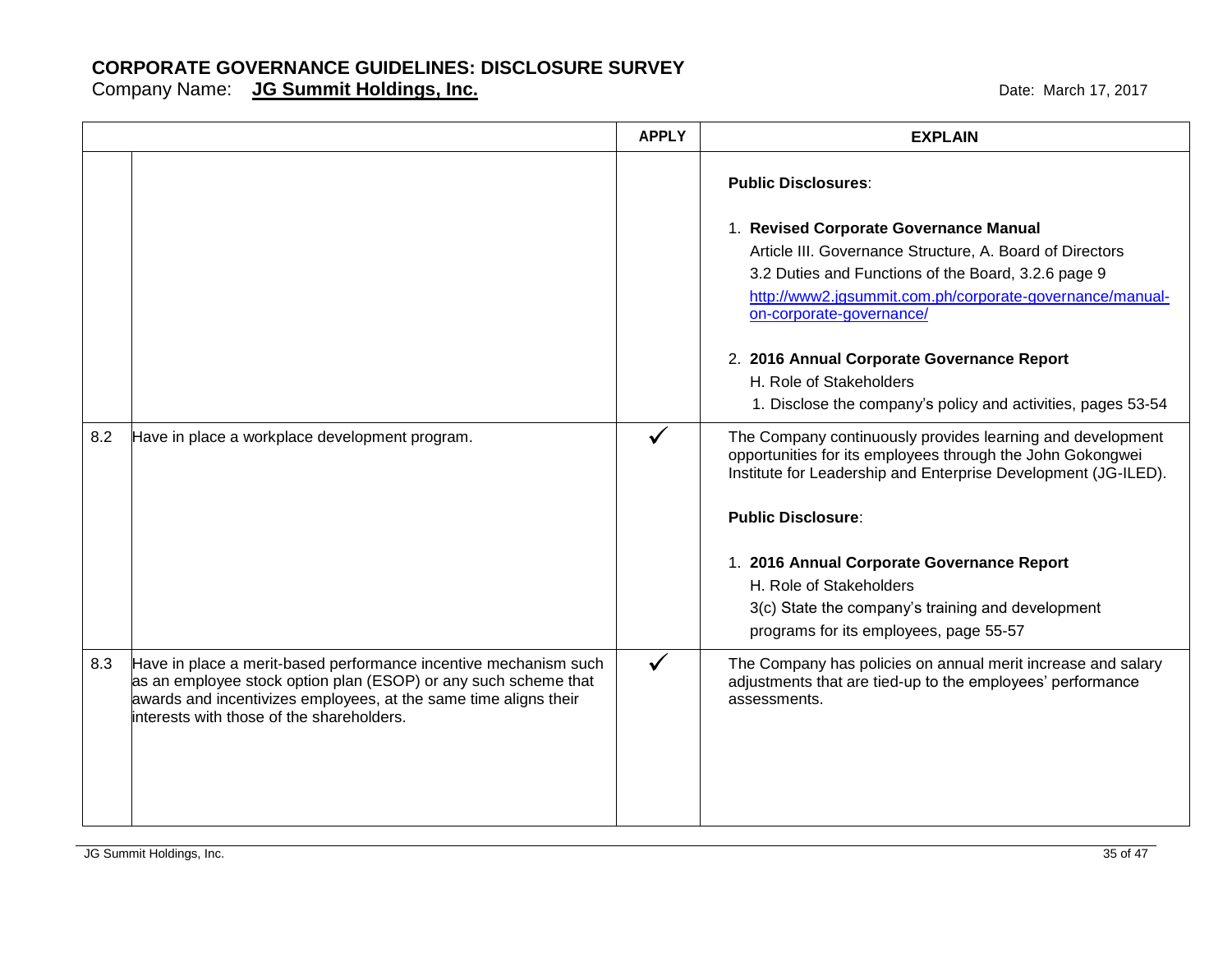|     |                                                | <b>APPLY</b> | <b>EXPLAIN</b>                                                                                                                                                                                                                                                                                                                                                                                                                                                                                                                                                                                                                                                                                     |
|-----|------------------------------------------------|--------------|----------------------------------------------------------------------------------------------------------------------------------------------------------------------------------------------------------------------------------------------------------------------------------------------------------------------------------------------------------------------------------------------------------------------------------------------------------------------------------------------------------------------------------------------------------------------------------------------------------------------------------------------------------------------------------------------------|
|     |                                                |              | <b>Public Disclosure:</b><br>1. 2016 Annual Corporate Governance Report<br>H. Role of Stakeholders<br>3(d) State the company's reward/compensation<br>policy that accounts for the performance of the<br>company beyond short-term financial measures,<br>pages 57                                                                                                                                                                                                                                                                                                                                                                                                                                 |
| 8.4 | Have in place a community involvement program. | ✓            | The Company partners with its host communities and<br>organizations that promote civic assistance, environmental<br>education, sustainability program and education of Filipinos<br>through grants, endowments, scholarships, and educational<br>facilities.<br><b>Public Disclosures:</b><br>1. 2016 Annual Corporate Governance Report<br>H. Role of Stakeholders<br>1. Disclose the company's policy and activities, pages 53-54<br>L. Corporate Social Responsibility Initiatives, page 67<br>2. 2015 Annual Report<br>Corporate Social Responsibility, pages 55-58<br>http://www2.jgsummit.com.ph/investor-relations/annual-reports/<br>3. JGSHI Website<br>http://www2.JGSHI.com.ph/csr.html |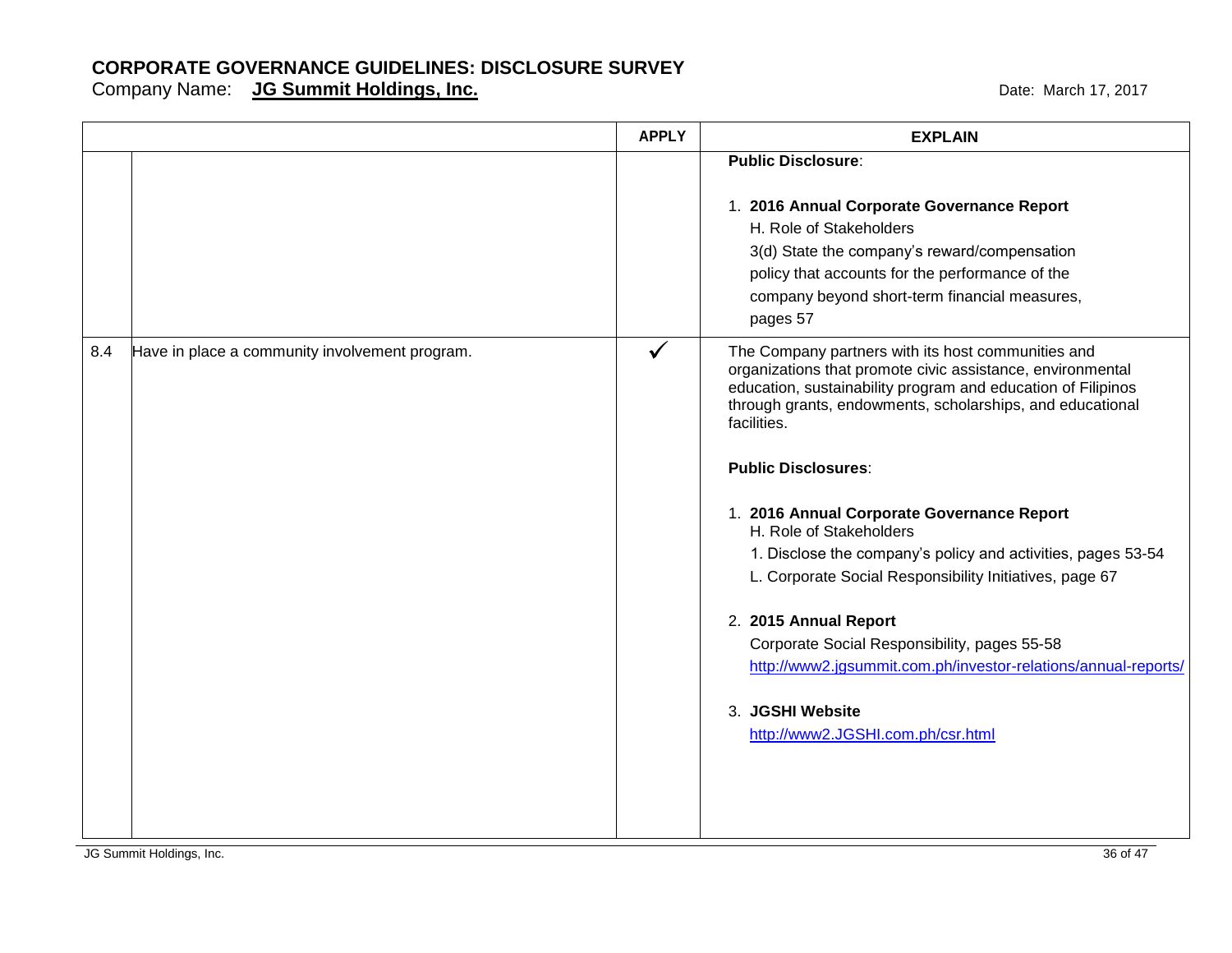|     |                                                                                                                                                                           | <b>APPLY</b> | <b>EXPLAIN</b>                                                                                                                                                                                                                                                                                                                                                                                                                                                                                                                                                                                                                                                                                                                                                                                                                                                                                                                                                                                                                                                                                                           |
|-----|---------------------------------------------------------------------------------------------------------------------------------------------------------------------------|--------------|--------------------------------------------------------------------------------------------------------------------------------------------------------------------------------------------------------------------------------------------------------------------------------------------------------------------------------------------------------------------------------------------------------------------------------------------------------------------------------------------------------------------------------------------------------------------------------------------------------------------------------------------------------------------------------------------------------------------------------------------------------------------------------------------------------------------------------------------------------------------------------------------------------------------------------------------------------------------------------------------------------------------------------------------------------------------------------------------------------------------------|
| 8.5 | Have in place an environment-related program.                                                                                                                             |              | The Company is currently studying sustainability development<br>programs to pursue sustainable growth and development that<br>takes into account the protection of the environment.<br>The operations of the Company are subject to various laws<br>enacted for the protection of the environment. The Company<br>believes that it has complied with all applicable Philippine<br>environmental laws and regulations, an example of which is the<br>installation of waste and industrial water treatments in its various<br>facilities. Compliance with such laws has not had, and in the<br>Company's opinion, is not expected to have, a material effect upon<br>the Company's capital expenditures, earnings or competitive<br>position.<br><b>Public Disclosure:</b><br>1. 2016 Annual Corporate Governance Report<br>H. Role of Stakeholders<br>1. Disclose the company's policy and activities, page 53-54<br>2. Definitive Information Statement<br>Cost and Effect of Compliance with Environmental Laws, p. 45<br>http://www2.jgsummit.com.ph/disclosures/sec-filings/sec-form-<br>20-is-information-statement/ |
| 8.6 | Have clear policies that guide the company in its dealing with its<br>suppliers, customers, creditors, analysts, market intermediaries, and<br>other market participants. |              | The Company has clear policies that guide the Company in its<br>dealing with its suppliers, customers, creditors, analysts, market<br>intermediaries, and other market participants.                                                                                                                                                                                                                                                                                                                                                                                                                                                                                                                                                                                                                                                                                                                                                                                                                                                                                                                                     |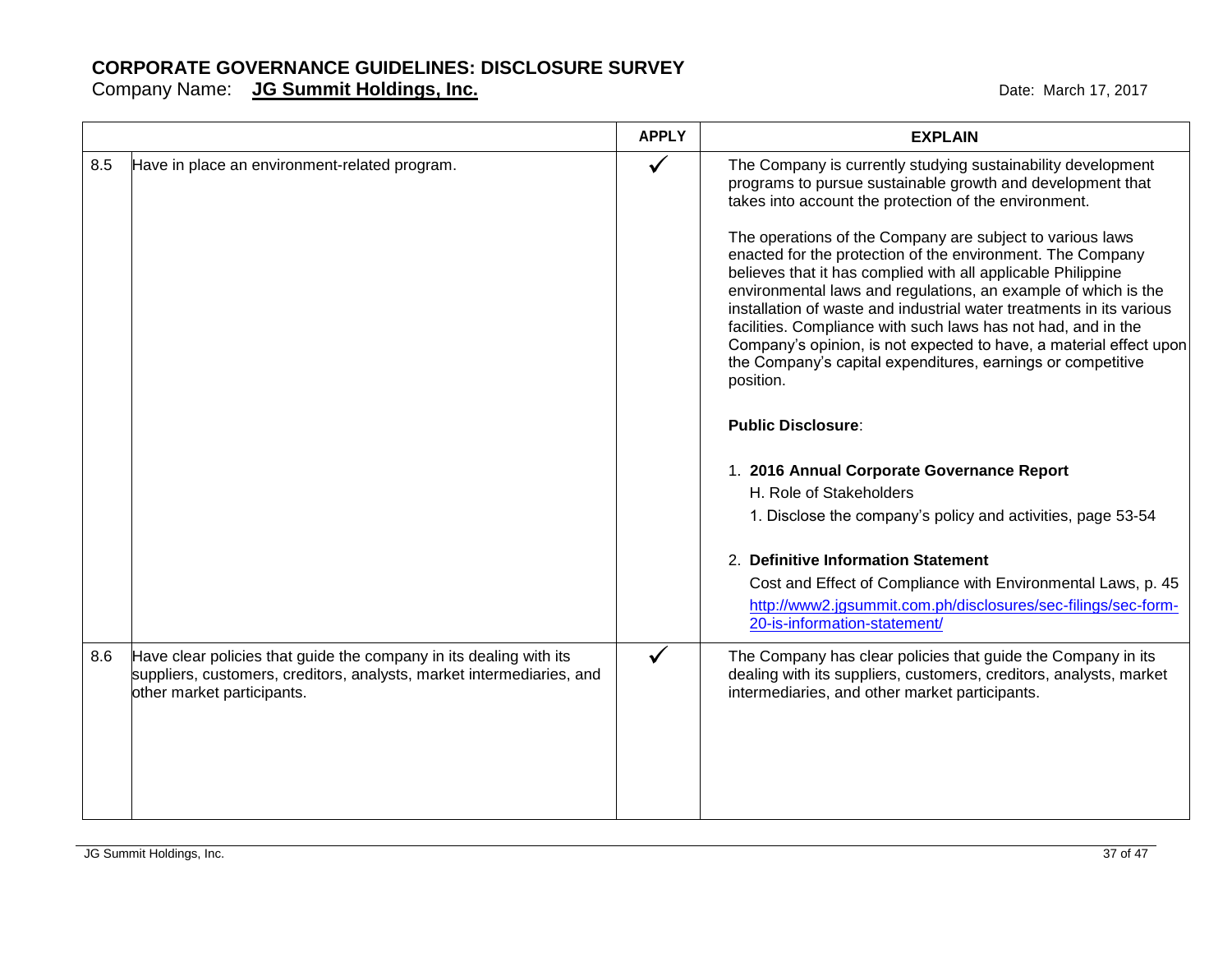|     |                                                                                                         | <b>APPLY</b> | <b>EXPLAIN</b>                                                                                                                                                                                                                                                                                                                                                                                                                                                                                      |
|-----|---------------------------------------------------------------------------------------------------------|--------------|-----------------------------------------------------------------------------------------------------------------------------------------------------------------------------------------------------------------------------------------------------------------------------------------------------------------------------------------------------------------------------------------------------------------------------------------------------------------------------------------------------|
|     |                                                                                                         |              | <b>Public Disclosure:</b>                                                                                                                                                                                                                                                                                                                                                                                                                                                                           |
|     |                                                                                                         |              | 1. 2016 Annual Corporate Governance Report<br>B. Code of Business Conduct & Ethics<br>Pages 23-27 and<br>H. Role of Stakeholders<br>1. Disclose the company's policy and activities, pages 53-54                                                                                                                                                                                                                                                                                                    |
|     | Guideline No. 9:<br>DOES NOT ENGAGE IN ABUSIVE RELATED-PARTY TRANSACTIONS<br><b>AND INSIDER TRADING</b> |              |                                                                                                                                                                                                                                                                                                                                                                                                                                                                                                     |
| 9.1 | Develop and disclose a policy governing the company's transactions<br>with related parties.             | ✓            | The Company formulates and implements policies and procedures<br>that would ensure the integrity and transparency of related party<br>transactions between and among the Corporation and its parent<br>company, joint ventures, subsidiaries, associates, affiliates, major<br>stockholders, officers and directors, including their spouses,<br>children, and dependent siblings and parents, and of interlocking<br>Director relationships by members of the board.<br><b>Public Disclosures:</b> |
|     |                                                                                                         |              | 1. Revised Corporate Governance Manual<br>Article III. Governance Structure, A. Board of Directors<br>3.2 Duties and Functions of the Board, 3.2.6 page 9<br>http://www2.jgsummit.com.ph/corporate-governance/manual-<br>on-corporate-governance/<br>2. 2016 Annual Corporate Governance Report<br>B. Code of Business Conduct and Ethics<br>4. Related Party Transactions, (a) Policies and Procedures<br>page 25-26                                                                               |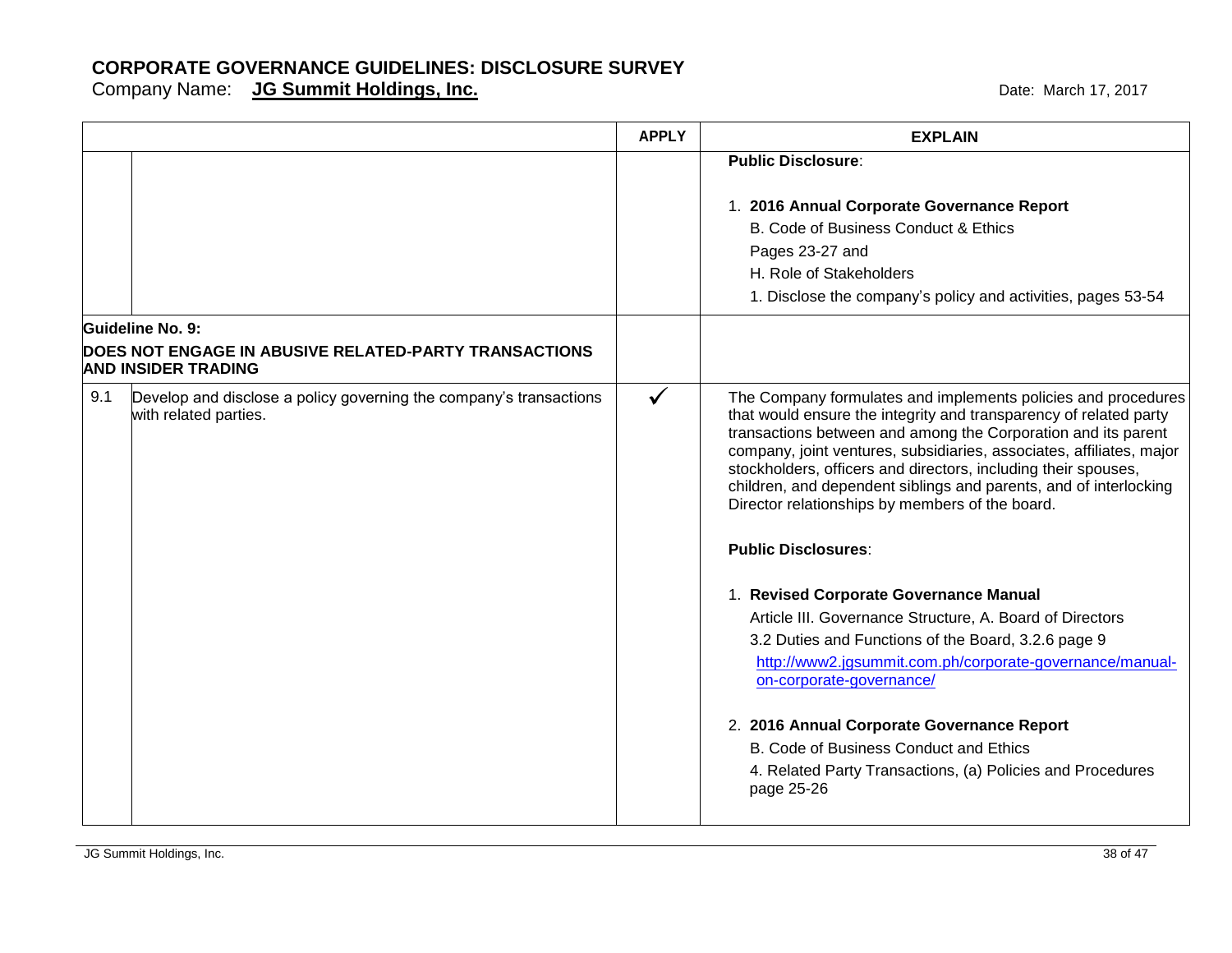|     |                                                                                                                                                                                                                                                                                                                                                                                                                                                                            | <b>APPLY</b> | <b>EXPLAIN</b>                                                                                                                                                                                                                                                                                                                                                     |
|-----|----------------------------------------------------------------------------------------------------------------------------------------------------------------------------------------------------------------------------------------------------------------------------------------------------------------------------------------------------------------------------------------------------------------------------------------------------------------------------|--------------|--------------------------------------------------------------------------------------------------------------------------------------------------------------------------------------------------------------------------------------------------------------------------------------------------------------------------------------------------------------------|
|     |                                                                                                                                                                                                                                                                                                                                                                                                                                                                            |              | 3. 2015 Annual Report<br>Notes to Financial Statement<br>40. Related Party Disclosures, pages 233-239<br>http://www2.jgsummit.com.ph/investor-relations/annual-reports/                                                                                                                                                                                            |
|     |                                                                                                                                                                                                                                                                                                                                                                                                                                                                            |              | 4. Definitive Information Statement<br>Certain Relationships and Related Transactions,<br>page 84 and Note 40 Related Party Transactions, page 252-<br>259<br>http://www2.jgsummit.com.ph/disclosures/sec-filings/sec-form-<br>20-is-information-statement/                                                                                                        |
| 9.2 | Clearly define the thresholds for disclosure and approval for RPTs<br>and categorize such transactions according to those that are<br>considered de minimis or transactions that need not be reported or<br>announced, those that need to be disclosed, and those that need prior<br>shareholder approval. The aggregate amount of RPT within any<br>twelve (12) month period should be considered for purposes of<br>applying the thresholds for disclosure and approval. | $\checkmark$ | Transactions between related parties are based on terms similar to<br>those offered to non-related parties. Appropriate disclosures on<br>the nature and amount of transactions between related parties are<br>shown in the financial statements to be transparent to the<br>stakeholders.<br><b>Public Disclosures:</b>                                           |
|     |                                                                                                                                                                                                                                                                                                                                                                                                                                                                            |              | 1. Revised Corporate Governance Manual<br>Article III. Governance Structure, A. Board of Directors<br>3.2 Duties and Functions of the Board, 3.2.6 page 9<br>http://www2.jgsummit.com.ph/corporate-governance/manual-<br>on-corporate-governance/<br>2. 2016 Annual Corporate Governance Report<br>I. Disclosure and Transparency<br>7. Disclosure of RPT, page 60 |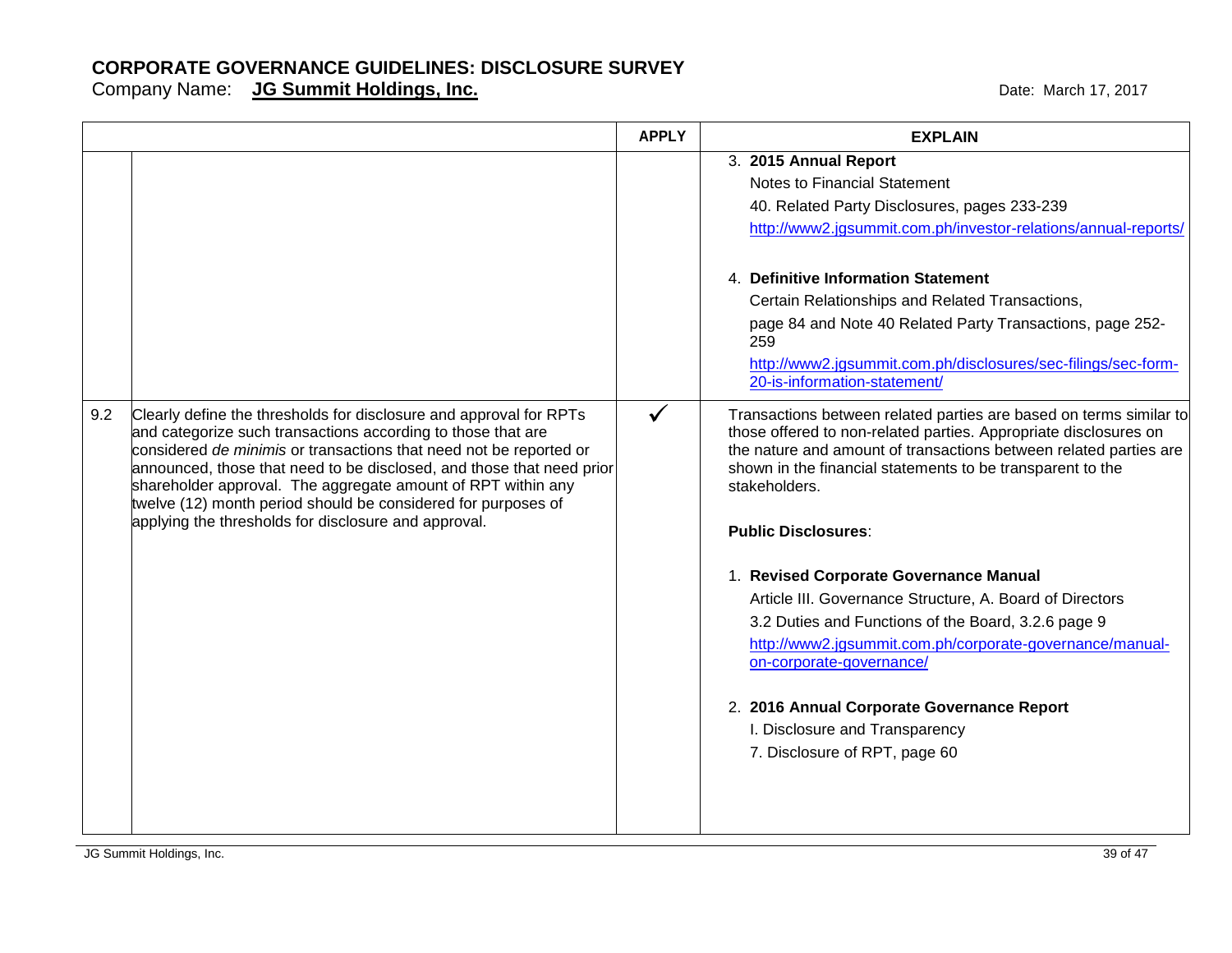|                                                                                                                                                                     | 3. 2015 Annual Report<br>Notes to Financial Statement<br>40. Related Party Disclosures, pages 233-239<br>http://www2.jgsummit.com.ph/investor-relations/annual-reports/                                                                                                                                                                                                                                                                                                                                                                                                                                                                                                                                          |
|---------------------------------------------------------------------------------------------------------------------------------------------------------------------|------------------------------------------------------------------------------------------------------------------------------------------------------------------------------------------------------------------------------------------------------------------------------------------------------------------------------------------------------------------------------------------------------------------------------------------------------------------------------------------------------------------------------------------------------------------------------------------------------------------------------------------------------------------------------------------------------------------|
| Establish a voting system whereby a majority of non-related party<br>shareholders approve specific types of related party transactions in<br>shareholders meetings. | The Board is committed to respect the rights of stockholders to<br>vote on all matters that require their consent or approval including<br>related- party transactions.<br><b>Public Disclosure:</b>                                                                                                                                                                                                                                                                                                                                                                                                                                                                                                             |
|                                                                                                                                                                     | 1. Revised Corporate Governance Manual<br>Article VI. Stockholders' Rights and Protection of<br>Minority Stockholders' Interest, page 28.<br>http://www2.jgsummit.com.ph/corporate-governance/manual-<br>on-corporate-governance/                                                                                                                                                                                                                                                                                                                                                                                                                                                                                |
| Have its independent directors or audit committee play an important<br>role in reviewing significant RPTs.                                                          | The Members of the Board formulates and implements policies<br>and procedures that would ensure the integrity and transparency<br>of related party transactions between and among the Corporation<br>and its parent company, joint ventures, subsidiaries, associates,<br>affiliates, major stockholders, officers and directors, including their<br>spouses, children, and dependent siblings and parents, and of<br>interlocking Director relationships.<br><b>Public Disclosure:</b><br>1. Revised Corporate Governance Manual<br>Article III. Governance Structure, A. Board of Directors<br>3.2 Duties and Functions of the Board, 3.2.6 page 9<br>http://www2.jgsummit.com.ph/corporate-governance/manual- |
|                                                                                                                                                                     |                                                                                                                                                                                                                                                                                                                                                                                                                                                                                                                                                                                                                                                                                                                  |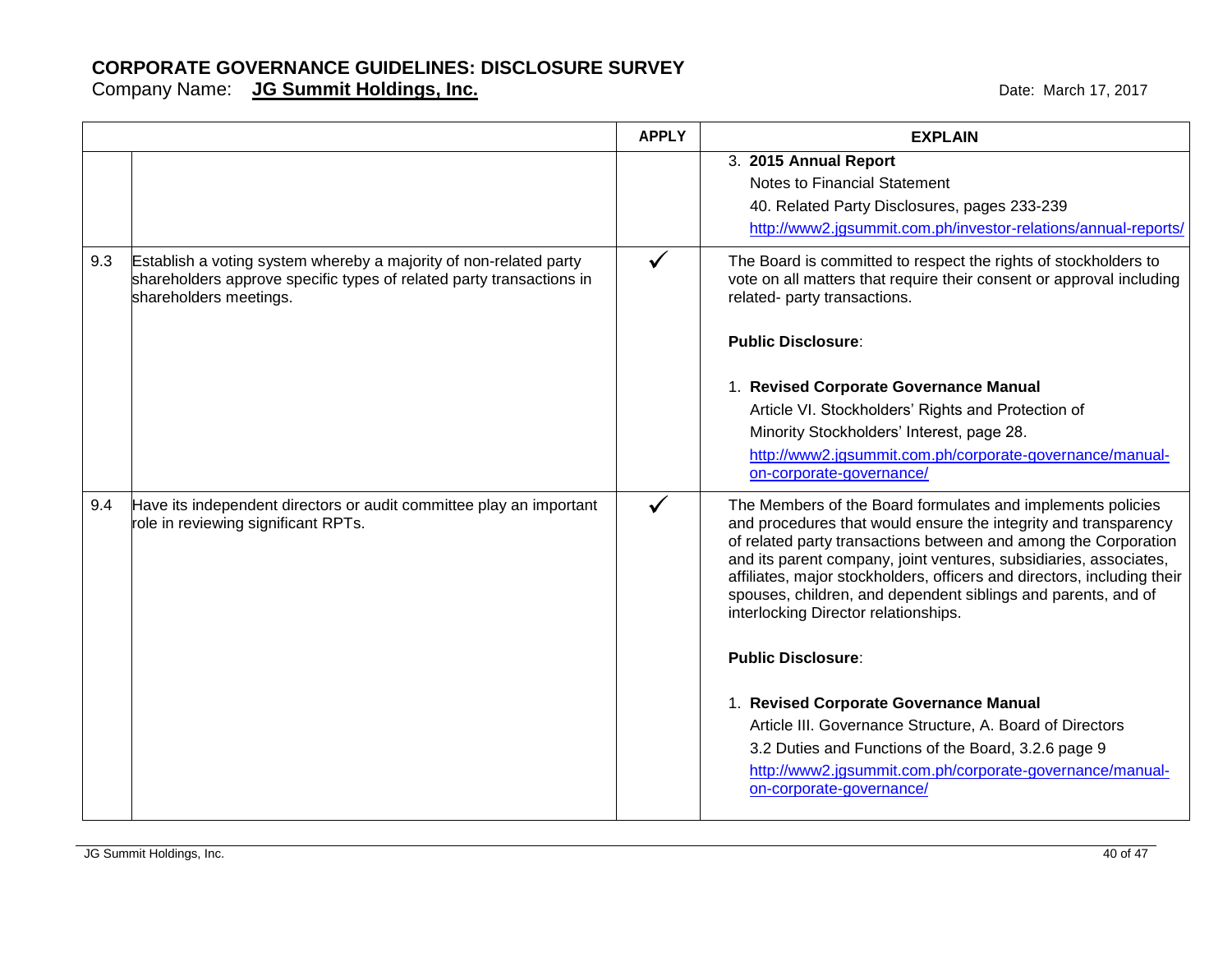|     |                                                                                                                                           | <b>APPLY</b> | <b>EXPLAIN</b>                                                                                                                                                                                                                                                                                                                                                                                                                                  |
|-----|-------------------------------------------------------------------------------------------------------------------------------------------|--------------|-------------------------------------------------------------------------------------------------------------------------------------------------------------------------------------------------------------------------------------------------------------------------------------------------------------------------------------------------------------------------------------------------------------------------------------------------|
| 9.5 | Be transparent and consistent in reporting its RPTs. A summary of<br>such transactions shall be published in the company's annual report. | $\checkmark$ | Appropriate disclosures on the nature and amount of transactions<br>between related parties are shown in the financial statements.                                                                                                                                                                                                                                                                                                              |
|     |                                                                                                                                           |              | <b>Public Disclosure:</b>                                                                                                                                                                                                                                                                                                                                                                                                                       |
|     |                                                                                                                                           |              | 1. 2015 Annual Report                                                                                                                                                                                                                                                                                                                                                                                                                           |
|     |                                                                                                                                           |              | Notes to Financial Statement                                                                                                                                                                                                                                                                                                                                                                                                                    |
|     |                                                                                                                                           |              | 40. Related Party Disclosures, pages 233-239                                                                                                                                                                                                                                                                                                                                                                                                    |
|     |                                                                                                                                           |              | http://www2.jgsummit.com.ph/investor-relations/annual-reports/                                                                                                                                                                                                                                                                                                                                                                                  |
| 9.6 | Have a clear policy in dealing with material non-public information by<br>company insiders.                                               |              | The Company and its officers, staff, and any other person who are<br>privy to the material non-public information are prohibited to<br>communicate material non-public information about the<br>Corporation to any person, unless the Corporation is ready to<br>simultaneously disclose the material non-public information to the<br>Commission and to the Exchanges.<br><b>Public Disclosures:</b><br>1. Revised Corporate Governance Manual |
|     |                                                                                                                                           |              | Article VIII. Disclosure and Transparency,                                                                                                                                                                                                                                                                                                                                                                                                      |
|     |                                                                                                                                           |              | C, pages 29-30<br>http://www2.jgsummit.com.ph/corporate-governance/manual-                                                                                                                                                                                                                                                                                                                                                                      |
|     |                                                                                                                                           |              | on-corporate-governance/                                                                                                                                                                                                                                                                                                                                                                                                                        |
|     |                                                                                                                                           |              | 2. 2016 Annual Corporate Governance Report                                                                                                                                                                                                                                                                                                                                                                                                      |
|     |                                                                                                                                           |              | B. Code of Business Conduct and Ethics                                                                                                                                                                                                                                                                                                                                                                                                          |
|     |                                                                                                                                           |              | 1.(5.) Respect for Trade Secrets/Use of Non-public                                                                                                                                                                                                                                                                                                                                                                                              |
|     |                                                                                                                                           |              | Information, page 24                                                                                                                                                                                                                                                                                                                                                                                                                            |
|     |                                                                                                                                           |              |                                                                                                                                                                                                                                                                                                                                                                                                                                                 |
|     |                                                                                                                                           |              |                                                                                                                                                                                                                                                                                                                                                                                                                                                 |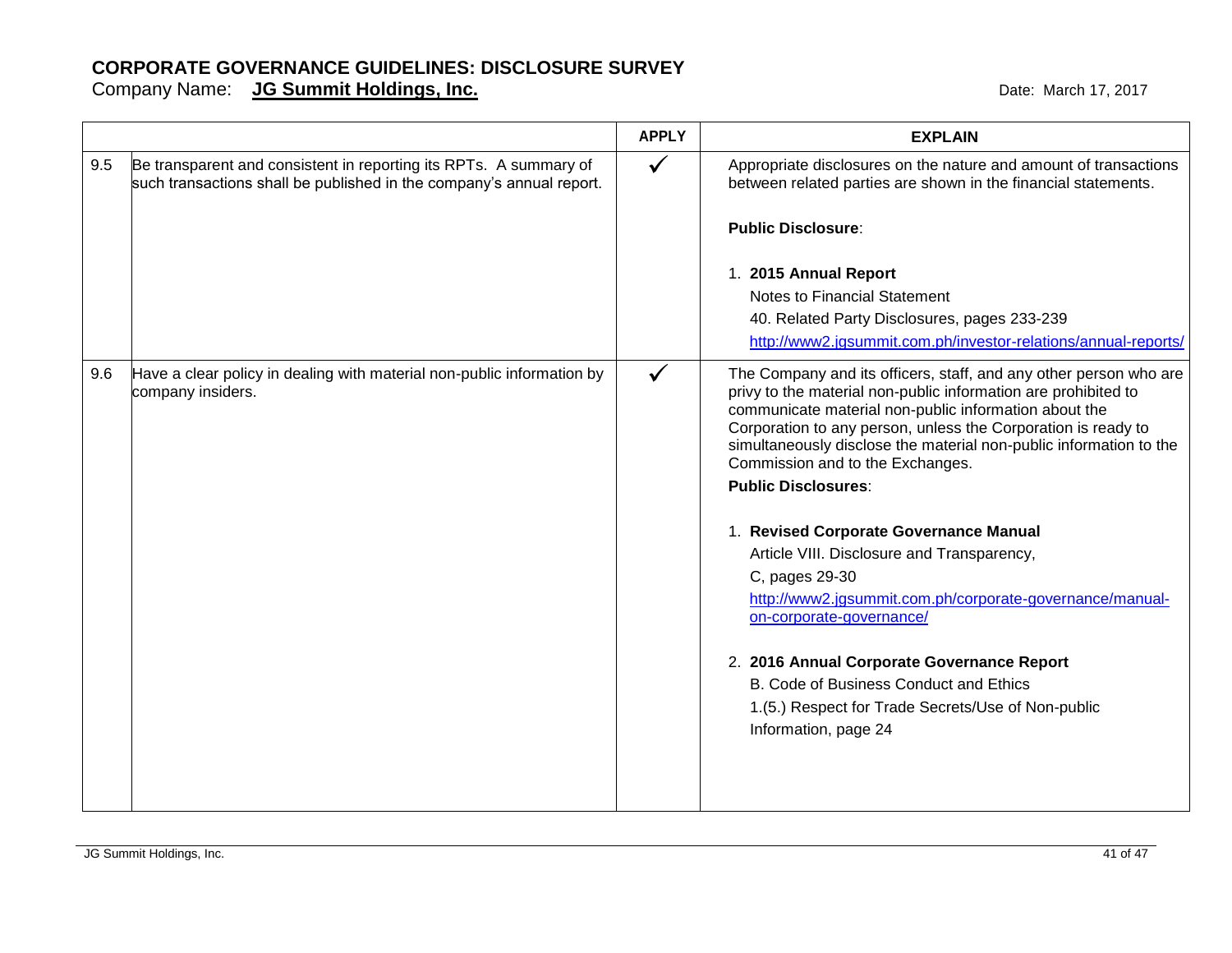|                                                                                                                                                                                                                               | <b>APPLY</b> | <b>EXPLAIN</b>                                                                                                                                                                                                                                                                                                                                                                                                                                                                                                                                                                                                                                                                                                                                                                                                                                                                                                                                                                                                                             |
|-------------------------------------------------------------------------------------------------------------------------------------------------------------------------------------------------------------------------------|--------------|--------------------------------------------------------------------------------------------------------------------------------------------------------------------------------------------------------------------------------------------------------------------------------------------------------------------------------------------------------------------------------------------------------------------------------------------------------------------------------------------------------------------------------------------------------------------------------------------------------------------------------------------------------------------------------------------------------------------------------------------------------------------------------------------------------------------------------------------------------------------------------------------------------------------------------------------------------------------------------------------------------------------------------------------|
| 9.7<br>Have a clear policy and practice of full and timely disclosure to<br>shareholders of all material transactions with affiliates of the<br>controlling shareholders, directors, or management.                           | $\checkmark$ | All material information (i.e., anything that could potentially affect<br>share price) about the Corporation which could adversely affect its<br>viability or the interests of the stockholders are publicly and timely<br>disclosed. Material information are disclosed through the<br>appropriate Exchange mechanisms and submissions to the<br>Commission. . The Board is committed at all times to full<br>disclosure of material information dealings.<br>Accurate and timely information are made available to the<br>stockholders to enable them to make a sound judgment on all<br>matters brought to their attention for consideration or approval.<br><b>Public Disclosures:</b><br>1. Revised Corporate Governance Manual<br>Article VI. Stockholders' Rights and Protection of Minority<br>Stockholders' Interest, B.3 page 29 Article VIII. Disclosure and<br>Transparency, pages 29-30<br>http://www2.jgsummit.com.ph/corporate-governance/manual-<br>on-corporate-governance/<br>2. 2016 Annual Corporate Governance Report |
|                                                                                                                                                                                                                               |              | J. Rights of Stockholders                                                                                                                                                                                                                                                                                                                                                                                                                                                                                                                                                                                                                                                                                                                                                                                                                                                                                                                                                                                                                  |
|                                                                                                                                                                                                                               |              | 2(a) Treatment of Minority Stockholders, pages 65-66                                                                                                                                                                                                                                                                                                                                                                                                                                                                                                                                                                                                                                                                                                                                                                                                                                                                                                                                                                                       |
| Guideline No. 10:                                                                                                                                                                                                             |              |                                                                                                                                                                                                                                                                                                                                                                                                                                                                                                                                                                                                                                                                                                                                                                                                                                                                                                                                                                                                                                            |
| DEVELOPS AND NURTURES A CULTURE OF ETHICS, COMPLIANCE, &<br><b>ENFORCEMENT</b>                                                                                                                                                |              |                                                                                                                                                                                                                                                                                                                                                                                                                                                                                                                                                                                                                                                                                                                                                                                                                                                                                                                                                                                                                                            |
| 10.1 Formally adopt a code of ethics and proper conduct that guides<br>individual behavior and decision making, clarify responsibilities, and<br>inform other stakeholders on the conduct expected from company<br>personnel. | $\checkmark$ | The fundamental principle of the Company's Code of Business<br>Conduct and Ethics is the expectation that all employees are<br>required to conduct their dealings in the interest of the company<br>and in accordance with the highest legal and ethical standards.<br>Thus, everyone are expected to observe the company's core<br>values, acceptable norms, and the policies indicated in the code in                                                                                                                                                                                                                                                                                                                                                                                                                                                                                                                                                                                                                                    |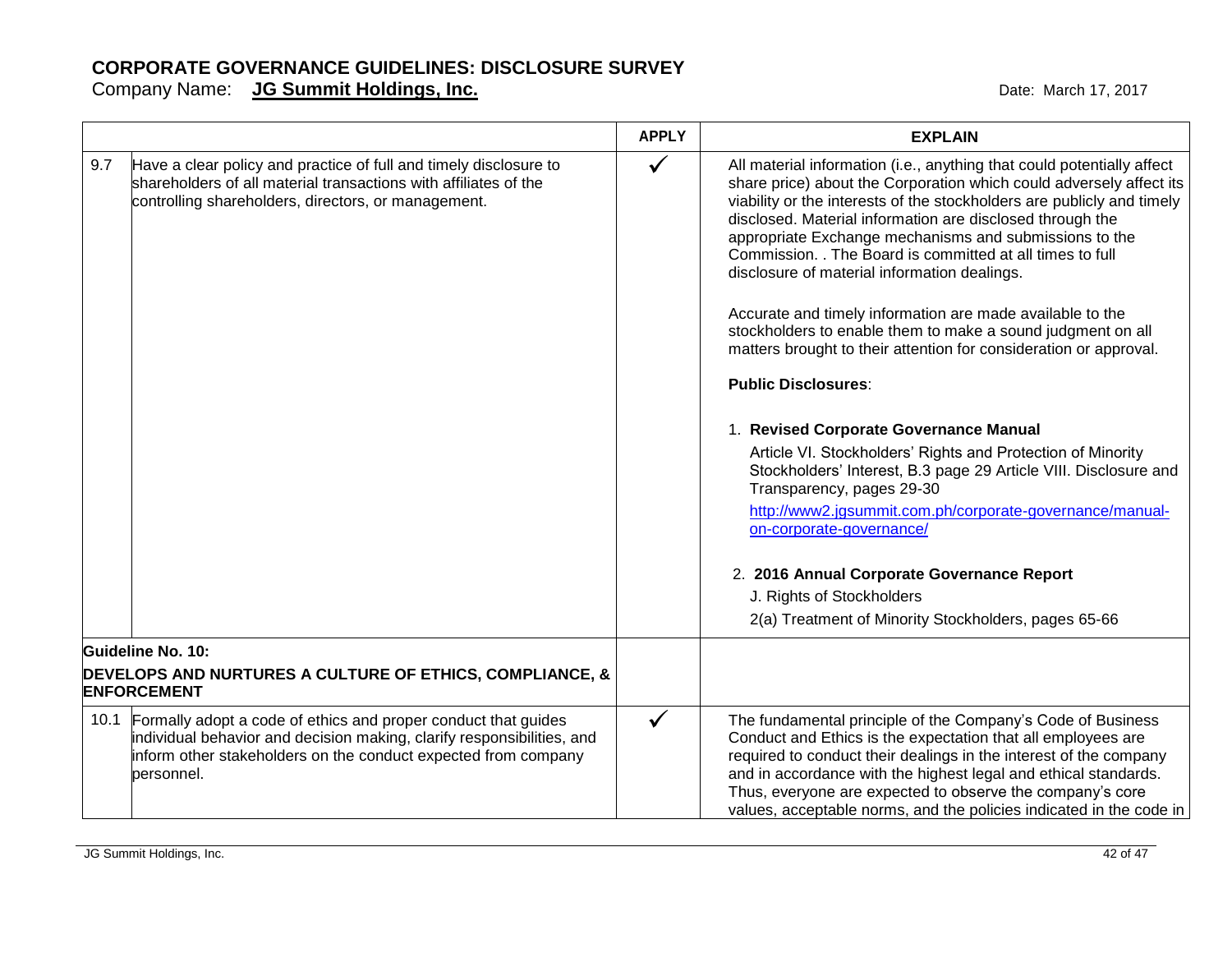|                                                                                                                                                                                                                                                                                 | <b>APPLY</b> | <b>EXPLAIN</b>                                                                                                                                                                                                                                                                                                                 |
|---------------------------------------------------------------------------------------------------------------------------------------------------------------------------------------------------------------------------------------------------------------------------------|--------------|--------------------------------------------------------------------------------------------------------------------------------------------------------------------------------------------------------------------------------------------------------------------------------------------------------------------------------|
|                                                                                                                                                                                                                                                                                 |              | all business activities and future endeavors.                                                                                                                                                                                                                                                                                  |
|                                                                                                                                                                                                                                                                                 |              | <b>Public Disclosure:</b>                                                                                                                                                                                                                                                                                                      |
|                                                                                                                                                                                                                                                                                 |              | 1. 2016 Annual Corporate Governance Report<br>B. Code of Business Conduct and Ethics, pages 23-27                                                                                                                                                                                                                              |
| 10.2 Have a formal comprehensive compliance program covering<br>compliance with laws and relevant regulations. The program should<br>include appropriate training and awareness initiatives to facilitate<br>understanding, acceptance, and compliance with the said issuances. | $\checkmark$ | The Company ensures that all transactions comply with relevant<br>laws and regulations. Deficiencies, should there be any, are<br>immediately rectified.                                                                                                                                                                       |
|                                                                                                                                                                                                                                                                                 |              | All new employees undergo an orientation program to familiarize<br>themselves with the Code of Business Conduct. Relevant<br>disclosure and compliance statements are likewise secured prior<br>employment or engagement with the Company. Employees are<br>likewise required to give relevant disclosures on an annual basis. |
|                                                                                                                                                                                                                                                                                 |              | <b>Public Disclosures:</b>                                                                                                                                                                                                                                                                                                     |
|                                                                                                                                                                                                                                                                                 |              | 1. Revised Corporate Governance Manual                                                                                                                                                                                                                                                                                         |
|                                                                                                                                                                                                                                                                                 |              | Article III. Governance Structure                                                                                                                                                                                                                                                                                              |
|                                                                                                                                                                                                                                                                                 |              | <b>B. Board Committees,</b>                                                                                                                                                                                                                                                                                                    |
|                                                                                                                                                                                                                                                                                 |              | 2. Audit and Risk Management Committee, 2.3, pages 14-15<br>F. Corporate Internal Audit, 3, pages 23-24 and                                                                                                                                                                                                                    |
|                                                                                                                                                                                                                                                                                 |              | G. Compliance Officer, pages 25-26, Article VII. Governance                                                                                                                                                                                                                                                                    |
|                                                                                                                                                                                                                                                                                 |              | Monitoring and Self-Assessment, page 29, Article IX                                                                                                                                                                                                                                                                            |
|                                                                                                                                                                                                                                                                                 |              | Communication, Education and Training, page 30 and Article X<br>Commitment to Good Governance, pages 30-31                                                                                                                                                                                                                     |
|                                                                                                                                                                                                                                                                                 |              | http://www2.jgsummit.com.ph/corporate-governance/manual-<br>on-corporate-governance/                                                                                                                                                                                                                                           |
|                                                                                                                                                                                                                                                                                 |              | 2. 2016 Annual Corporate Governance Report                                                                                                                                                                                                                                                                                     |
|                                                                                                                                                                                                                                                                                 |              | B. Code of Business Conduct and Ethics                                                                                                                                                                                                                                                                                         |
|                                                                                                                                                                                                                                                                                 |              | 1. Compliance with Laws and Regulations, page 24                                                                                                                                                                                                                                                                               |
|                                                                                                                                                                                                                                                                                 |              |                                                                                                                                                                                                                                                                                                                                |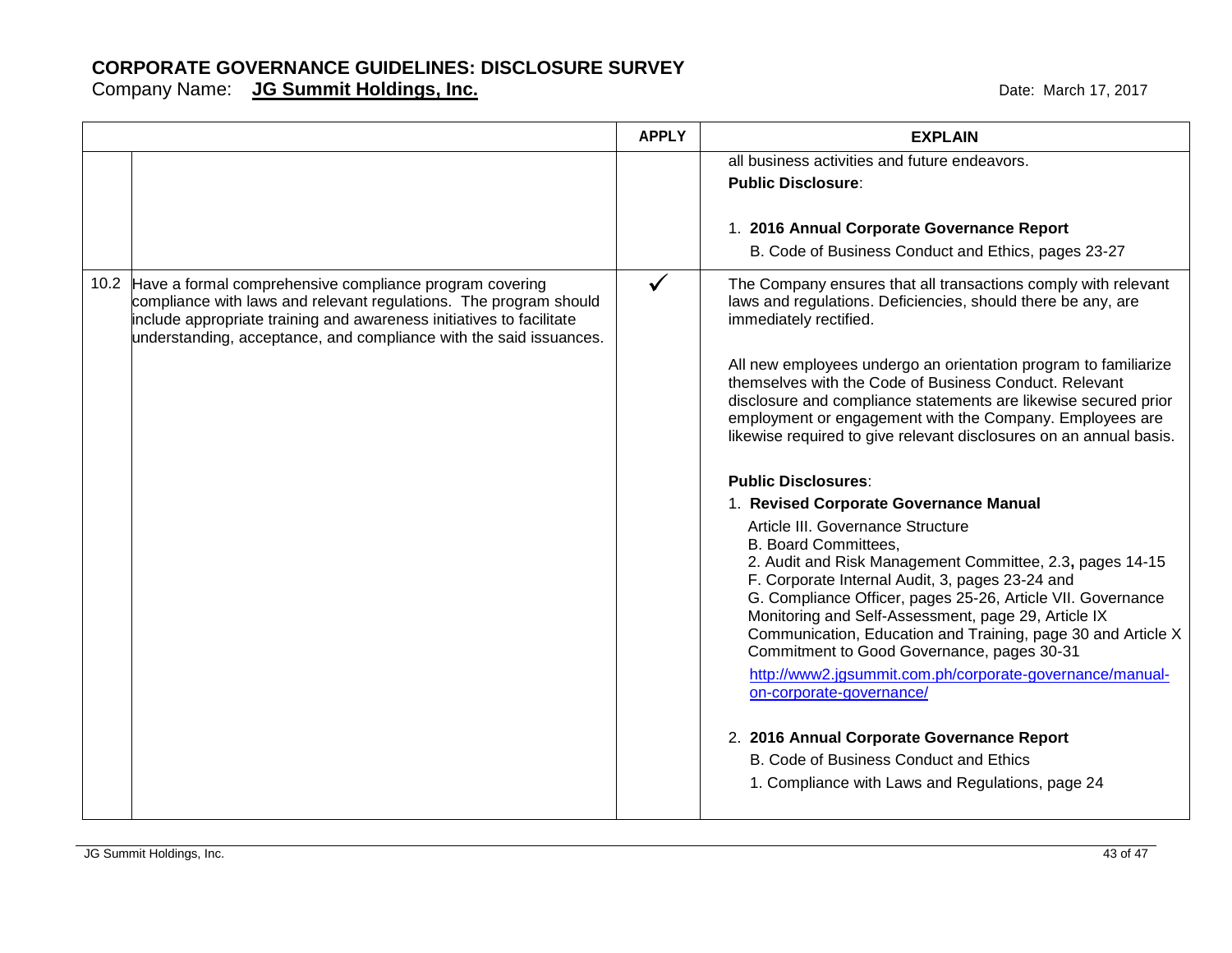|                                                                                                                                                                                                                                                                                                                                 | <b>APPLY</b> | <b>EXPLAIN</b>                                                                                                                                                                                                                                                                                                                                                                                                                                                        |
|---------------------------------------------------------------------------------------------------------------------------------------------------------------------------------------------------------------------------------------------------------------------------------------------------------------------------------|--------------|-----------------------------------------------------------------------------------------------------------------------------------------------------------------------------------------------------------------------------------------------------------------------------------------------------------------------------------------------------------------------------------------------------------------------------------------------------------------------|
|                                                                                                                                                                                                                                                                                                                                 |              |                                                                                                                                                                                                                                                                                                                                                                                                                                                                       |
| 10.3 Not seek exemption from the application of a law, rule, or regulation<br>especially when it refers to a corporate governance issue. Should it<br>do so, it has to disclose the reason for such action as well present the<br>specific steps being taken to finally comply with the applicable law,<br>rule, or regulation. | $\checkmark$ | The Board has strong adherence to the principle of transparency,<br>accountability and fairness in order to ensure good corporate<br>governance. The Board is committed at all times to full disclosure<br>of material information dealings. It shall cause the filing of all<br>required information through the appropriate Exchange<br>mechanisms for listed companies and submissions to the<br>Commission for the interest of its stockholders and shareholders. |
|                                                                                                                                                                                                                                                                                                                                 |              | <b>Public Disclosure:</b>                                                                                                                                                                                                                                                                                                                                                                                                                                             |
|                                                                                                                                                                                                                                                                                                                                 |              | 1. Revised Corporate Governance Manual                                                                                                                                                                                                                                                                                                                                                                                                                                |
|                                                                                                                                                                                                                                                                                                                                 |              | Article VIII. Disclosure and Transparency, pages 29-30<br>http://www2.jgsummit.com.ph/corporate-governance/manual-<br>on-corporate-governance/                                                                                                                                                                                                                                                                                                                        |
| 10.4 Have clear and stringent policies and procedures on curbing and<br>penalizing company or employee involvement in offering, paying and<br>receiving bribes.                                                                                                                                                                 | $\checkmark$ | The Company ensures that all transactions comply with relevant<br>laws and regulations. Deficiencies, should there be any, are<br>immediately rectified.                                                                                                                                                                                                                                                                                                              |
|                                                                                                                                                                                                                                                                                                                                 |              | In the conduct of fair dealings, the Company's employees that<br>recommend, endorse, or approve the procurement or / sale of<br>goods and services should make a conscious effort to avoid any<br>conflict of interest situation in transactions that they are involved<br>in.                                                                                                                                                                                        |
|                                                                                                                                                                                                                                                                                                                                 |              | Deviations from policies are appropriately dealt with in accordance<br>with the Offenses Subject to Disciplinary Action (OSDA).                                                                                                                                                                                                                                                                                                                                       |
|                                                                                                                                                                                                                                                                                                                                 |              | <b>Public Disclosures:</b>                                                                                                                                                                                                                                                                                                                                                                                                                                            |
|                                                                                                                                                                                                                                                                                                                                 |              | 1. 2016 Annual Corporate Governance Report<br>B. Code of Business Conduct and Ethics, pages 23-27                                                                                                                                                                                                                                                                                                                                                                     |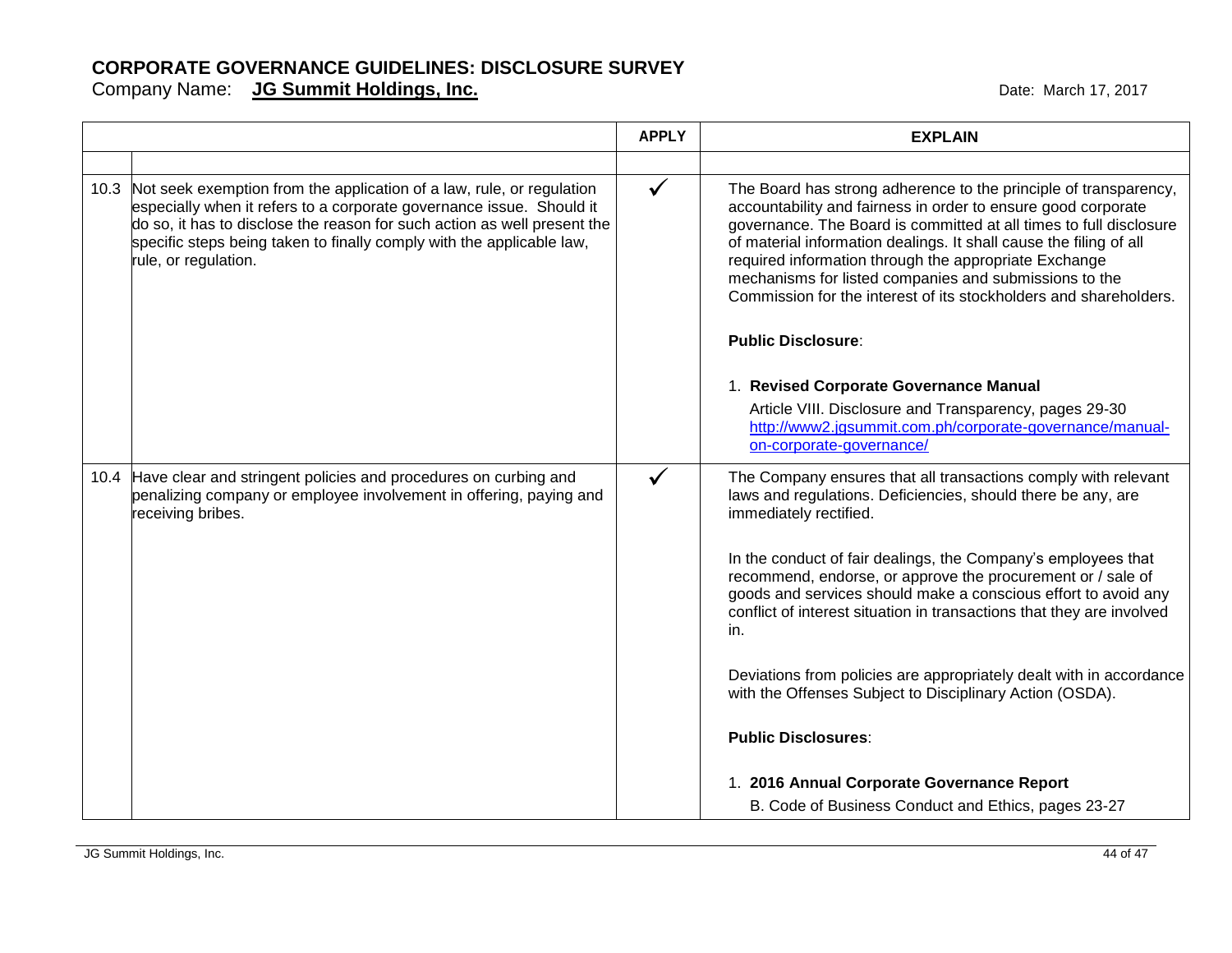|      |                                                                                                                                                                 | <b>APPLY</b> | <b>EXPLAIN</b>                                                                                                                                                                                                                                                                                                                                                                                                                                                                                                                                  |
|------|-----------------------------------------------------------------------------------------------------------------------------------------------------------------|--------------|-------------------------------------------------------------------------------------------------------------------------------------------------------------------------------------------------------------------------------------------------------------------------------------------------------------------------------------------------------------------------------------------------------------------------------------------------------------------------------------------------------------------------------------------------|
|      |                                                                                                                                                                 |              |                                                                                                                                                                                                                                                                                                                                                                                                                                                                                                                                                 |
|      | 10.5 Have a designated officer responsible for ensuring compliance with all<br>relevant laws, rules, and regulation, as well as all regulatory<br>requirements. |              | The Board appoints a Compliance Officer who has direct reporting<br>responsibilities to the Chairman of the Board. The Compliance<br>Officer is responsible for monitoring the actual compliance with the<br>provisions and requirements of the Revised Corporate<br>Governance Manual and other requirements on good corporate<br>governance, identifying and monitoring control compliance risks,<br>determining violations, and recommending penalties on such<br>infringements for further review and approval of the BOD, among<br>others. |
|      |                                                                                                                                                                 |              | <b>Public Disclosure:</b>                                                                                                                                                                                                                                                                                                                                                                                                                                                                                                                       |
|      |                                                                                                                                                                 |              | 1. Revised Corporate Governance Manual                                                                                                                                                                                                                                                                                                                                                                                                                                                                                                          |
|      |                                                                                                                                                                 |              | Article III. Governance Structure                                                                                                                                                                                                                                                                                                                                                                                                                                                                                                               |
|      |                                                                                                                                                                 |              | G. Compliance Officer, pages 25-26<br>http://www2.jgsummit.com.ph/corporate-governance/manual-<br>on-corporate-governance/                                                                                                                                                                                                                                                                                                                                                                                                                      |
|      |                                                                                                                                                                 |              | 2. 2016 Annual Corporate Governance Report                                                                                                                                                                                                                                                                                                                                                                                                                                                                                                      |
|      |                                                                                                                                                                 |              | F. Risk Management System                                                                                                                                                                                                                                                                                                                                                                                                                                                                                                                       |
|      |                                                                                                                                                                 |              | 3(c) Compliance Officer, page 49 and                                                                                                                                                                                                                                                                                                                                                                                                                                                                                                            |
|      |                                                                                                                                                                 |              | G. Internal Audit and Control,<br>2(h), page 53                                                                                                                                                                                                                                                                                                                                                                                                                                                                                                 |
| 10.6 | Respect intellectual property rights.                                                                                                                           |              | The Company protects and preserves its resources which include<br>but are not limited to name, time, personnel, equipment,<br>intellectual property and supplies. Custodians of assets or funds<br>are expected to safeguard these assets with honesty and integrity.                                                                                                                                                                                                                                                                           |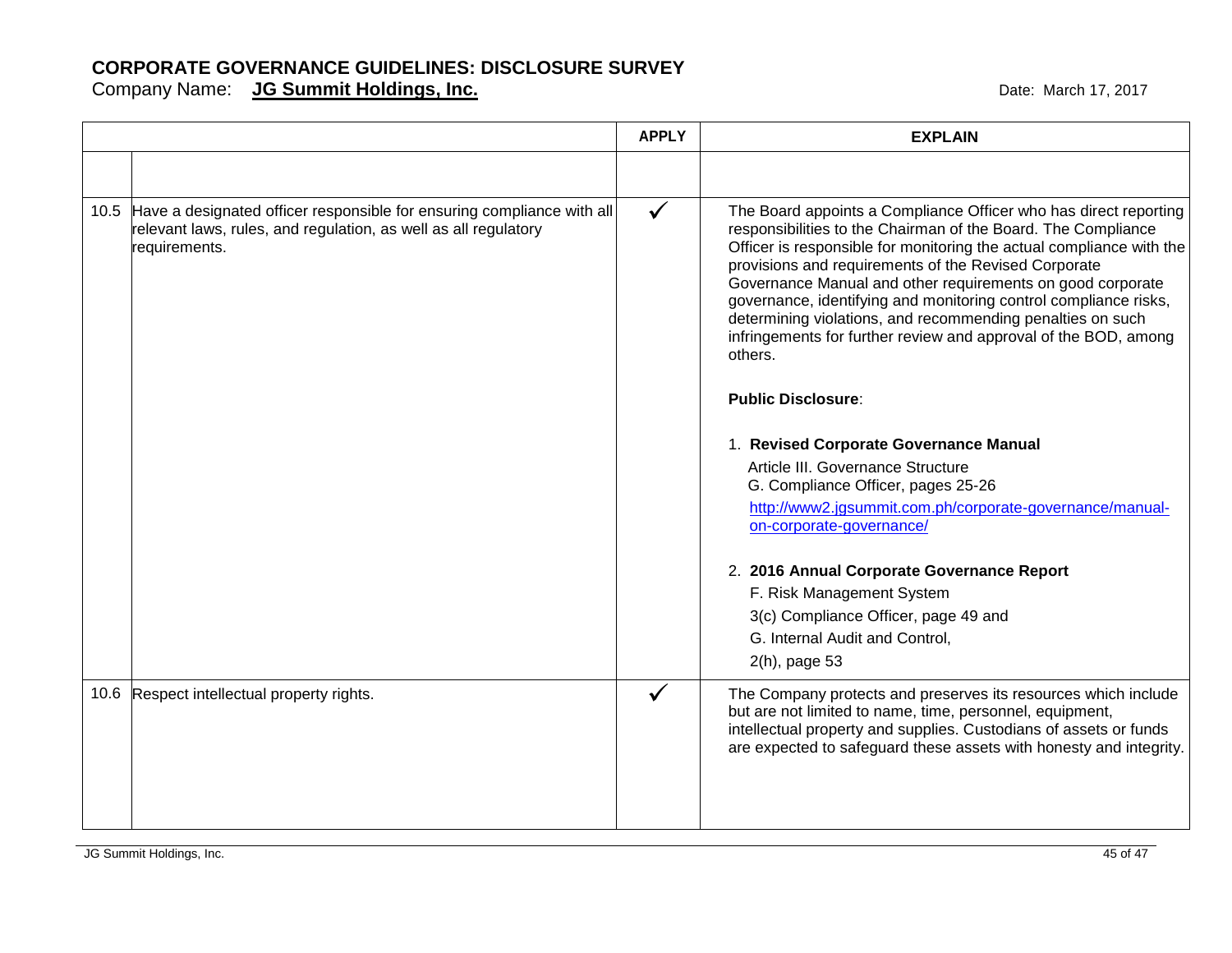|                                                                                                                                                                                                                                                           | <b>APPLY</b> | <b>EXPLAIN</b>                                                                                                                                                                                                                                          |
|-----------------------------------------------------------------------------------------------------------------------------------------------------------------------------------------------------------------------------------------------------------|--------------|---------------------------------------------------------------------------------------------------------------------------------------------------------------------------------------------------------------------------------------------------------|
|                                                                                                                                                                                                                                                           |              | <b>Public Disclosure:</b>                                                                                                                                                                                                                               |
|                                                                                                                                                                                                                                                           |              | 1. 2016 Annual Corporate Governance Report<br>B. Code of Business Conduct & Ethics, pages 23-27                                                                                                                                                         |
| 10.7 Establish and commit itself to an alternative dispute resolution system<br>so that conflicts and difference with counterparties, particularly with<br>shareholders and other key stakeholders, would be settled in a fair<br>and expeditious manner. | $\checkmark$ | The Company establishes and maintains an alternative dispute<br>resolution system that can amicably settle conflicts or differences<br>between the Company and its Stockholders and the Company and<br>third parties, including regulatory authorities. |
|                                                                                                                                                                                                                                                           |              | <b>Public Disclosures:</b>                                                                                                                                                                                                                              |
|                                                                                                                                                                                                                                                           |              | 1. Revised Corporate Governance Manual<br>Article III. Governance Structure<br>3.2 Duties and Functions of the Board, 3.2.15, page 10<br>http://www2.jgsummit.com.ph/corporate-governance/manual-<br>on-corporate-governance/                           |
|                                                                                                                                                                                                                                                           |              | 2. 2016 Annual Corporate Governance Report<br>B. Code of Business Conduct and Ethics<br>6. Alternative Dispute Resolution, page 27.                                                                                                                     |